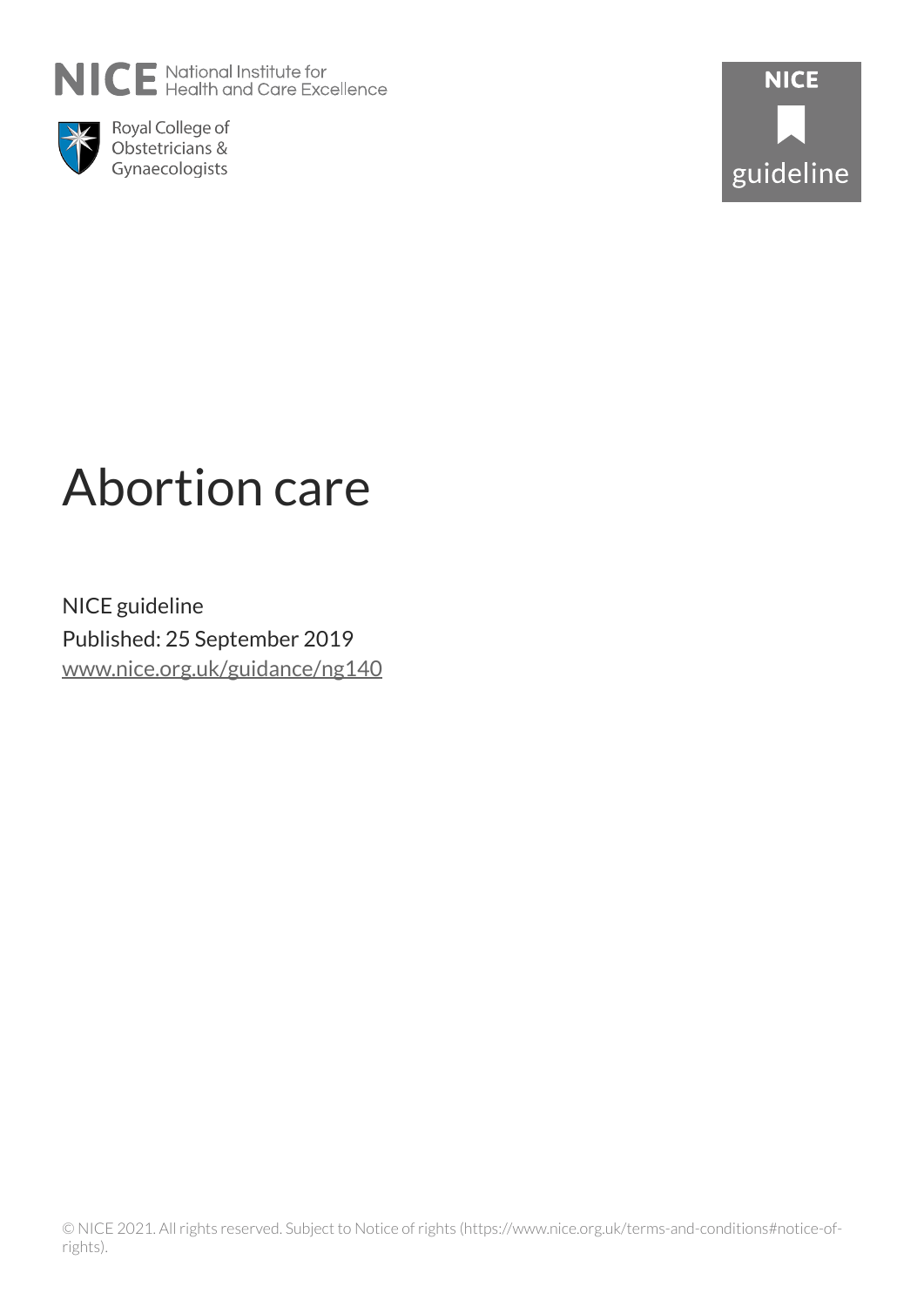# Your responsibility

The recommendations in this guideline represent the view of NICE, arrived at after careful consideration of the evidence available. When exercising their judgement, professionals and practitioners are expected to take this guideline fully into account, alongside the individual needs, preferences and values of their patients or the people using their service. It is not mandatory to apply the recommendations, and the guideline does not override the responsibility to make decisions appropriate to the circumstances of the individual, in consultation with them and their families and carers or guardian.

Local commissioners and providers of healthcare have a responsibility to enable the guideline to be applied when individual professionals and people using services wish to use it. They should do so in the context of local and national priorities for funding and developing services, and in light of their duties to have due regard to the need to eliminate unlawful discrimination, to advance equality of opportunity and to reduce health inequalities. Nothing in this guideline should be interpreted in a way that would be inconsistent with complying with those duties.

Commissioners and providers have a responsibility to promote an environmentally sustainable health and care system and should [assess and reduce the environmental impact of implementing](https://www.nice.org.uk/about/who-we-are/sustainability)  [NICE recommendations](https://www.nice.org.uk/about/who-we-are/sustainability) wherever possible.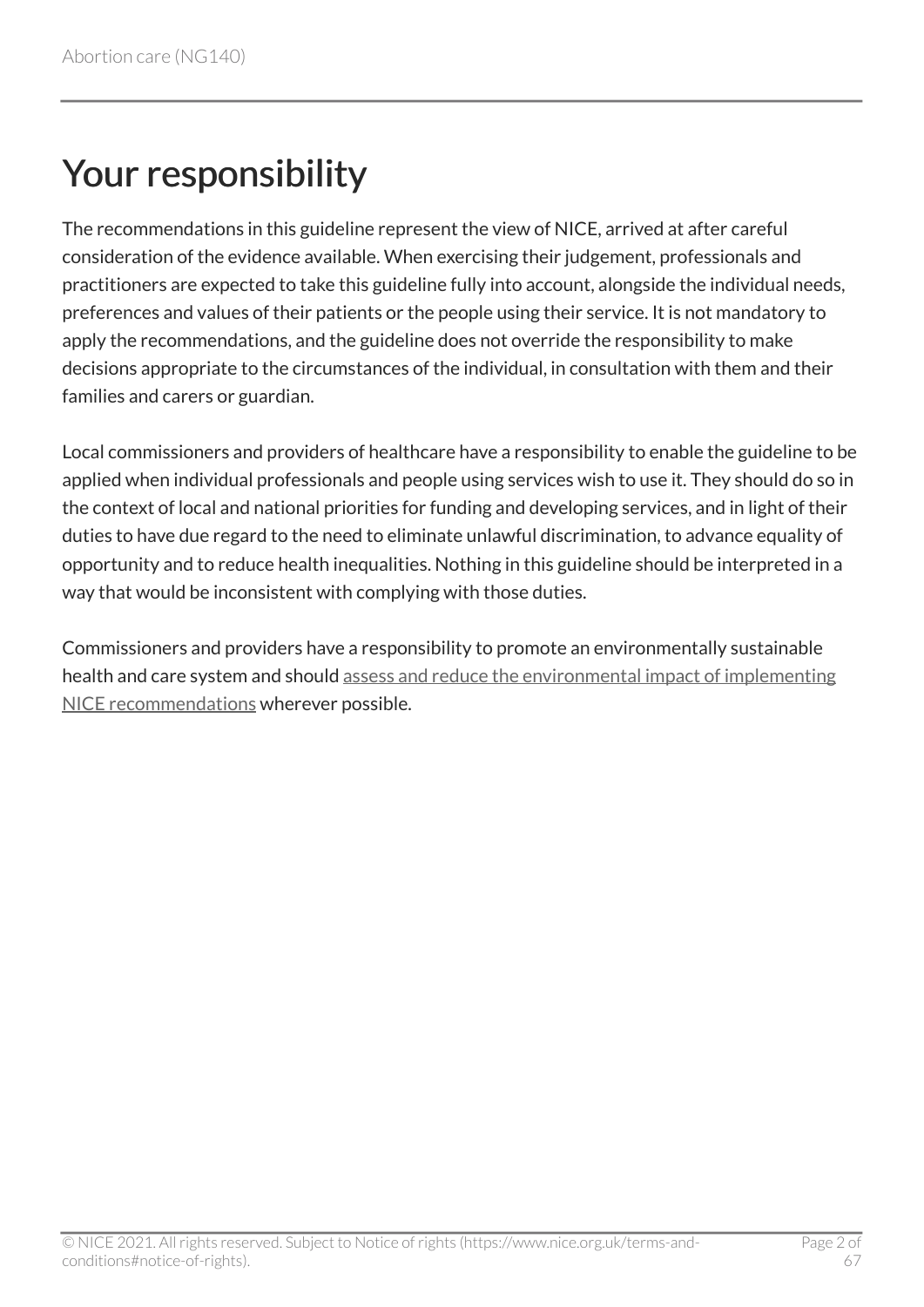# **Contents**

| 32 |
|----|
|    |
|    |
|    |
|    |
|    |
|    |
|    |
|    |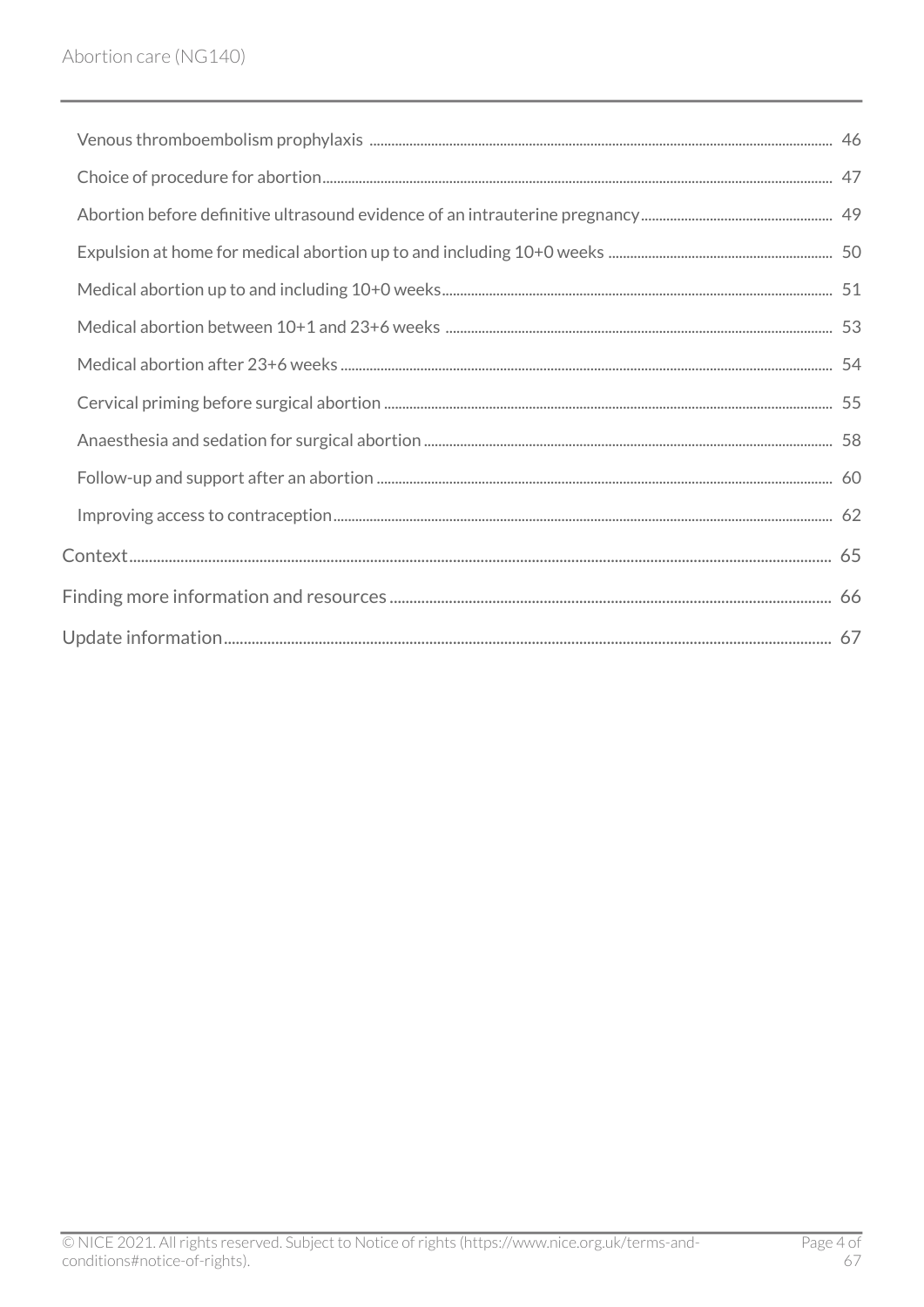This guideline is the basis of QS129 and QS199.

# <span id="page-4-0"></span>**Overview**

This guideline covers care for women of any age (including girls and young women under 18) who request an abortion. It aims to improve the organisation of services and make them easier for women to access. Detailed recommendations on conducting abortions at different gestational stages are also included, to ensure that women get the safest and most effective care possible.

# <span id="page-4-1"></span>Who is it for?

- Healthcare professionals
- Commissioners and providers
- Those responsible for training curriculums
- Women requesting an induced abortion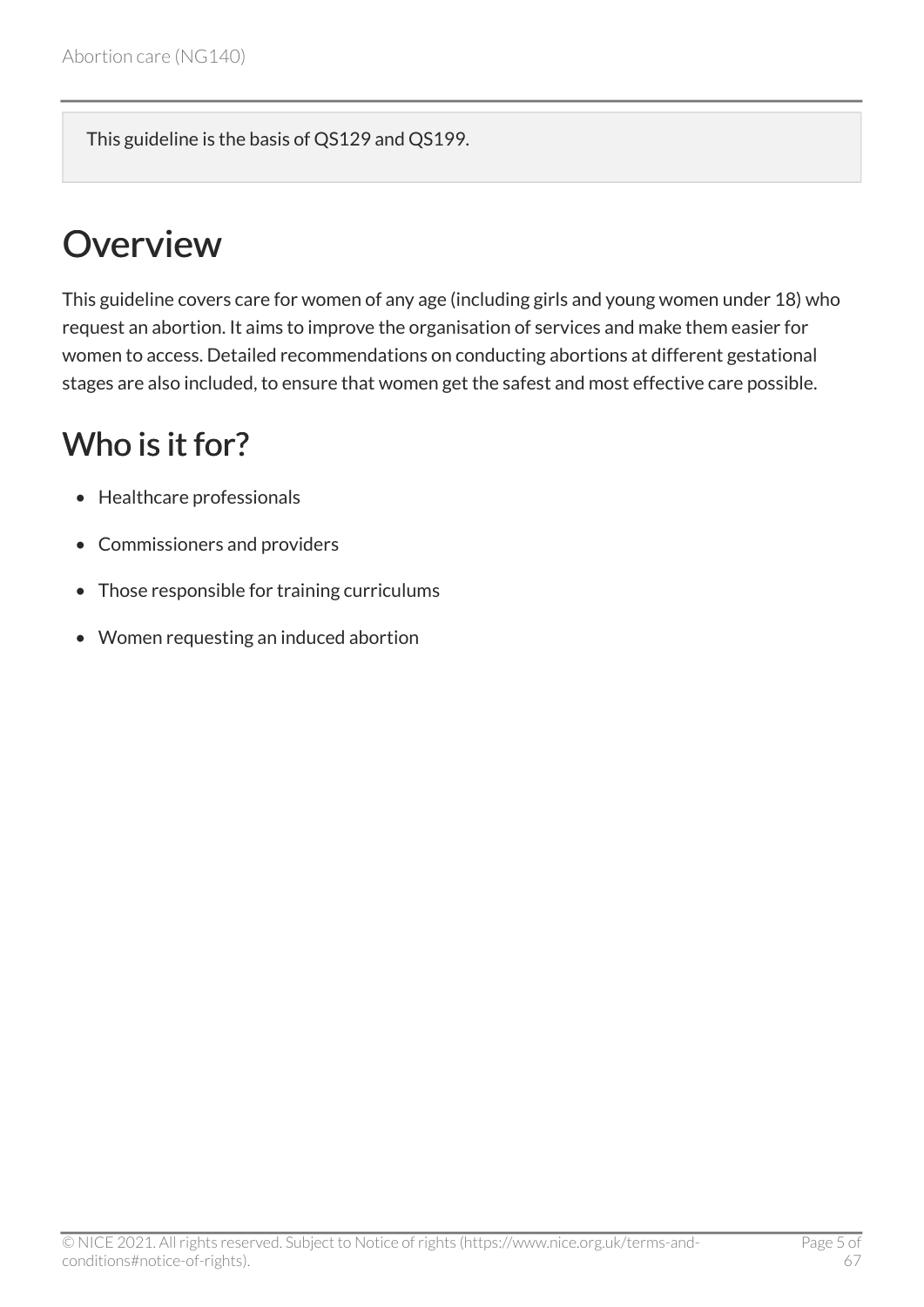# <span id="page-5-0"></span>Recommendations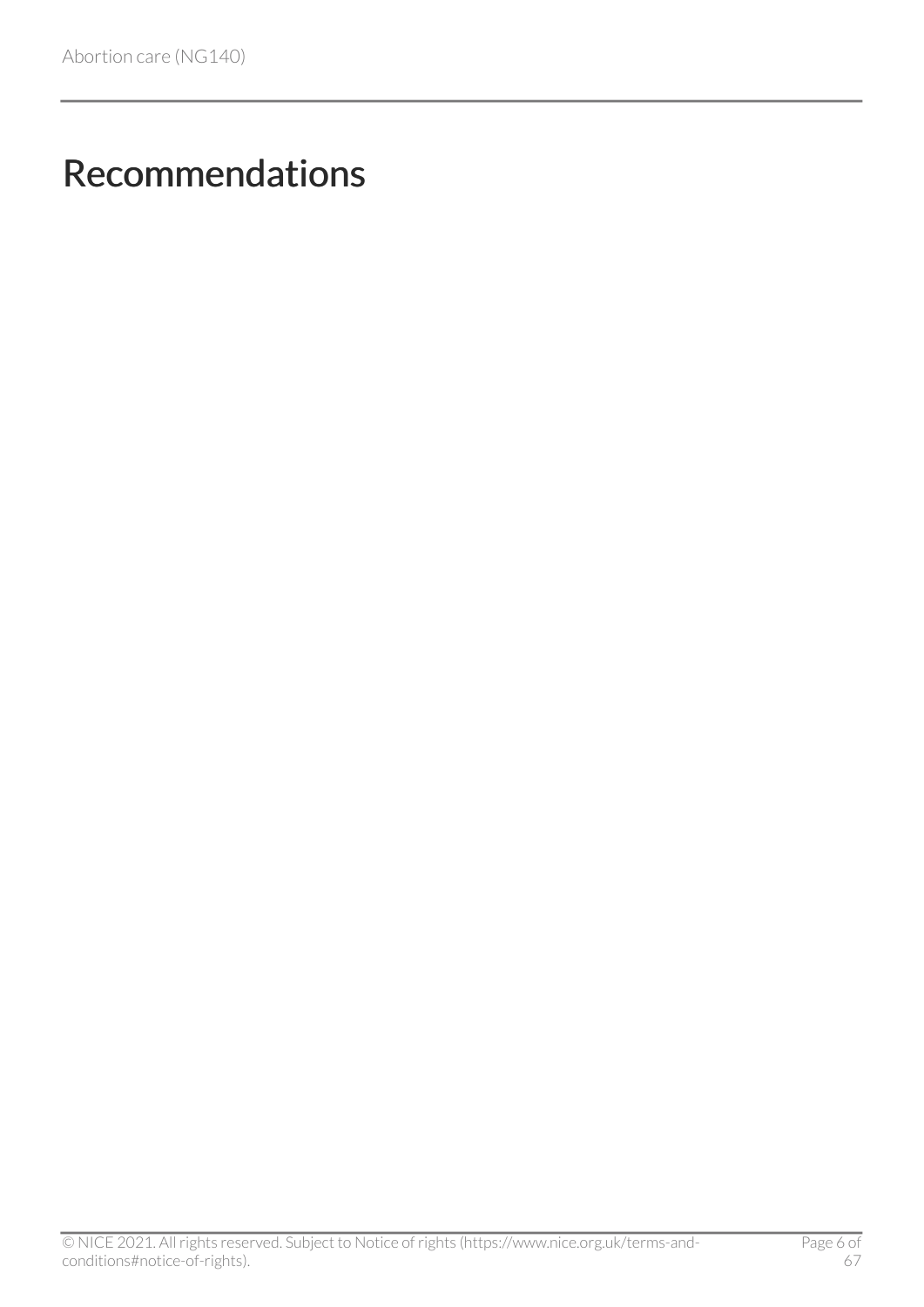People have the right to be involved in discussions and make informed decisions about their care, as described in [NICE's information on making decisions about your care](http://www.nice.org.uk/about/nice-communities/public-involvement/your-care).

[Making decisions using NICE guidelines](http://www.nice.org.uk/about/what-we-do/our-programmes/nice-guidance/nice-guidelines/using-NICE-guidelines-to-make-decisions) explains how we use words to show the strength (or certainty) of our recommendations, and has information about prescribing medicines (including off-label use), professional guidelines, standards and laws (including on consent and mental capacity), and safeguarding. Note that mifepristone and misoprostol do not have UK marketing authorisations for most of the uses recommended in this guideline. When an unlicensed use is recommended, this is highlighted with a footnote in the recommendation.

#### Abortion Act 1967

Abortion in England, Scotland and Wales is primarily regulated by the Abortion Act 1967 (as amended by the Human Fertilisation and Embryology Act 1990) and regulations made under that Act – currently the [Abortion Regulations 1991](http://www.legislation.gov.uk/uksi/1991/499/contents/made) (SI 1991/499). The Abortion Act regulates when and where abortions can take place lawfully.

In May 2014, the [Department of Health and Social Care issued guidance in relation to](https://www.gov.uk/government/publications/guidance-for-doctors-on-compliance-with-the-abortion-act) [requirements of the Abortion Act 1967.](https://www.gov.uk/government/publications/guidance-for-doctors-on-compliance-with-the-abortion-act) This guidance is intended for those responsible for commissioning, providing and managing the provision of abortion services to help them comply with the Abortion Act. Also in May 2014, the [Department of Health and Social Care](https://www.gov.uk/government/publications/update-to-procedures-for-the-approval-of-independent-sector-places-published) [published procedures for the approval of independent sector places for the termination of](https://www.gov.uk/government/publications/update-to-procedures-for-the-approval-of-independent-sector-places-published)  [pregnancy](https://www.gov.uk/government/publications/update-to-procedures-for-the-approval-of-independent-sector-places-published). Further government guidance has recently been issued in the form of letters from the Chief Medical Officer.

Providers of abortion services must comply with the Health and Social Care Act 2008 and regulations made under that Act. In particular, providers must register with the Care Quality Commission (CQC). This is because under section 10 of the Health and Social Care Act 2008, it is an offence to carry out a regulated activity without being registered with the CQC, and abortion is a 'regulated activity' under Regulation 3 and Schedule 1 (paragraph 11) of the Health and Social Care Act 2008 (Regulated Activities) Regulations 2014 (SI 2014/2936). The CQC imposes specific requirements on providers that are not English NHS bodies (see [regulation 20 of the Care Quality Commission \(Registration\) Regulations 2009\)](https://www.cqc.org.uk/file/4981).

Additional relevant guidance: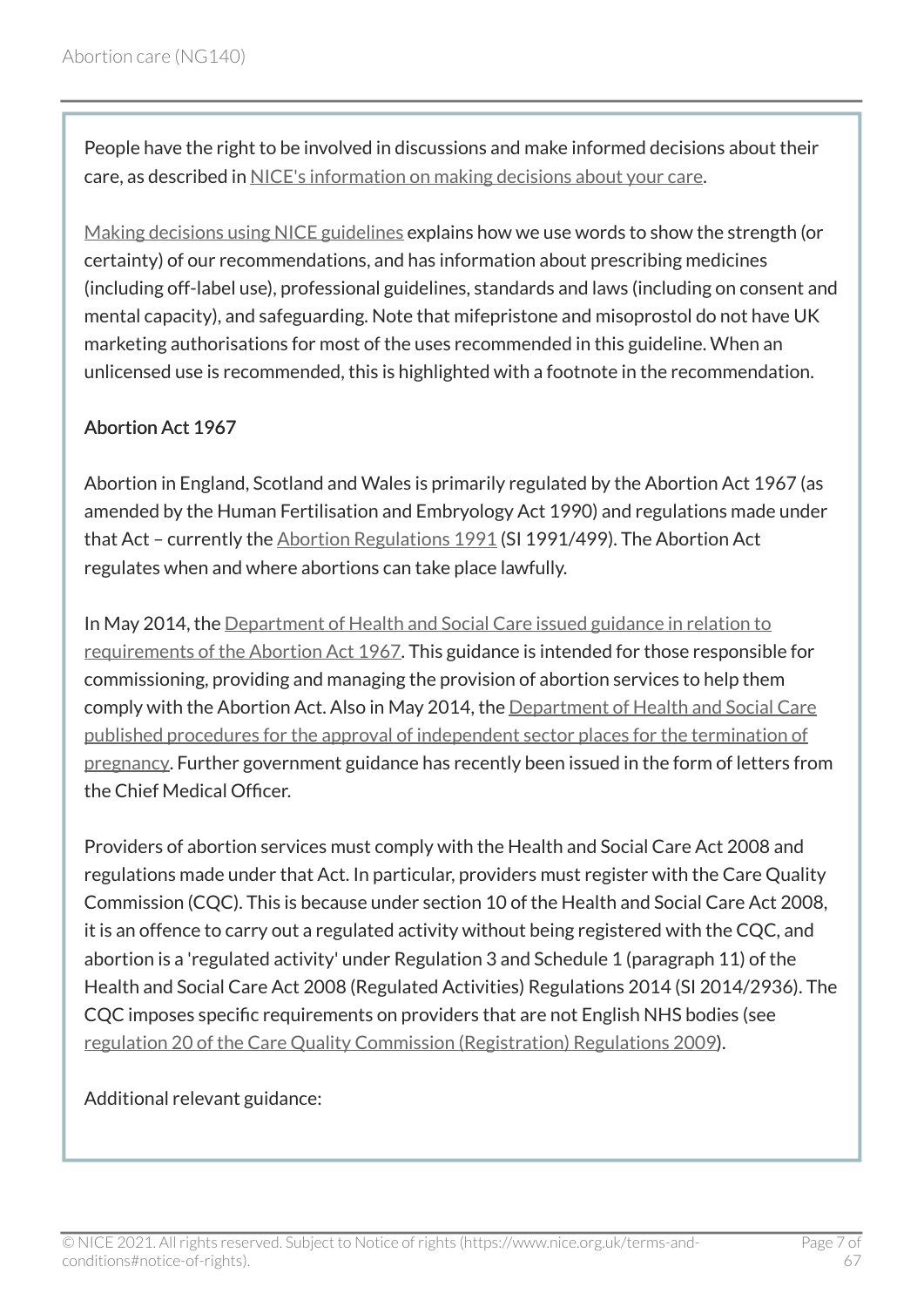- [the views of the British Medical Association on the laws and ethics of abortion](https://www.bma.org.uk/advice/employment/ethics/ethics-a-to-z/abortion)
- [the termination of pregnancy nursing framework from the Royal College of Nursing](https://www.rcn.org.uk/clinical-topics/womens-health/termination-of-pregnancy)
- [guidance from the Royal College of Obstetricians and Gynaecologists on the care of](https://www.rcog.org.uk/en/guidelines-research-services/guidelines/the-care-of-women-requesting-induced-abortion/)  [women requesting induced abortion](https://www.rcog.org.uk/en/guidelines-research-services/guidelines/the-care-of-women-requesting-induced-abortion/).

This NICE guideline makes evidence-based recommendations on how to organise services and on how to conduct abortions within the legal framework set out by the Abortion Act 1967. It does not repeat things already covered by the legislation, Department of Health and Social Care guidance or other statutory regulations, and practitioners should therefore ensure they are adhering to all other applicable requirements when using this guideline.

#### Consent and Montgomery

Healthcare professionals should ensure that women have the information they need to make decisions and to give consent in line with General Medical Council guidance and the 2015 Montgomery ruling.

#### Gender

This guideline makes recommendations for women and people who are pregnant. For simplicity of language the guideline uses the term women throughout, but this should be taken to also include people who do not identify as women but who are pregnant.

# <span id="page-7-0"></span>1.1 Service organisation

### <span id="page-7-1"></span>Making it easier to access services

- 1.1.1 Commissioners and providers should work together to:
	- make information about abortion services (including how to access them) widely available
	- ensure that women are promptly referred onwards if a service cannot provide an abortion after a specific gestational age or by the woman's preferred method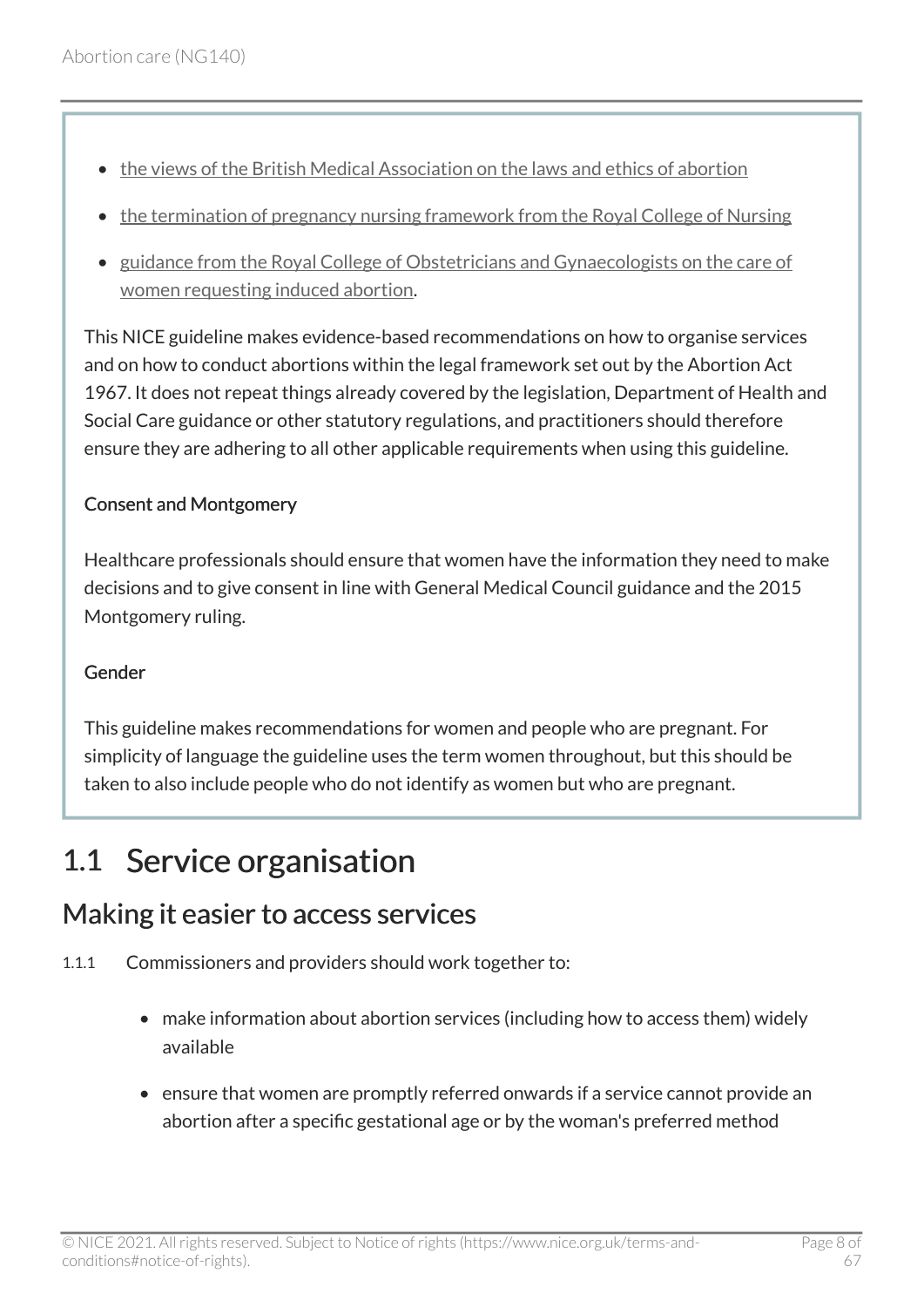- avoid the need for women to repeat key steps (such as returning to their GP for referral, or repeated assessments or investigations).
- 1.1.2 Commissioners and providers should allow women to self-refer to abortion services.
- 1.1.3 Healthcare professionals should not allow their personal beliefs to delay access to abortion services.
- 1.1.4 Commissioners should consider upfront funding for travel and accommodation for women who:
	- are eligible for the NHS Healthcare Travel Costs Scheme and/or
	- need to travel to a service that is not available locally.

Commissioners should make information available about any upfront funding to access services.

### <span id="page-8-0"></span>Waiting times

- 1.1.5 Commissioners should work with providers to ensure abortion services have the capacity and resources to deliver the range of services needed with minimal delay.
- 1.1.6 Ensure minimal delay in the abortion process, and ideally:
	- provide the assessment within 1 week of the request
	- provide the abortion within 1 week of the assessment.
- 1.1.7 For women who would prefer to wait longer for an abortion, help them to make an informed decision by explaining the implications, including:
	- the legal limit for abortions, as stated in the Abortion Act
	- that delaying the abortion will increase the risk of complications, although the overall risk is low.
- 1.1.8 Do not require women to have compulsory counselling or compulsory time for reflection before the abortion. Provide or refer women for support to make a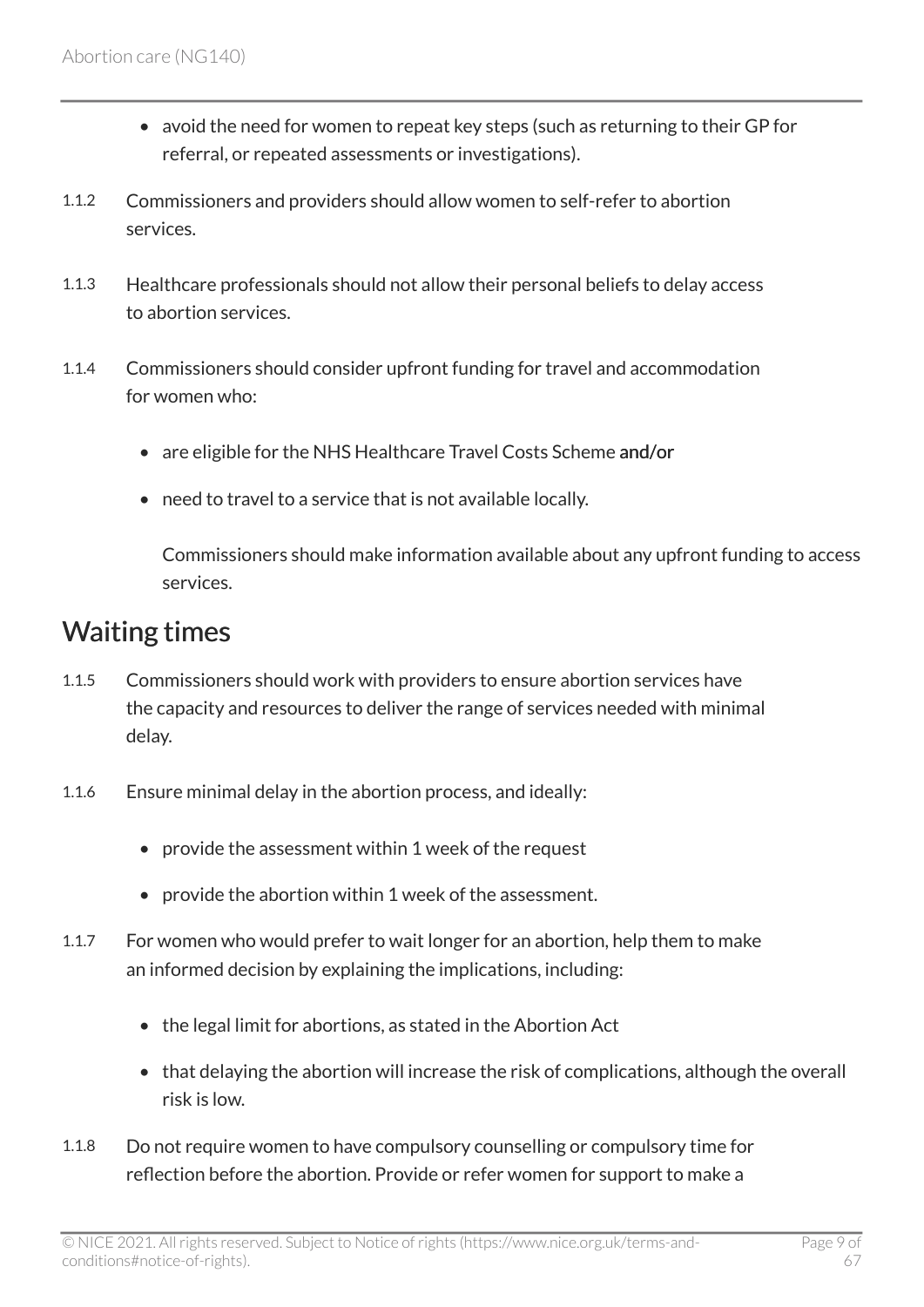decision if they request this.

### <span id="page-9-0"></span>Location of services

- 1.1.9 Consider providing abortion assessments by phone or video call, for women who prefer this.
- 1.1.10 Consider providing abortion services in a range of settings (including in the community and in hospitals), to meet the needs of the local population.

## <span id="page-9-1"></span>Workforce and training

- 1.1.11 Abortion providers should maximise the role of nurses and midwives in providing care.
- 1.1.12 Trainee healthcare professionals and students who may care for women who request an abortion (for example nurses, midwives, and GPs) should have the chance to gain experience in abortion services during their training.
- 1.1.13 For specialties that include training in abortion as part of the core curriculum:
	- ensure all trainees have the training, unless they opt out due to a conscientious objection
	- include practical experience of abortion services and procedures in the curriculum.
- 1.1.14 If a trainee's placement service does not provide abortions, the trainee should gain experience with whoever is providing this service (either in the NHS or in the independent sector).

## <span id="page-9-2"></span>Complex comorbidities

- 1.1.15 Specialist centres should be available as locally as possible, to reduce delays and travel times for women with complex needs or significant comorbidities.
- 1.1.16 Providers should develop pathways for women with complex needs or significant comorbidities to:
	- refer them to specialist centres if needed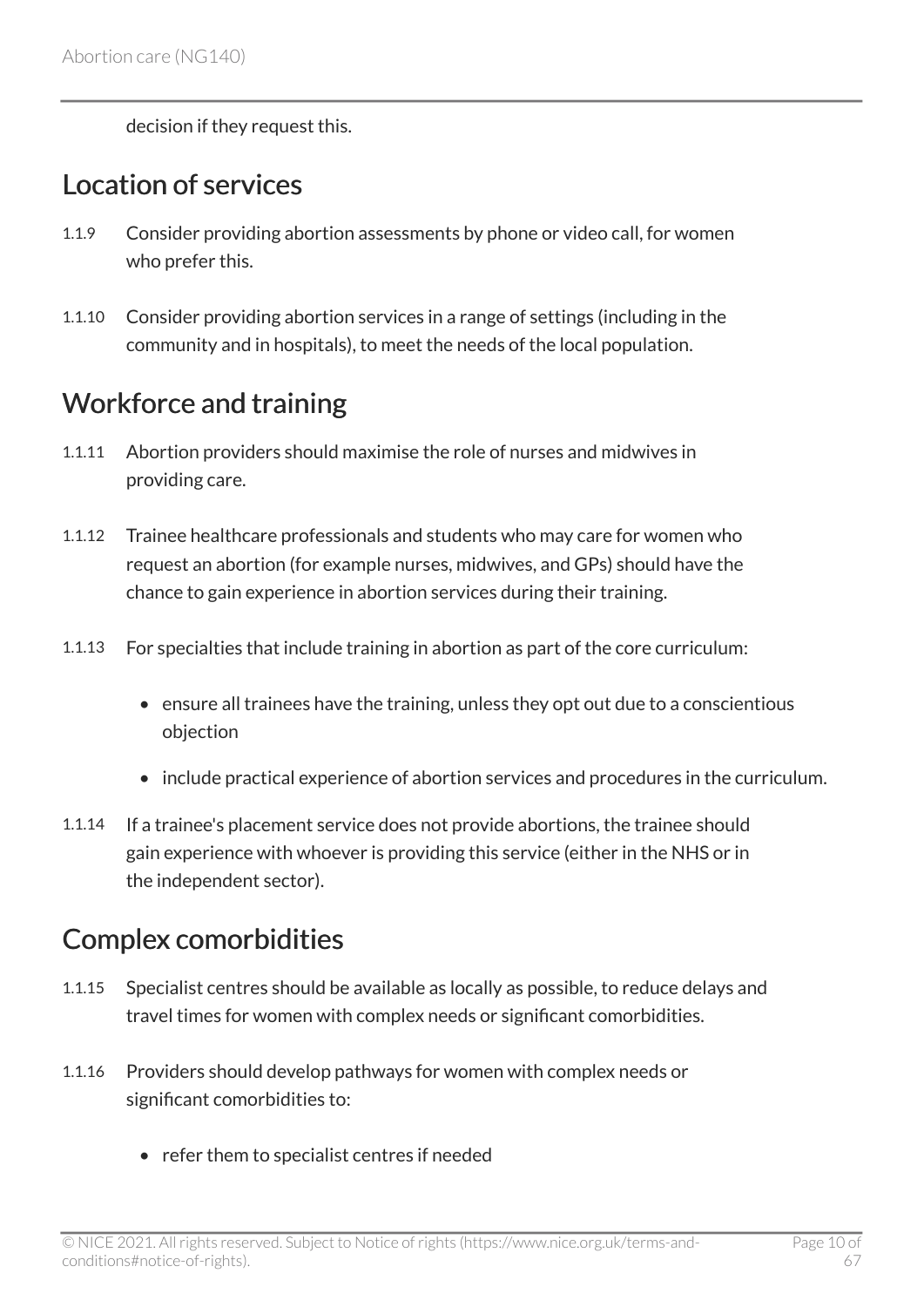• minimise delays in accessing care.

### <span id="page-10-1"></span>Avoiding stigma

- 1.1.17 When caring for women who are having an abortion, be aware of:
	- the anxiety they may have about perceived negative and judgemental attitudes from healthcare professionals
	- the impact that verbal and non-verbal communication may have on them.
- 1.1.18 Services should be sensitive to the concerns women have about their privacy and confidentiality, including their concerns that information about the abortion might be shared with healthcare professionals not directly involved in their care.

To find out why the committee made the recommendations and how they might affect services, see the [rationale and impact section on service organisations.](#page-35-1)

Full details of the evidence and the committee's discussion are in [evidence review](https://www.nice.org.uk/guidance/ng140/evidence/a-accessibility-and-sustainability-of-abortion-services-pdf-6905052973) A: [accessibility and sustainability of abortion services](https://www.nice.org.uk/guidance/ng140/evidence/a-accessibility-and-sustainability-of-abortion-services-pdf-6905052973) and evidence review [B: information needs](https://www.nice.org.uk/guidance/ng140/evidence/b-information-needs-of-women-undergoing-an-abortion-pdf-6905052974)  [of women undergoing an abortion](https://www.nice.org.uk/guidance/ng140/evidence/b-information-needs-of-women-undergoing-an-abortion-pdf-6905052974).

# <span id="page-10-0"></span>1.2 Providing information

- 1.2.1 Reassure women that having an abortion is not associated with increased risk of infertility, breast cancer or mental health issues.
- 1.2.2 Provide information about the differences between medical and surgical abortion (including the benefits and risks), taking account of the woman's needs and preferences. Do this without being directive, so that women can make their own choice. See the [NICE patient decision aids](https://www.nice.org.uk/guidance/ng140/resources/patient-decision-aids-and-user-guides-6906582256) to help support these decisions.
- 1.2.3 As early as possible, provide women with detailed information to help them prepare for the abortion. Cover:
	- what it involves and what happens afterwards
	- how much pain and bleeding to expect.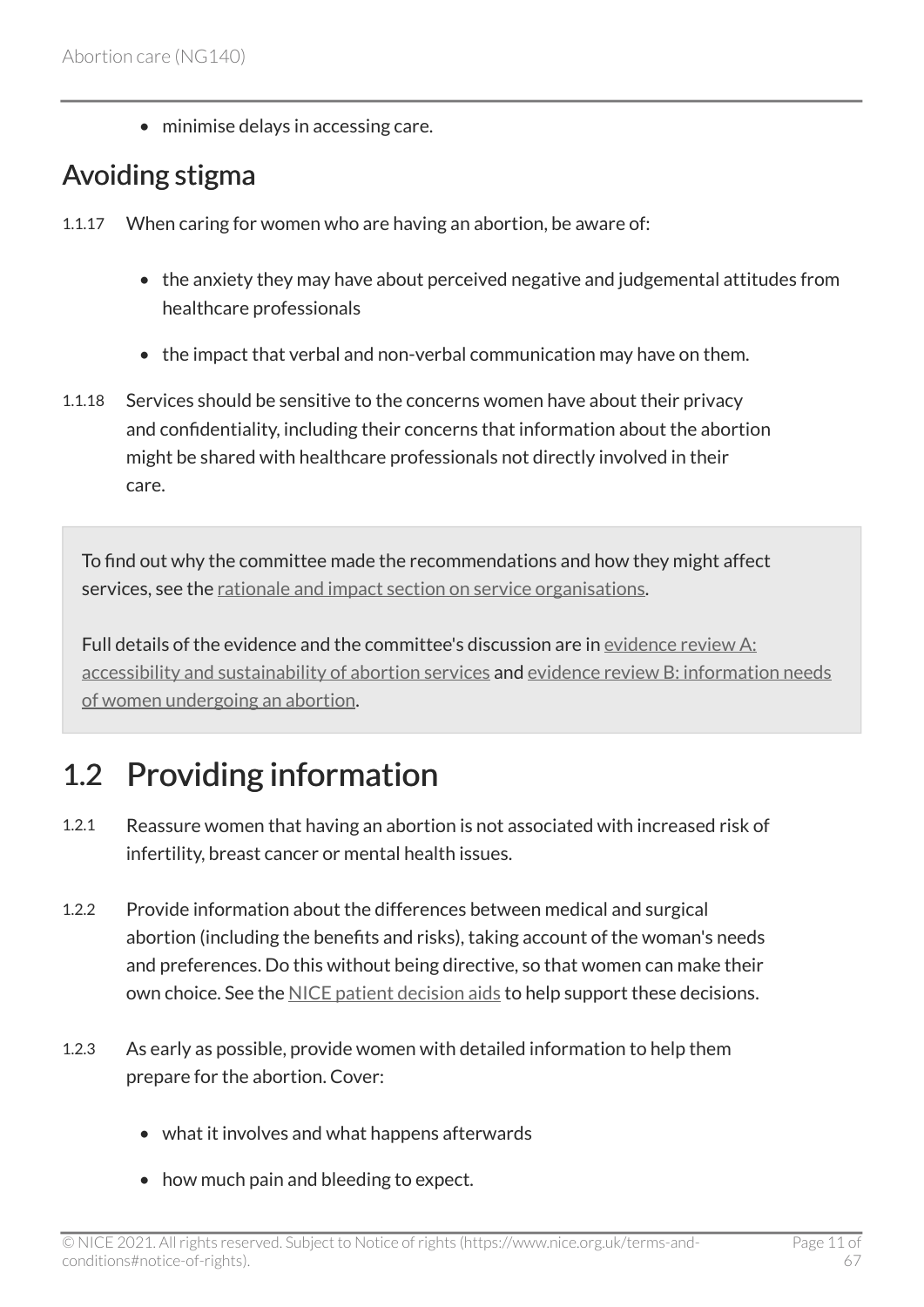- 1.2.4 Provide information in a range of formats, for example video or written information. Include information based on the experiences of women who have had an abortion.
- 1.2.5 For more guidance on providing information and helping women to make decisions about their care, see the [NICE guideline on patient experience in adult](https://www.nice.org.uk/guidance/cg138) [NHS services.](https://www.nice.org.uk/guidance/cg138)
- 1.2.6 Ask women if they want information on contraception, and if so provide information about the options available to them (see [improving access to](#page-30-0) [contraception\)](#page-30-0).
- 1.2.7 For women who are having a medical abortion, explain:
	- that they may see the products of pregnancy as they are passed
	- what the products of pregnancy will look like and whether there may be any movement.
- 1.2.8 For women who are having a medical abortion at home, explain how to be sure that the pregnancy has ended (see follow-up after medical abortion up to and including  $10^{+0}$  $10^{+0}$  $10^{+0}$  weeks).
- 1.2.9 Provide women with information on signs and symptoms that indicate they need medical help after an abortion, and who to contact if they do.
- 1.2.10 Provide women with information about the different options for management and disposal of pregnancy remains.

### <span id="page-11-0"></span>Information for women who are having an abortion because of fetal anomaly

- 1.2.11 If a woman who is having an abortion for [fetal anomaly](#page-31-1) cannot have her preferred method of abortion in the maternity service, establish a clear referral pathway with ongoing communication between services so that she can:
	- easily transfer to the abortion service
	- receive ongoing support from the maternity service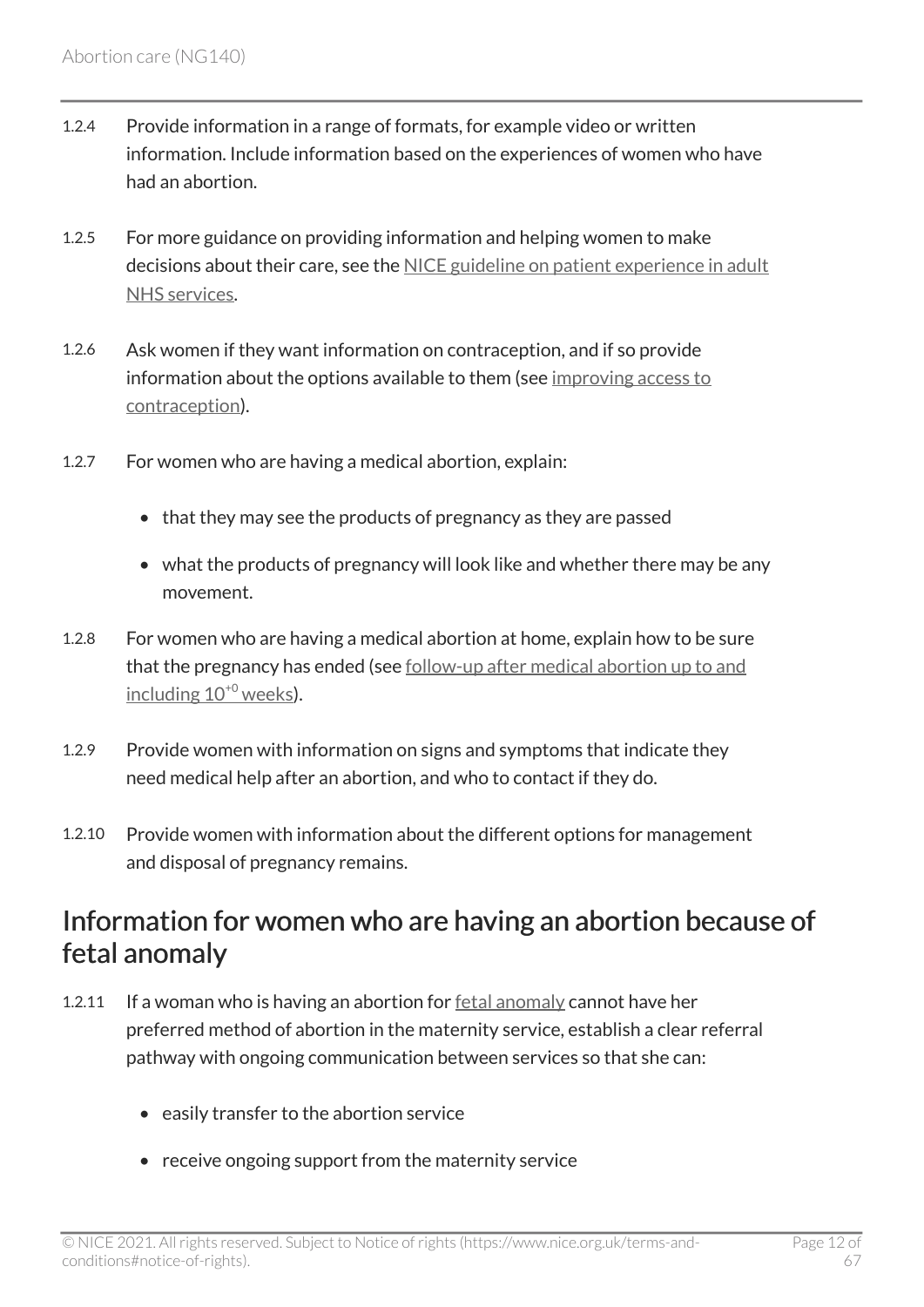- get more information about the anomaly.
- 1.2.12 Explain to women that there may not be any physical signs of a [fetal anomaly.](#page-31-1)

To find out why the committee made the recommendations and how they might affect practice, see the [rationale and impact section on providing information](#page-40-0).

Full details of the evidence and the committee's discussion are in [evidence review](https://www.nice.org.uk/guidance/ng140/evidence/b-information-needs-of-women-undergoing-an-abortion-pdf-6905052974) B: [information needs of women undergoing an abortion](https://www.nice.org.uk/guidance/ng140/evidence/b-information-needs-of-women-undergoing-an-abortion-pdf-6905052974).

## <span id="page-12-0"></span>1.3 Anti-D prophylaxis

- 1.3.1 Offer anti-D prophylaxis to women who are rhesus D negative and are having an abortion after  $10^{+0}$  weeks' gestation.
- 1.3.2 Do not offer anti-D prophylaxis to women who are having a medical abortion up to and including  $10^{+0}$  weeks' gestation.
- 1.3.3 Consider anti-D prophylaxis for women who are rhesus D negative and are having a surgical abortion up to and including  $10^{+0}$  weeks' gestation.
- 1.3.4 Providers should ensure that:
	- rhesus status testing and anti-D prophylaxis supply does not cause any delays to women having an abortion
	- anti-D prophylaxis is available at the time of the abortion.

To find out why the committee made the recommendations and how they might affect practice, see the [rationale and impact section on anti-D prophylaxis.](#page-41-0)

Full details of the evidence and the committee's discussion are in [evidence review](https://www.nice.org.uk/guidance/ng140/evidence/c-antid-prophylaxis-for-women-up-to-136-weeks-gestation-pdf-6905052975) C: anti-D [prophylaxis for women up to 13](https://www.nice.org.uk/guidance/ng140/evidence/c-antid-prophylaxis-for-women-up-to-136-weeks-gestation-pdf-6905052975)[+6](https://www.nice.org.uk/guidance/ng140/evidence/c-antid-prophylaxis-for-women-up-to-136-weeks-gestation-pdf-6905052975) weeks' gestation.

# <span id="page-12-1"></span>1.4 Preventing infection

1.4.1 For guidance on testing for sexually transmitted infections for women who are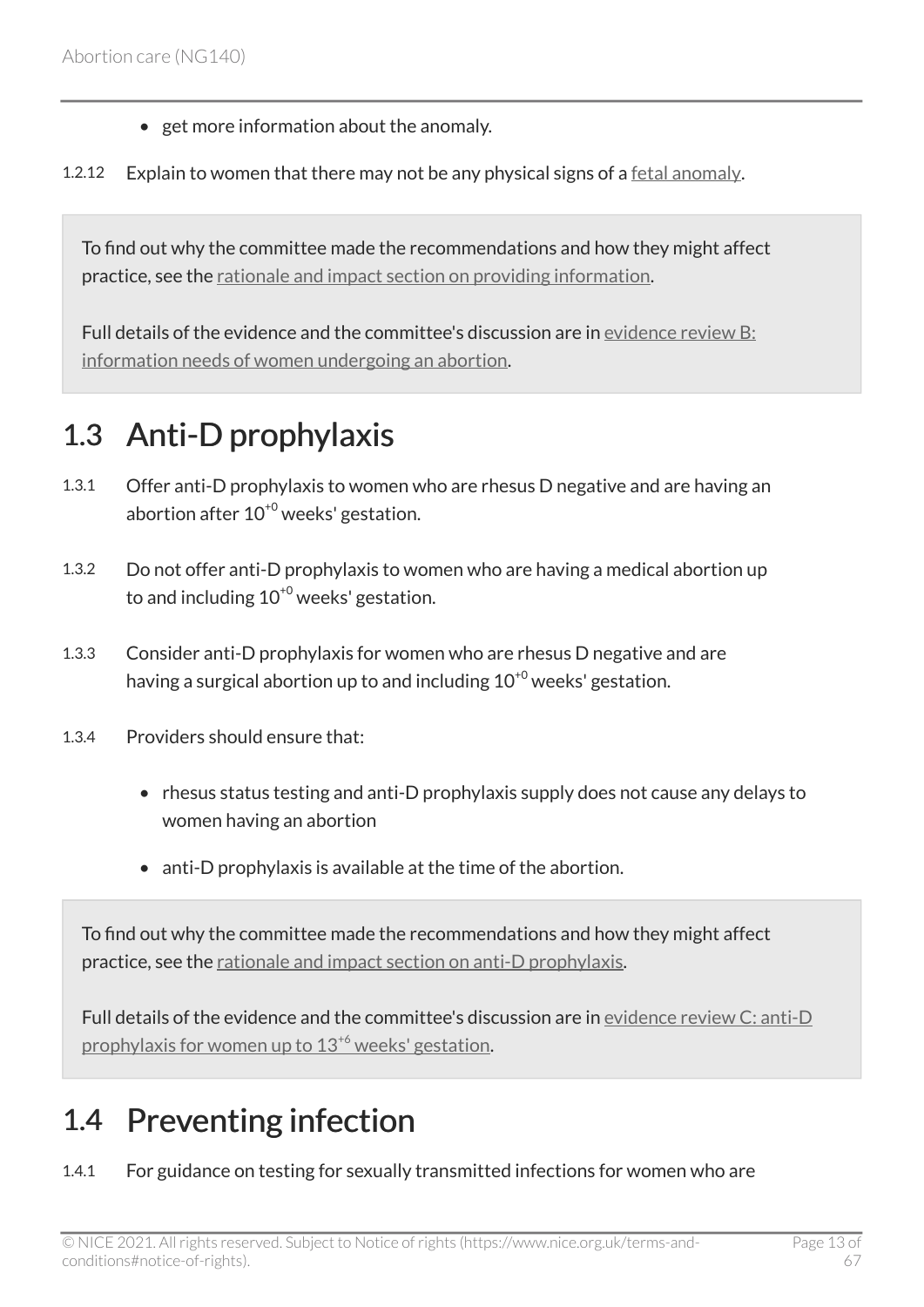having an abortion, see the [NICE guideline on preventing sexually transmitted](https://www.nice.org.uk/guidance/ph3) [infections and under-18 conceptions](https://www.nice.org.uk/guidance/ph3).

- 1.4.2 Do not routinely offer antibiotic prophylaxis to women who are having a medical abortion.
- 1.4.3 Offer antibiotic prophylaxis to women who are having surgical abortion.
- 1.4.4 When using doxycycline for antibiotic prophylaxis in medical or surgical abortion, consider oral doxycycline 100 mg twice a day for 3 days.
- 1.4.5 When using metronidazole for antibiotic prophylaxis in medical or surgical abortion, do not routinely offer it in combination with another broad-spectrum antibiotic such as doxycycline.

To find out why the committee made the recommendations and how they might affect practice, see the [rationale and impact section on preventing infection.](#page-43-0)

Full details of the evidence and the committee's discussion are in [evidence review](https://www.nice.org.uk/guidance/ng140/evidence/d-antibiotic-prophylaxis-for-medical-and-surgical-abortion-pdf-6905052976) D: antibiotic [prophylaxis for medical and surgical abortion.](https://www.nice.org.uk/guidance/ng140/evidence/d-antibiotic-prophylaxis-for-medical-and-surgical-abortion-pdf-6905052976)

## <span id="page-13-0"></span>1.5 Venous thromboembolism prophylaxis

- 1.5.1 For women who need pharmacological thromboprophylaxis, consider low-molecular-weight heparin for at least 7 days after the abortion.
- 1.5.2 For women who are at high risk of thrombosis, consider starting low-molecular-weight heparin before the abortion and giving it for longer afterwards.

To find out why the committee made the recommendations and how they might affect practice, see the [rationale and impact section on venous thromboembolism prophylaxis.](#page-45-0)

Full details of the evidence and the committee's discussion are in [evidence review](https://www.nice.org.uk/guidance/ng140/evidence/e-vte-prophylaxis-for-women-having-abortion-pdf-6905052977) E: venous [thromboembolism prophylaxis for women having abortion.](https://www.nice.org.uk/guidance/ng140/evidence/e-vte-prophylaxis-for-women-having-abortion-pdf-6905052977)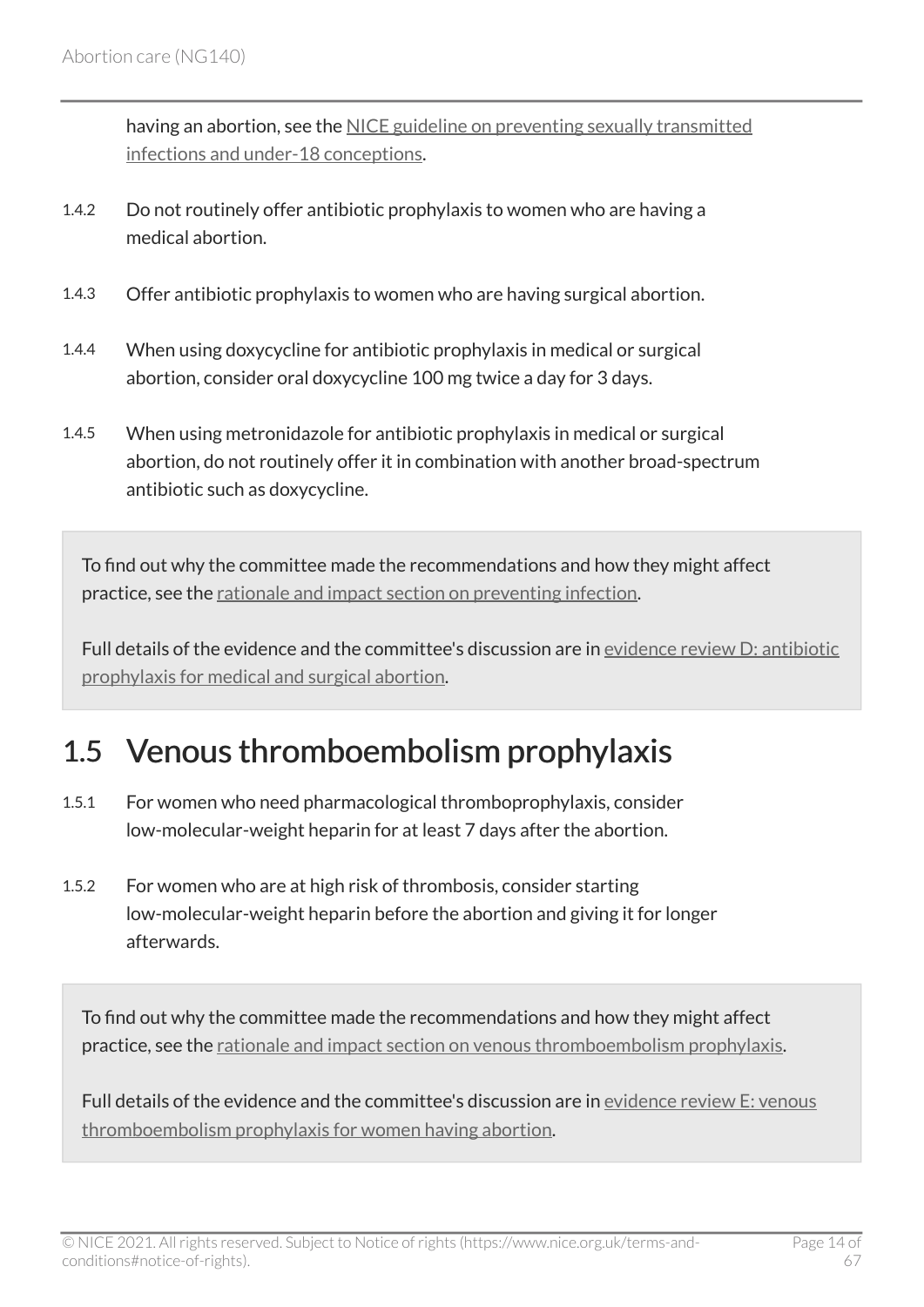# <span id="page-14-0"></span>1.6 Choice of procedure for abortion

- 1.6.1 Offer a choice between medical or surgical abortion up to and including  $23<sup>+6</sup>$  weeks' gestation (surgical abortion can be performed shortly after  $23^{+6}$  weeks' gestation only if [feticide](#page-31-2) is given at or before  $23^{+6}$  weeks' gestation. according to the [2019 clarification of the time limits in the Abortion Act](https://www.gov.uk/government/publications/abortion-further-clarification-of-time-limit/further-clarification-of-time-limit-for-termination-of-pregnancy-performed-under-grounds-c-and-d-of-the-abortion-act-1967)). If any methods would not be clinically appropriate, explain why.
- 1.6.2 To help women decide between medical and surgical abortion, see the [NICE](https://www.nice.org.uk/guidance/ng140/resources/patient-decision-aids-and-user-guides-6906582256)  [patient decision aids](https://www.nice.org.uk/guidance/ng140/resources/patient-decision-aids-and-user-guides-6906582256) on choosing medical or surgical abortion.

To find out why the committee made the recommendations, see the [rationale and impact](#page-46-0)  [section on the choice of procedure for abortion.](#page-46-0)

Full details of the evidence and the committee's discussion are in [evidence review](https://www.nice.org.uk/guidance/ng140/evidence/b-information-needs-of-women-undergoing-an-abortion-pdf-6905052974) B: [information needs of women undergoing an abortion](https://www.nice.org.uk/guidance/ng140/evidence/b-information-needs-of-women-undergoing-an-abortion-pdf-6905052974) and evidence review [K: medical versus](https://www.nice.org.uk/guidance/ng140/evidence/k-medical-versus-surgical-abortion-between-130-and-240-weeks-gestation-pdf-248581907029) surgical abortion between  $13^{+0}$  $13^{+0}$  $13^{+0}$  and  $24^{+0}$  weeks' gestation.

# <span id="page-14-1"></span>1.7 Abortion before definitive ultrasound evidence of an intrauterine pregnancy

- 1.7.1 Consider abortion before there is definitive ultrasound evidence of an intrauterine pregnancy (a yolk sac) for women who do not have signs or symptoms of an ectopic pregnancy.
- 1.7.2 For women who are having an abortion before there is definitive ultrasound evidence of an intrauterine pregnancy (a yolk sac):
	- explain that there is a small chance of an ectopic pregnancy
	- explain that they may need to have follow-up appointments to ensure the pregnancy has been terminated and to monitor for ectopic pregnancy
	- provide 24-hour emergency contact details, and advise them to get in contact immediately if they develop symptoms that could indicate an ectopic pregnancy (see [symptoms and signs of ectopic pregnancy and initial assessment in the NICE guideline](http://www.nice.org.uk/guidance/ng126/chapter/Recommendations#symptoms-and-signs-of-ectopic-pregnancy-and-initial-assessment)  [on ectopic pregnancy and miscarriage](http://www.nice.org.uk/guidance/ng126/chapter/Recommendations#symptoms-and-signs-of-ectopic-pregnancy-and-initial-assessment)).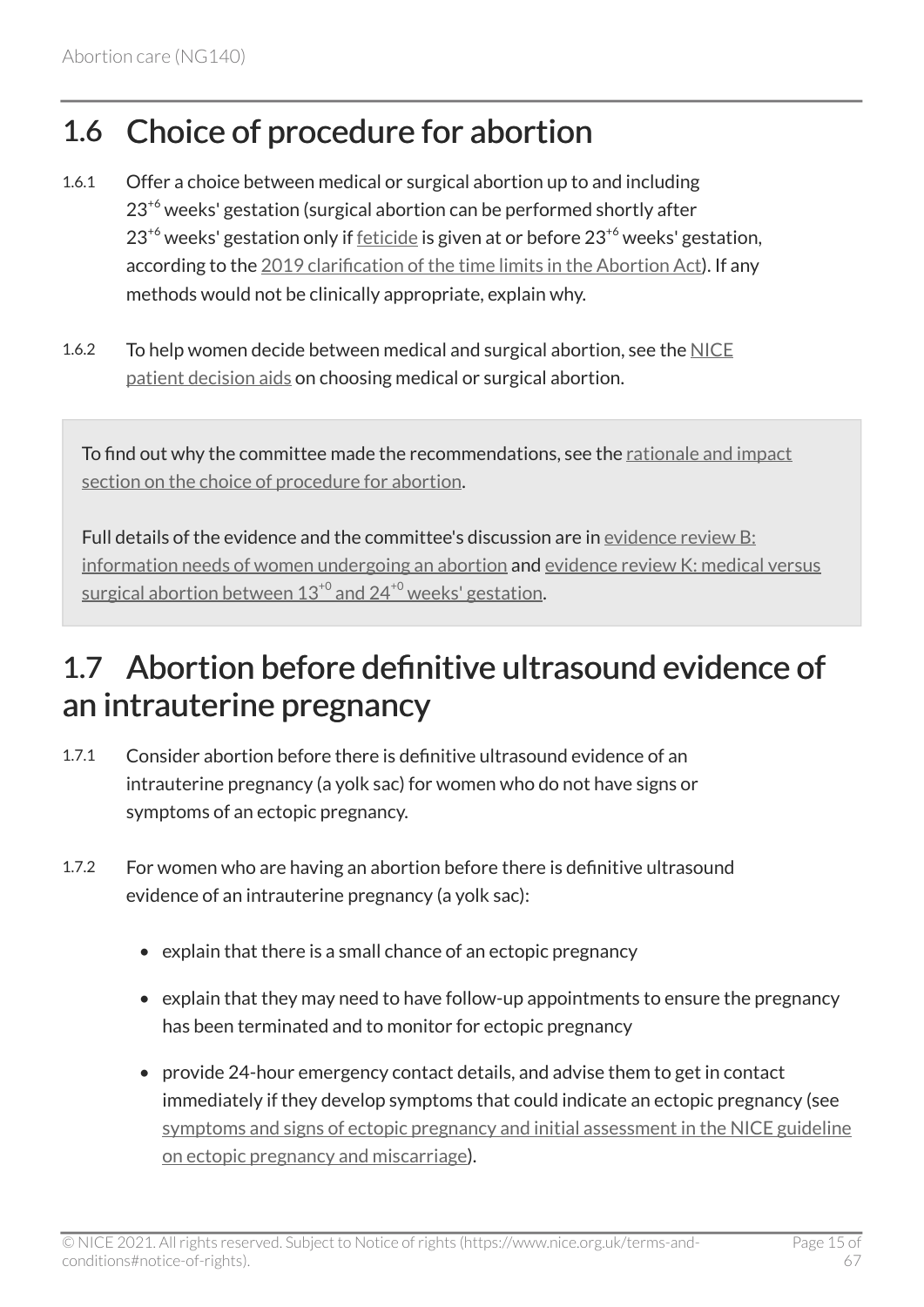To find out why the committee made the recommendations and how they might affect practice, see the [rationale and impact section on abortion before definitive ultrasound](#page-48-0) [evidence of an intrauterine pregnancy.](#page-48-0)

Full details of the evidence and the committee's discussion are in [evidence review](https://www.nice.org.uk/guidance/ng140/evidence/f-abortion-before-ultrasound-evidence-pdf-6905052978) F: abortion [before ultrasound evidence.](https://www.nice.org.uk/guidance/ng140/evidence/f-abortion-before-ultrasound-evidence-pdf-6905052978)

## <span id="page-15-0"></span>1.8 Expulsion at home for medical abortion up to and including 10<sup>+0</sup> weeks

## Up to and including  $9^{+6}$  weeks' gestation

1.8.1 For women who are having a medical abortion and will be taking the mifepristone up to and including  $9^{+6}$  weeks' gestation, offer the option of expulsion at home after they have taken the misoprostol. Misoprostol can be taken at home or in the clinic or hospital.

This recommendation is based on the evidence for the safety of home expulsion. The legal limit for the gestational age at which misoprostol can be taken at home is specified in the [Secretary of State's approval order of December 2018](https://www.gov.uk/government/publications/approval-of-home-use-for-the-second-stage-of-early-medical-abortion).

# At 10<sup>+0</sup> weeks' gestation

1.8.2 For women who are having a medical abortion and will be taking the mifepristone at  $10^{+0}$  weeks' gestation, offer the option of expulsion at home after they have taken the misoprostol. Misoprostol can be taken in the clinic or hospital.

To find out why the committee made the recommendations and how they might affect practice, see the [rationale and impact section on expulsion at home for medical abortion up to](#page-49-0) and including  $10^{+0}$  $10^{+0}$  $10^{+0}$  weeks.

Full details of the evidence and the committee's discussion are in [evidence review](https://www.nice.org.uk/guidance/ng140/evidence/g-expulsion-at-home-for-early-medical-abortion-pdf-6905052979) G: expulsion [at home for early medical abortion](https://www.nice.org.uk/guidance/ng140/evidence/g-expulsion-at-home-for-early-medical-abortion-pdf-6905052979).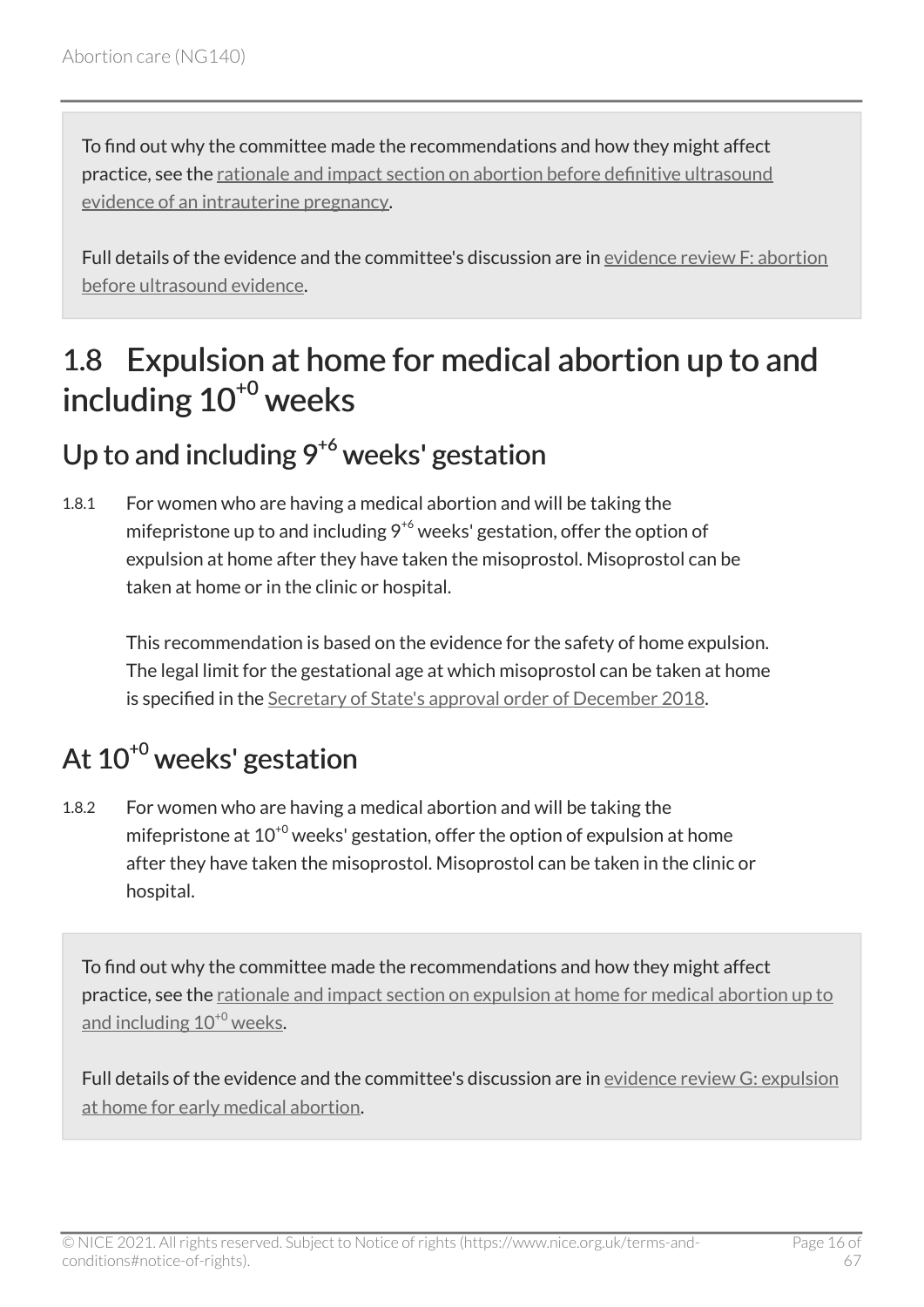# <span id="page-16-0"></span>1.9 Medical abortion up to and including  $10^{+0}$  weeks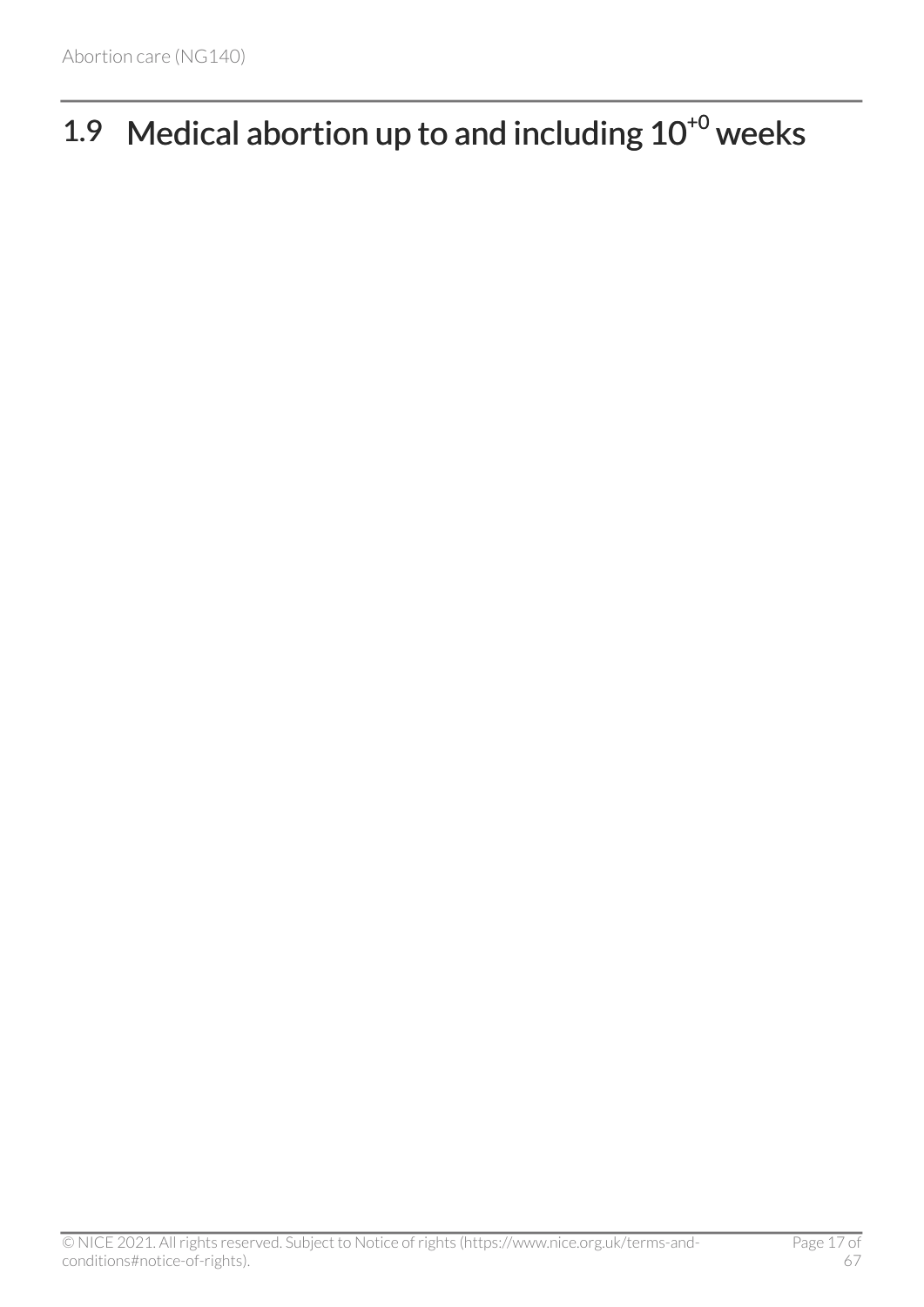In September 2019, mifepristone for abortion only has a UK marketing authorisation for:

- 600 mg orally for medical abortion of developing intrauterine pregnancy, followed 36 to 48 hours later by 400 micrograms misoprostol orally or 1 mg gemeprost vaginally, up to and including 49 days of amenorrhoea
- 600 mg orally for medical abortion of developing intrauterine pregnancy, followed 36 to 48 hours later by 1 mg gemeprost vaginally, between 50 days and 63 days of amenorrhoea
- 200 mg orally for medical abortion of developing intrauterine pregnancy, followed 36 to 48 hours later by 1 mg gemeprost vaginally, between 50 days and 63 days of amenorrhoea
- 200 mg orally for medical abortion of developing intrauterine pregnancy, followed 36 to 48 hours later by 800 micrograms misoprostol vaginally, up to and including 63 days of amenorrhoea
- 600 mg orally for medical abortion for medical reasons, followed 36 to 48 hours later by prostaglandin administration, beyond the first trimester
- 200 mg orally for cervical priming, 36 to 48 hours before first trimester surgical abortion.

All other uses of mifepristone are off label. See [NICE's information on prescribing medicines.](https://www.nice.org.uk/about/what-we-do/our-programmes/nice-guidance/nice-guidelines/making-decisions-using-nice-guidelines#prescribing-medicines)

In September 2019, misoprostol for medical abortion only has a UK marketing authorisation for:

- 400 micrograms orally as an initial dose for medical abortion of developing intrauterine pregnancy, 36 to 48 hours after 600 mg mifepristone orally, up to and including 49 days of amenorrhoea
- 800 micrograms vaginally as an initial dose for medical abortion of developing intrauterine pregnancy, 36 to 48 hours after 200 mg mifepristone orally, up to and including 63 days of amenorrhoea.

All other uses of misoprostol (including for cervical priming and for abortion at later gestations) are off label. See [NICE's information on prescribing medicines.](https://www.nice.org.uk/about/what-we-do/our-programmes/nice-guidance/nice-guidelines/making-decisions-using-nice-guidelines#prescribing-medicines)

#### 1.9.1 Offer interval treatment (usually 24 to 48 hours) with mifepristone and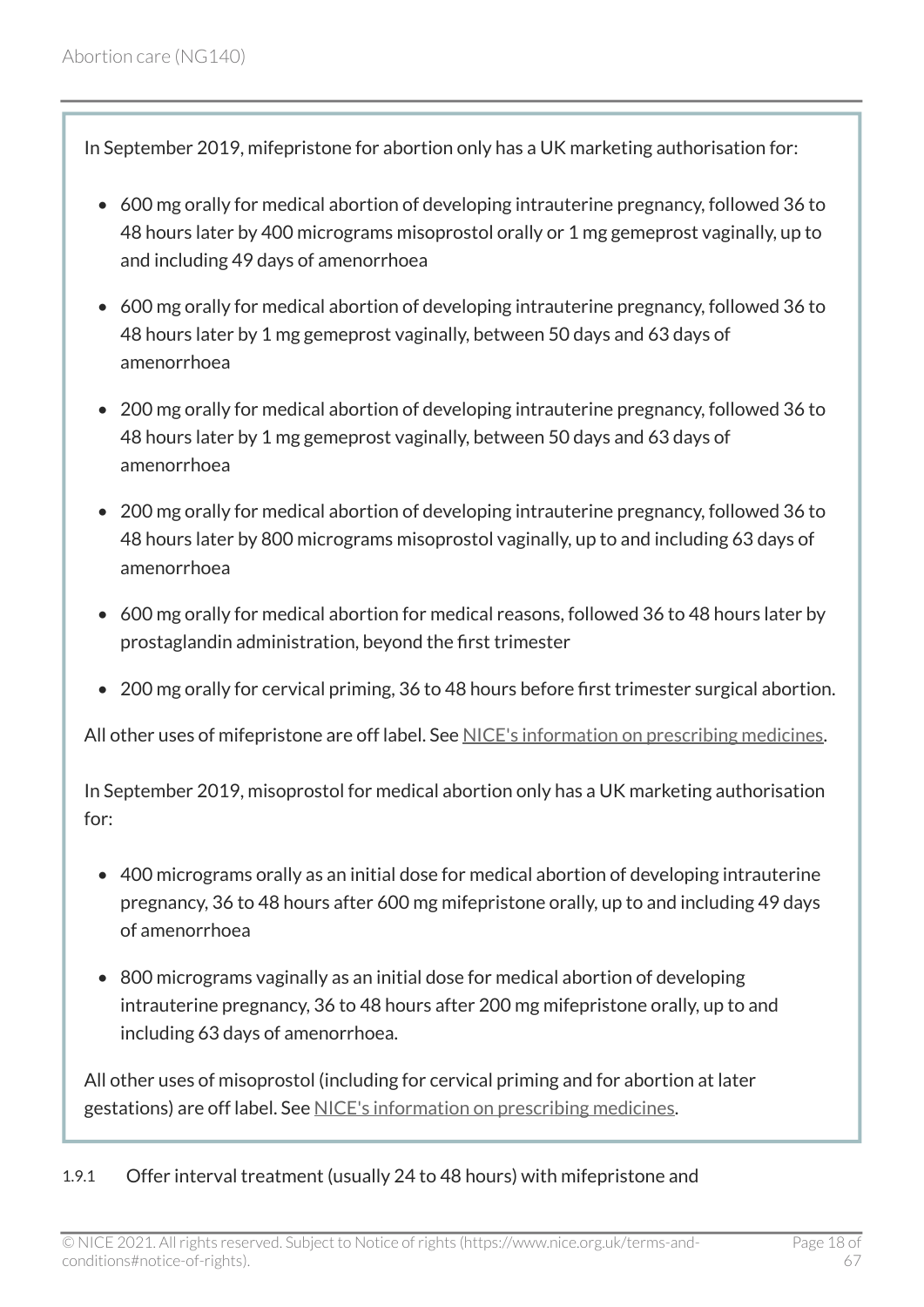misoprostol to women who are having a medical abortion up to and including 10+0 weeks' gestation.

- 1.9.2 For women who are having a medical abortion up to and including  $9^{+0}$  weeks' gestation, give them the choice of having mifepristone and vaginal misoprostol at the same time, but explain that:
	- the risk of ongoing pregnancy may be higher, and it may increase with gestation
	- it may take longer for the bleeding and pain to start
	- it is important for them to complete the same follow-up programme that is recommended for all medical abortions up to and including  $10^{+0}$  weeks [\(recommendations 1.14.1 and 1.14.2](#page-29-1)).

To find out why the committee made the recommendations and how they might affect practice, see the [rationale and impact section on the interval between mifepristone and](#page-50-0)  misoprostol for medical abortion up to and including  $10^{+0}$  $10^{+0}$  $10^{+0}$  weeks.

Full details of the evidence and the committee's discussion are in [evidence review](https://www.nice.org.uk/guidance/ng140/evidence/h-simultaneous-versus-delayed-mifepristone-misoprostol-administration-for-medical-abortion-up-to-100-weeks-gestation-pdf-6905052980) H: medical abortion up to  $10^{+0}$  $10^{+0}$  $10^{+0}$  weeks' gestation.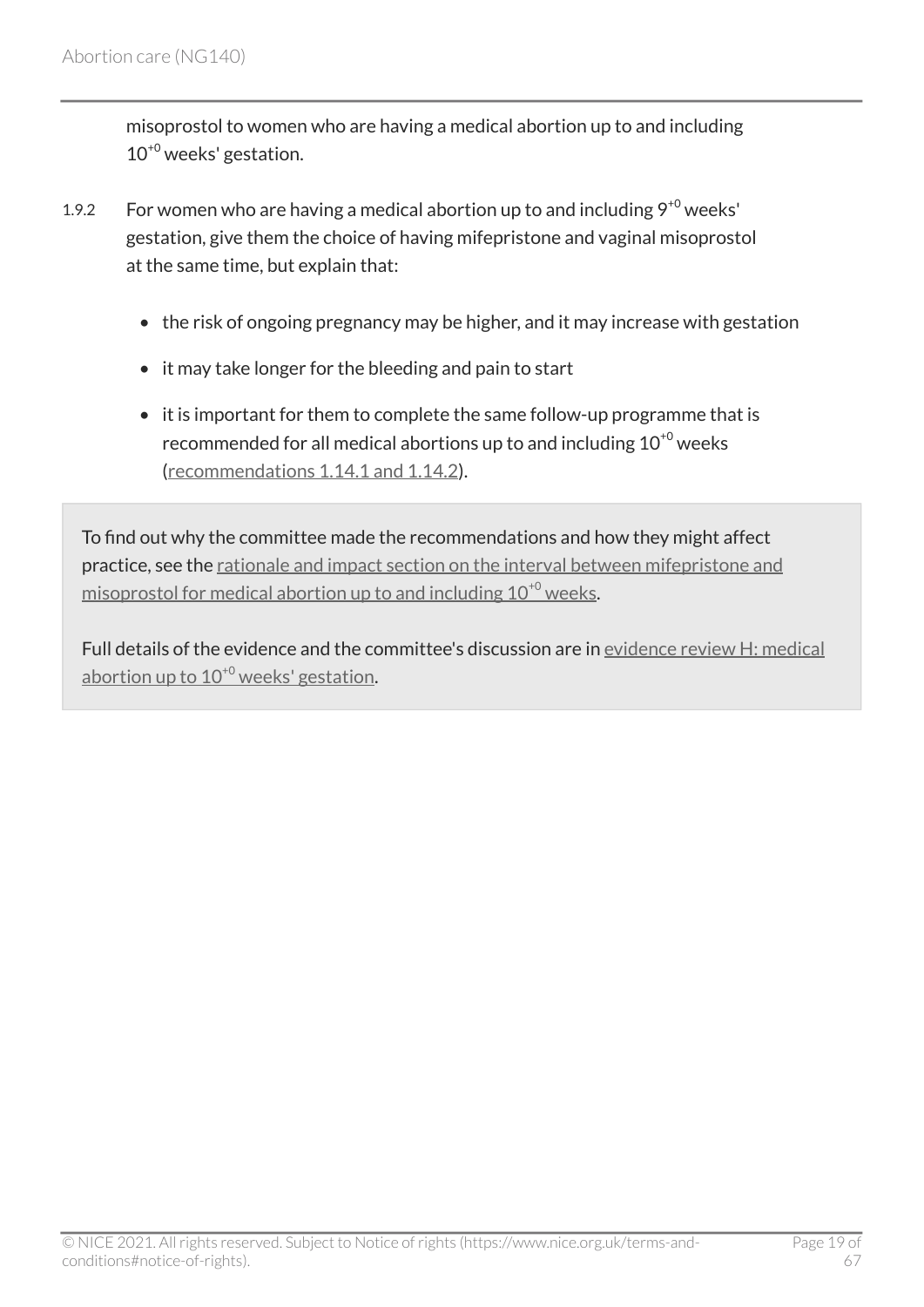# <span id="page-19-0"></span>1.10 Medical abortion between  $10^{+1}$  and  $23^{+6}$  weeks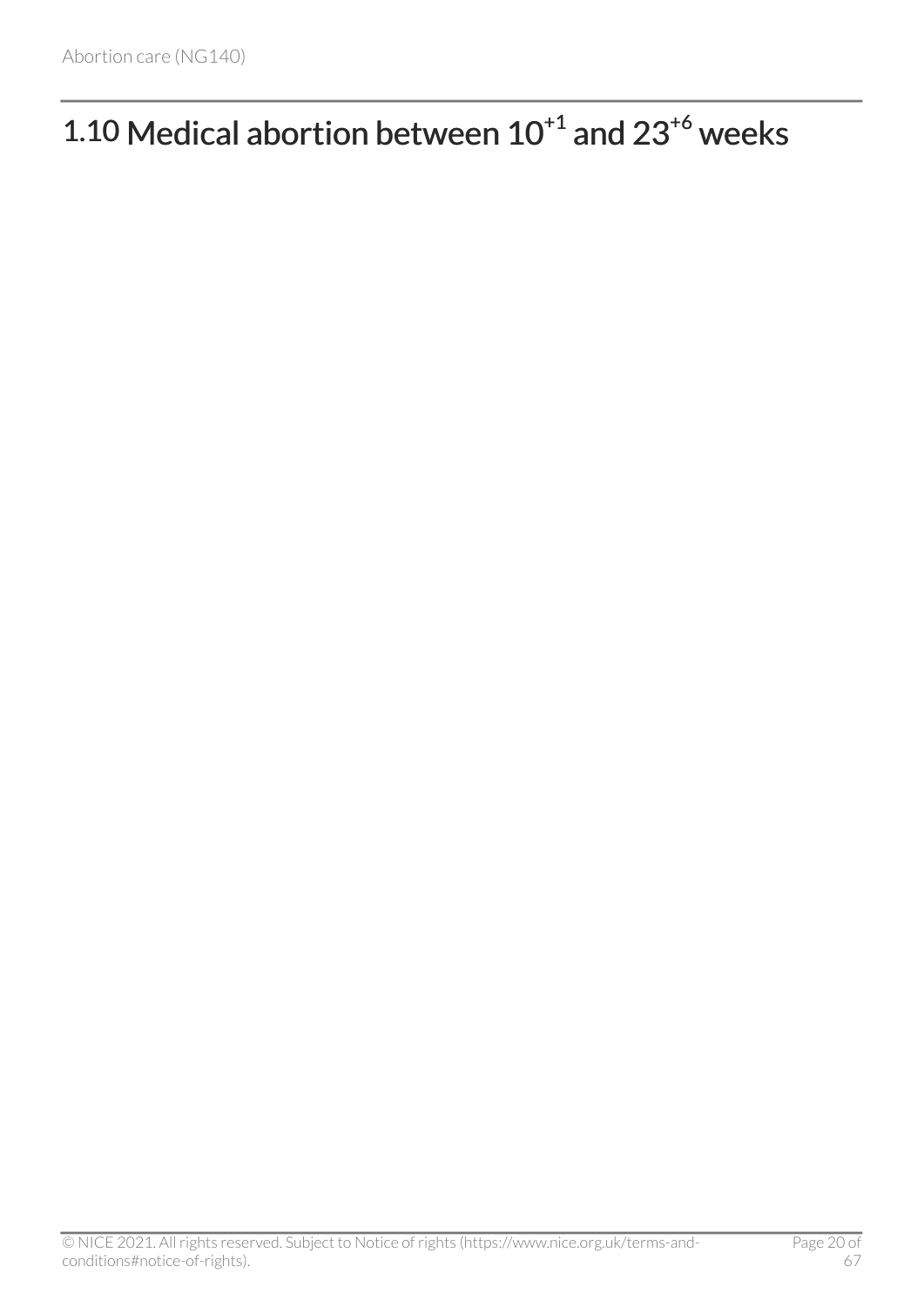In September 2019, mifepristone for abortion only has a UK marketing authorisation for:

- 600 mg orally for medical abortion of developing intrauterine pregnancy, followed 36 to 48 hours later by 400 micrograms misoprostol orally or 1 mg gemeprost vaginally, up to and including 49 days of amenorrhoea
- 600 mg orally for medical abortion of developing intrauterine pregnancy, followed 36 to 48 hours later by 1 mg gemeprost vaginally, between 50 days and 63 days of amenorrhoea
- 200 mg orally for medical abortion of developing intrauterine pregnancy, followed 36 to 48 hours later by 1 mg gemeprost vaginally, between 50 days and 63 days of amenorrhoea
- 200 mg orally for medical abortion of developing intrauterine pregnancy, followed 36 to 48 hours later by 800 micrograms misoprostol vaginally, up to and including 63 days of amenorrhoea
- 600 mg orally for medical abortion for medical reasons, followed 36 to 48 hours later by prostaglandin administration, beyond the first trimester
- 200 mg orally for cervical priming, 36 to 48 hours before first trimester surgical abortion.

All other uses of mifepristone are off label. See [NICE's information on prescribing medicines.](https://www.nice.org.uk/about/what-we-do/our-programmes/nice-guidance/nice-guidelines/making-decisions-using-nice-guidelines#prescribing-medicines)

In September 2019, misoprostol for medical abortion only has a UK marketing authorisation for:

- 400 micrograms orally as an initial dose for medical abortion of developing intrauterine pregnancy, 36 to 48 hours after 600 mg mifepristone orally, up to and including 49 days of amenorrhoea
- 800 micrograms vaginally as an initial dose for medical abortion of developing intrauterine pregnancy, 36 to 48 hours after 200 mg mifepristone orally, up to and including 63 days of amenorrhoea.

All other uses of misoprostol (including for cervical priming and for abortion at later gestations) are off label. See [NICE's information on prescribing medicines.](https://www.nice.org.uk/about/what-we-do/our-programmes/nice-guidance/nice-guidelines/making-decisions-using-nice-guidelines#prescribing-medicines)

1.10.1 For women who are having a medical abortion between  $10^{+1}$  and  $23^{+6}$  weeks'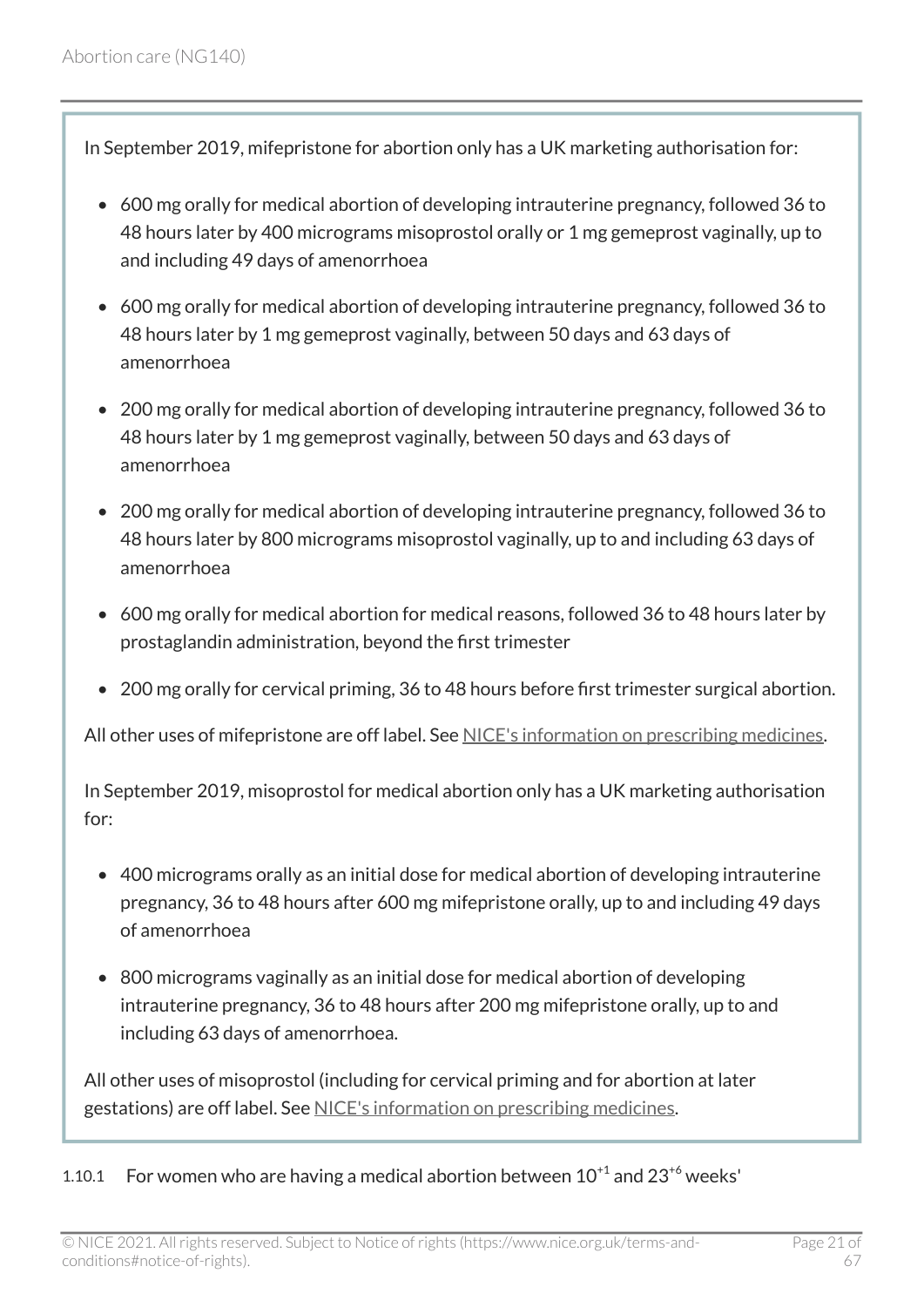gestation and who have taken 200 mg mifepristone, offer an initial dose (36 to 48 hours after the mifepristone) of:

- 800 micrograms misoprostol, given vaginally, or
- 600 micrograms of misoprostol, given sublingually, for women who decline vaginal misoprostol.

Follow the initial dose with 400 microgram doses of misoprostol (vaginal, sublingual or buccal), given every 3 hours until expulsion.

1.10.2 Use a shorter interval between mifepristone and misoprostol if the woman prefers this, but explain that it may take a longer time from taking the first misoprostol dose to complete the abortion.

To find out why the committee made the recommendations and how they might affect **practice, see the** rationale and impact section on medical abortion between  $10^{+1}$  $10^{+1}$  $10^{+1}$  and  $23^{+6}$  $23^{+6}$  $23^{+6}$ [weeks](#page-52-0).

Full details of the evidence and the committee's discussion are in [evidence review](https://www.nice.org.uk/guidance/ng140/evidence/j-misoprostol-after-mifepristone-for-inducing-medical-abortion-between-101-and-240-weeks-gestation-pdf-248581907028) J: medical abortion between  $10^{+1}$  $10^{+1}$  $10^{+1}$  and  $24^{+0}$  $24^{+0}$  $24^{+0}$  weeks' gestation.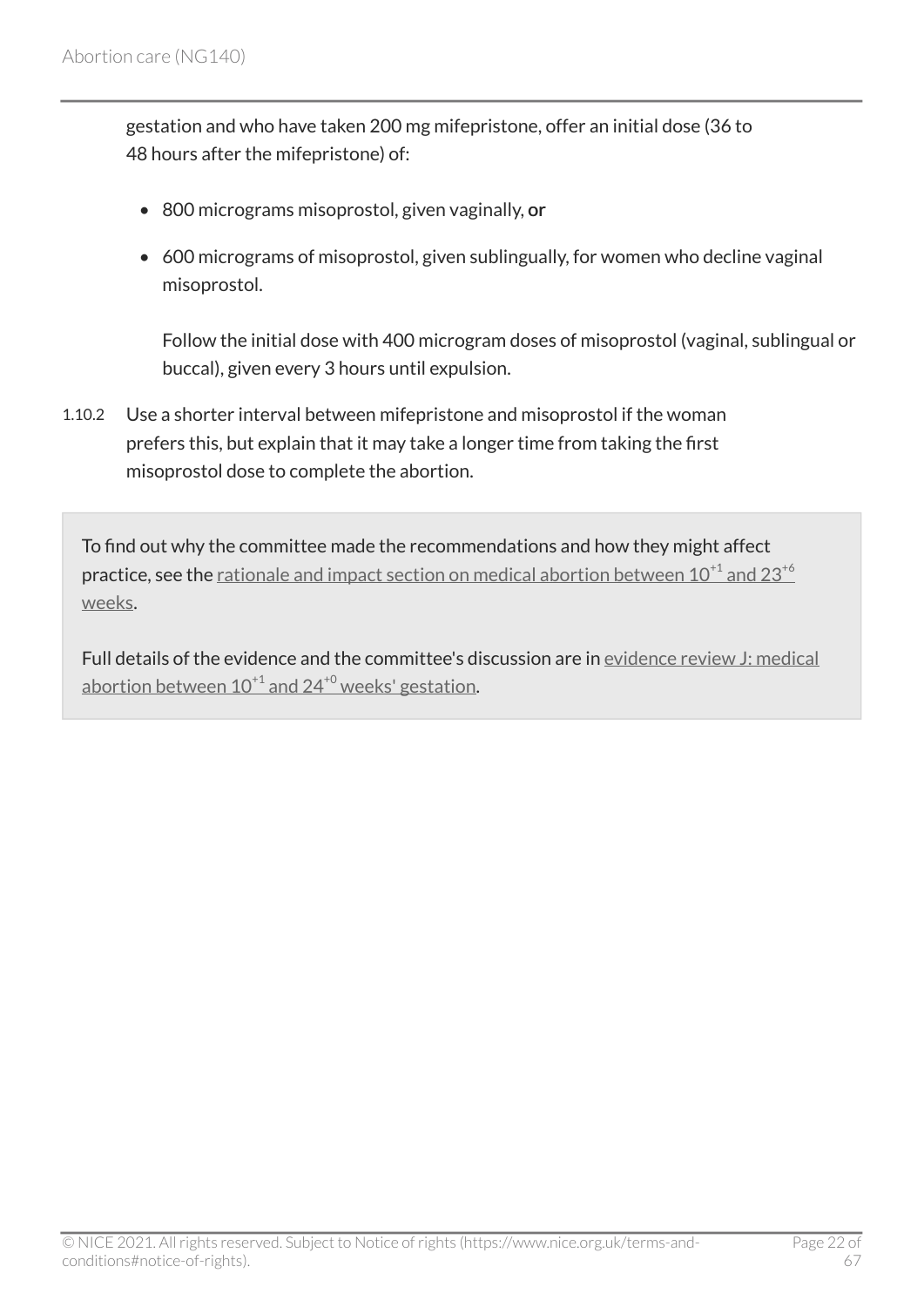# <span id="page-22-0"></span>1.11 Medical abortion after 23<sup>+6</sup> weeks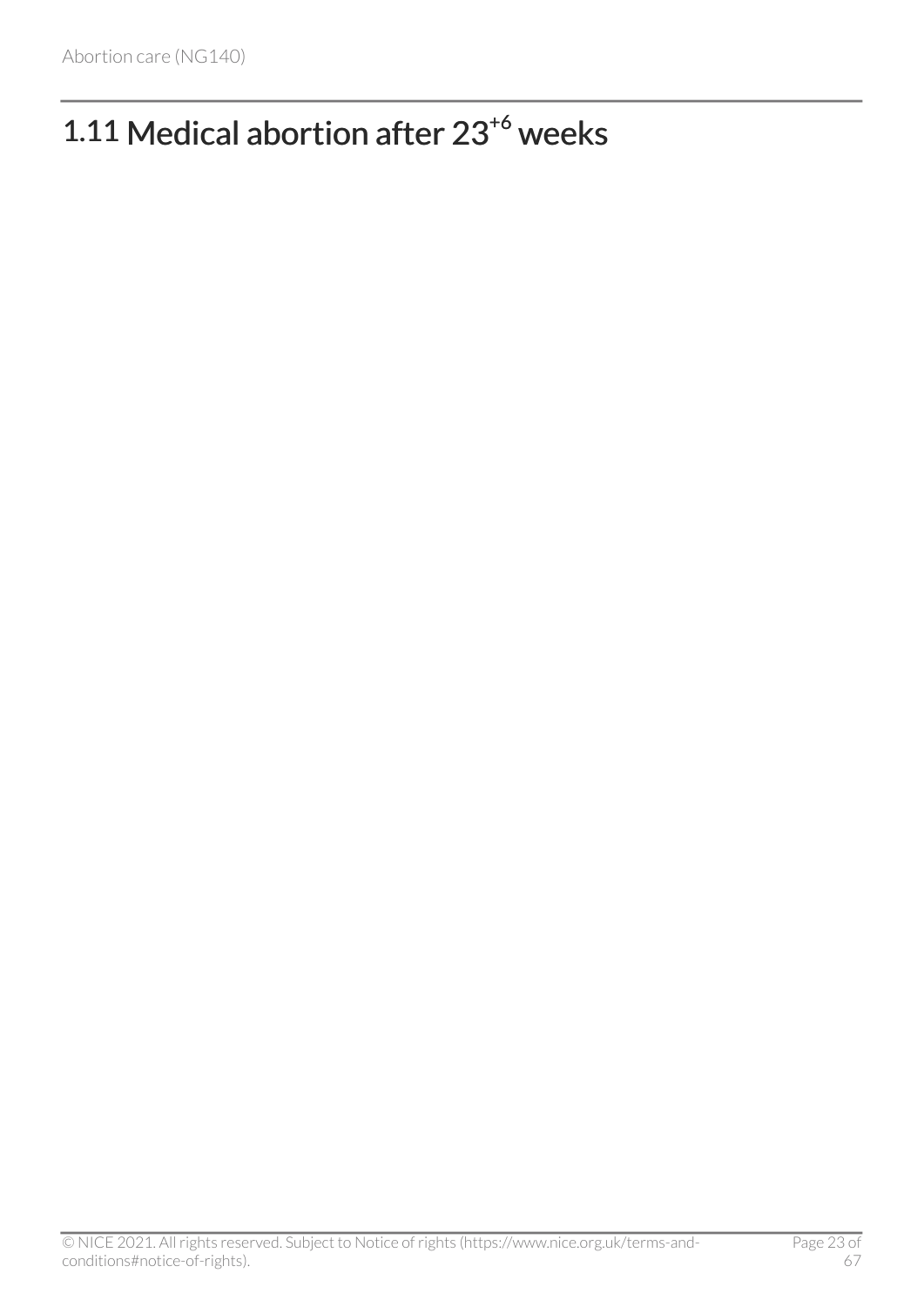In September 2019, mifepristone for abortion only has a UK marketing authorisation for:

- 600 mg orally for medical abortion of developing intrauterine pregnancy, followed 36 to 48 hours later by 400 micrograms misoprostol orally or 1 mg gemeprost vaginally, up to and including 49 days of amenorrhoea
- 600 mg orally for medical abortion of developing intrauterine pregnancy, followed 36 to 48 hours later by 1 mg gemeprost vaginally, between 50 days and 63 days of amenorrhoea
- 200 mg orally for medical abortion of developing intrauterine pregnancy, followed 36 to 48 hours later by 1 mg gemeprost vaginally, between 50 days and 63 days of amenorrhoea
- 200 mg orally for medical abortion of developing intrauterine pregnancy, followed 36 to 48 hours later by 800 micrograms misoprostol vaginally, up to and including 63 days of amenorrhoea
- 600 mg orally for medical abortion for medical reasons, followed 36 to 48 hours later by prostaglandin administration, beyond the first trimester
- 200 mg orally for cervical priming, 36 to 48 hours before first trimester surgical abortion.

All other uses of mifepristone are off label. See [NICE's information on prescribing medicines.](https://www.nice.org.uk/about/what-we-do/our-programmes/nice-guidance/nice-guidelines/making-decisions-using-nice-guidelines#prescribing-medicines)

In September 2019, misoprostol for medical abortion only has a UK marketing authorisation for:

- 400 micrograms orally as an initial dose for medical abortion of developing intrauterine pregnancy, 36 to 48 hours after 600 mg mifepristone orally, up to and including 49 days of amenorrhoea
- 800 micrograms vaginally as an initial dose for medical abortion of developing intrauterine pregnancy, 36 to 48 hours after 200 mg mifepristone orally, up to and including 63 days of amenorrhoea.

All other uses of misoprostol (including for cervical priming and for abortion at later gestations) are off label. See [NICE's information on prescribing medicines.](https://www.nice.org.uk/about/what-we-do/our-programmes/nice-guidance/nice-guidelines/making-decisions-using-nice-guidelines#prescribing-medicines)

1.11.1 For women who are having a medical abortion between  $24^{+0}$  and  $25^{+0}$  weeks'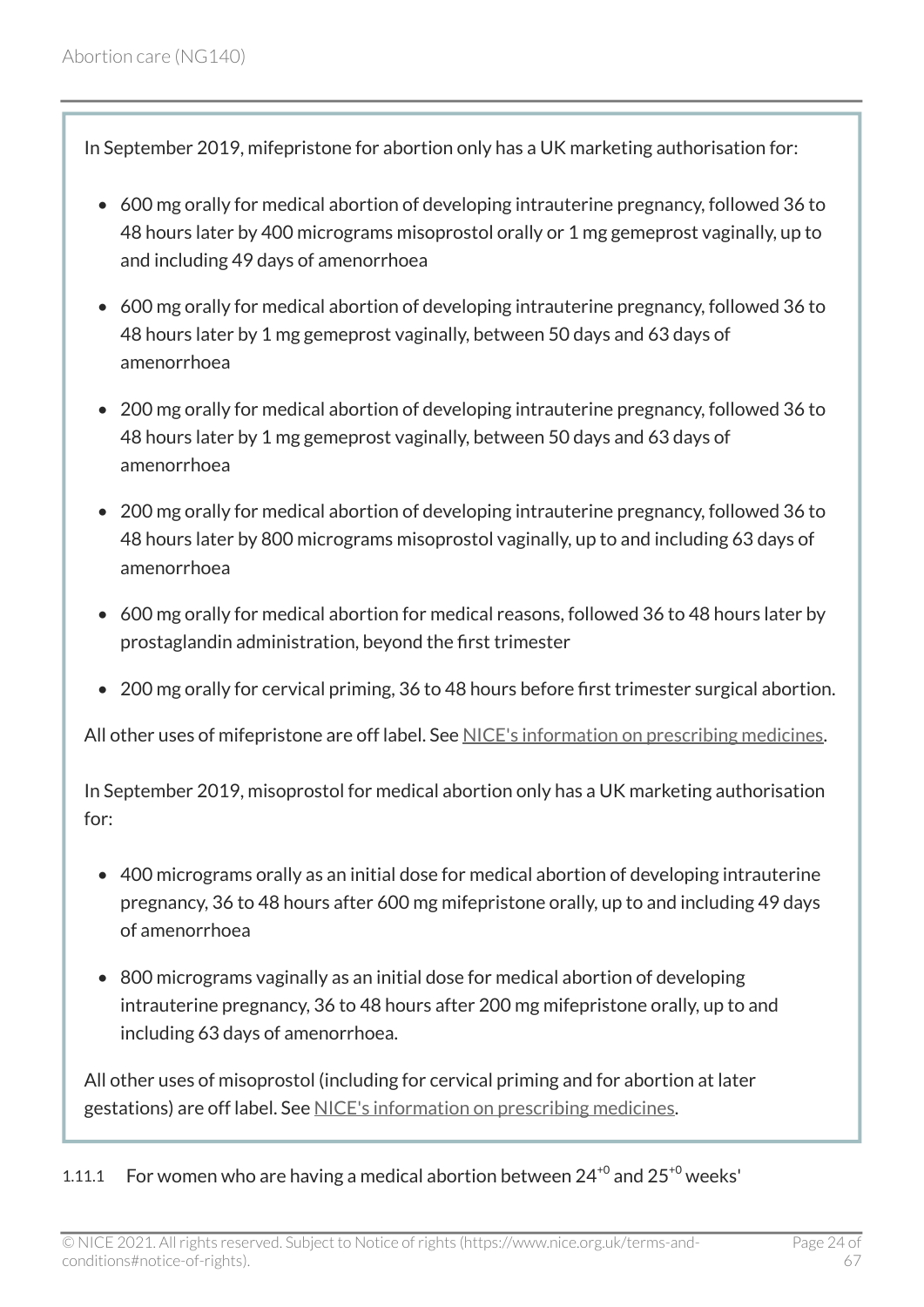gestation, consider 200 mg oral mifepristone, followed by 400 micrograms misoprostol (vaginal, buccal or sublingual) every 3 hours until delivery.

- 1.11.2 For women who are having a medical abortion between  $25^{+1}$  and  $28^{+0}$  weeks' gestation, consider 200 mg oral mifepristone, followed by 200 micrograms misoprostol (vaginal, buccal or sublingual) every 4 hours until delivery.
- 1.11.3 For women who are having a medical abortion after  $28^{+0}$  weeks' gestation, consider 200 mg oral mifepristone, followed by 100 micrograms misoprostol (vaginal, buccal or sublingual) every 6 hours until delivery.
- 1.11.4 Be aware that:
	- the uterus is more sensitive to misoprostol as pregnancy advances
	- risk factors for uterine rupture include a pre-existing uterine scar, increased gestational age and multiparity.

To find out why the committee made the recommendations and how they might affect practice, see the rationale and impact section on medical abortion after  $23^{+6}$  $23^{+6}$  $23^{+6}$  weeks.

Full details of the evidence and the committee's discussion are in [evidence review](https://www.nice.org.uk/guidance/ng140/evidence/l-medical-abortion-after-24-weeks-gestation-pdf-248581907030) L: medical [abortion after 24 weeks' gestation.](https://www.nice.org.uk/guidance/ng140/evidence/l-medical-abortion-after-24-weeks-gestation-pdf-248581907030)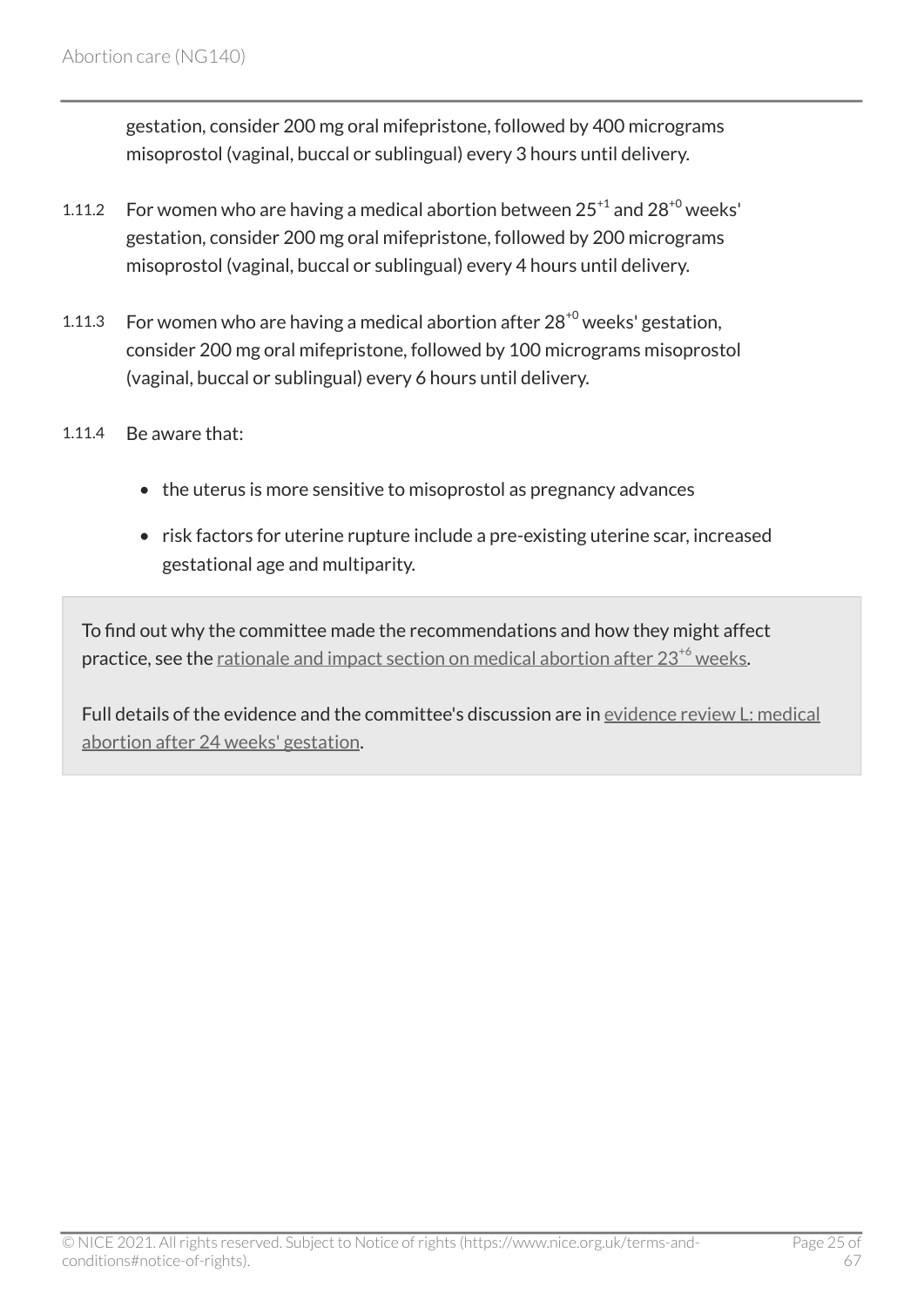# <span id="page-25-0"></span>1.12 Cervical priming before surgical abortion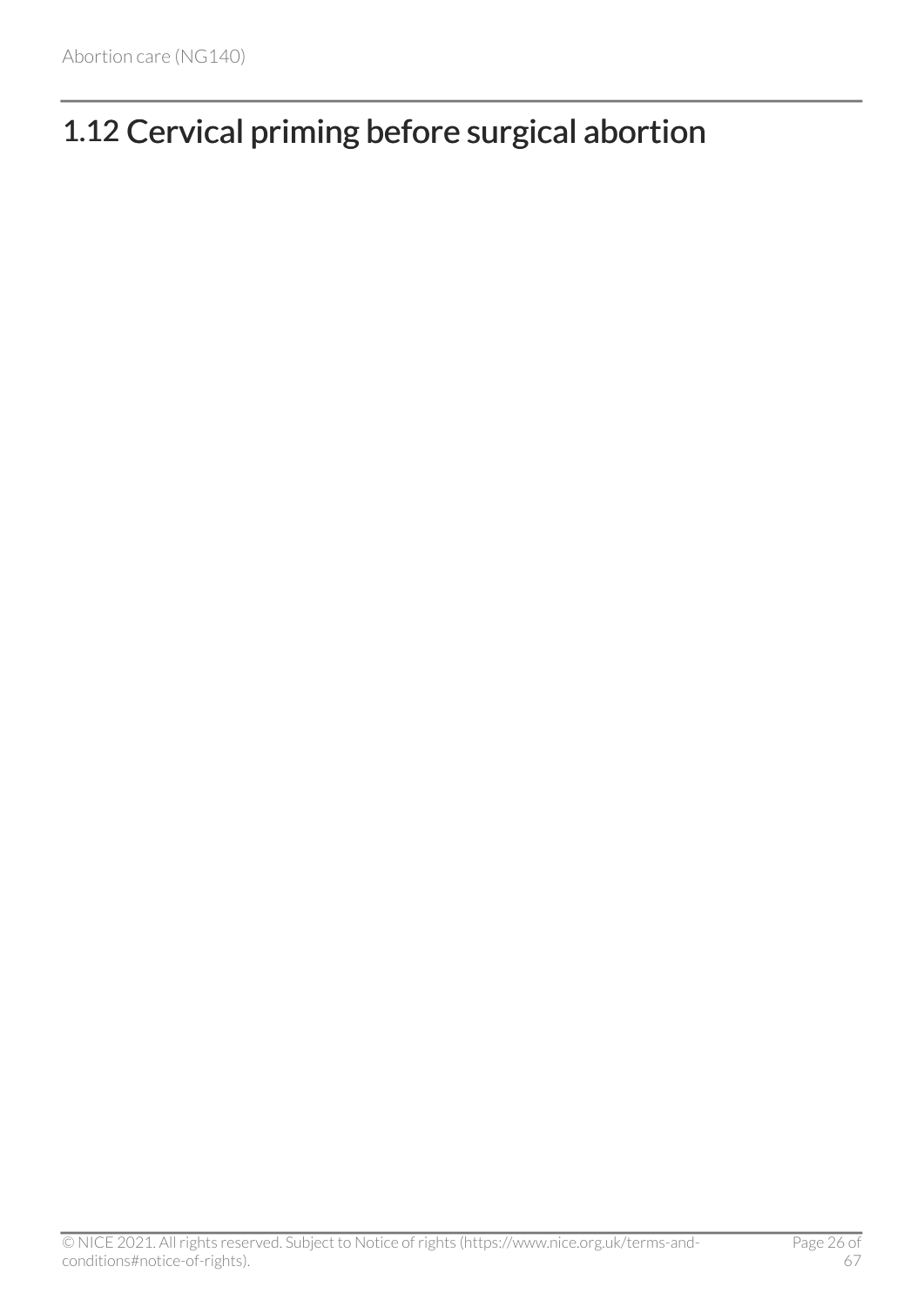<span id="page-26-0"></span>In September 2019, mifepristone for abortion only has a UK marketing authorisation for:

- 600 mg orally for medical abortion of developing intrauterine pregnancy, followed 36 to 48 hours later by 400 micrograms misoprostol orally or 1 mg gemeprost vaginally, up to and including 49 days of amenorrhoea
- 600 mg orally for medical abortion of developing intrauterine pregnancy, followed 36 to 48 hours later by 1 mg gemeprost vaginally, between 50 days and 63 days of amenorrhoea
- 200 mg orally for medical abortion of developing intrauterine pregnancy, followed 36 to 48 hours later by 1 mg gemeprost vaginally, between 50 days and 63 days of amenorrhoea
- 200 mg orally for medical abortion of developing intrauterine pregnancy, followed 36 to 48 hours later by 800 micrograms misoprostol vaginally, up to and including 63 days of amenorrhoea
- 600 mg orally for medical abortion for medical reasons, followed 36 to 48 hours later by prostaglandin administration, beyond the first trimester
- 200 mg orally for cervical priming, 36 to 48 hours before first trimester surgical abortion.

All other uses of mifepristone are off label. See [NICE's information on prescribing medicines.](https://www.nice.org.uk/about/what-we-do/our-programmes/nice-guidance/nice-guidelines/making-decisions-using-nice-guidelines#prescribing-medicines)

In September 2019, misoprostol for medical abortion only has a UK marketing authorisation for:

- 400 micrograms orally as an initial dose for medical abortion of developing intrauterine pregnancy, 36 to 48 hours after 600 mg mifepristone orally, up to and including 49 days of amenorrhoea
- 800 micrograms vaginally as an initial dose for medical abortion of developing intrauterine pregnancy, 36 to 48 hours after 200 mg mifepristone orally, up to and including 63 days of amenorrhoea.

All other uses of misoprostol (including for cervical priming and for abortion at later gestations) are off label. See [NICE's information on prescribing medicines.](https://www.nice.org.uk/about/what-we-do/our-programmes/nice-guidance/nice-guidelines/making-decisions-using-nice-guidelines#prescribing-medicines)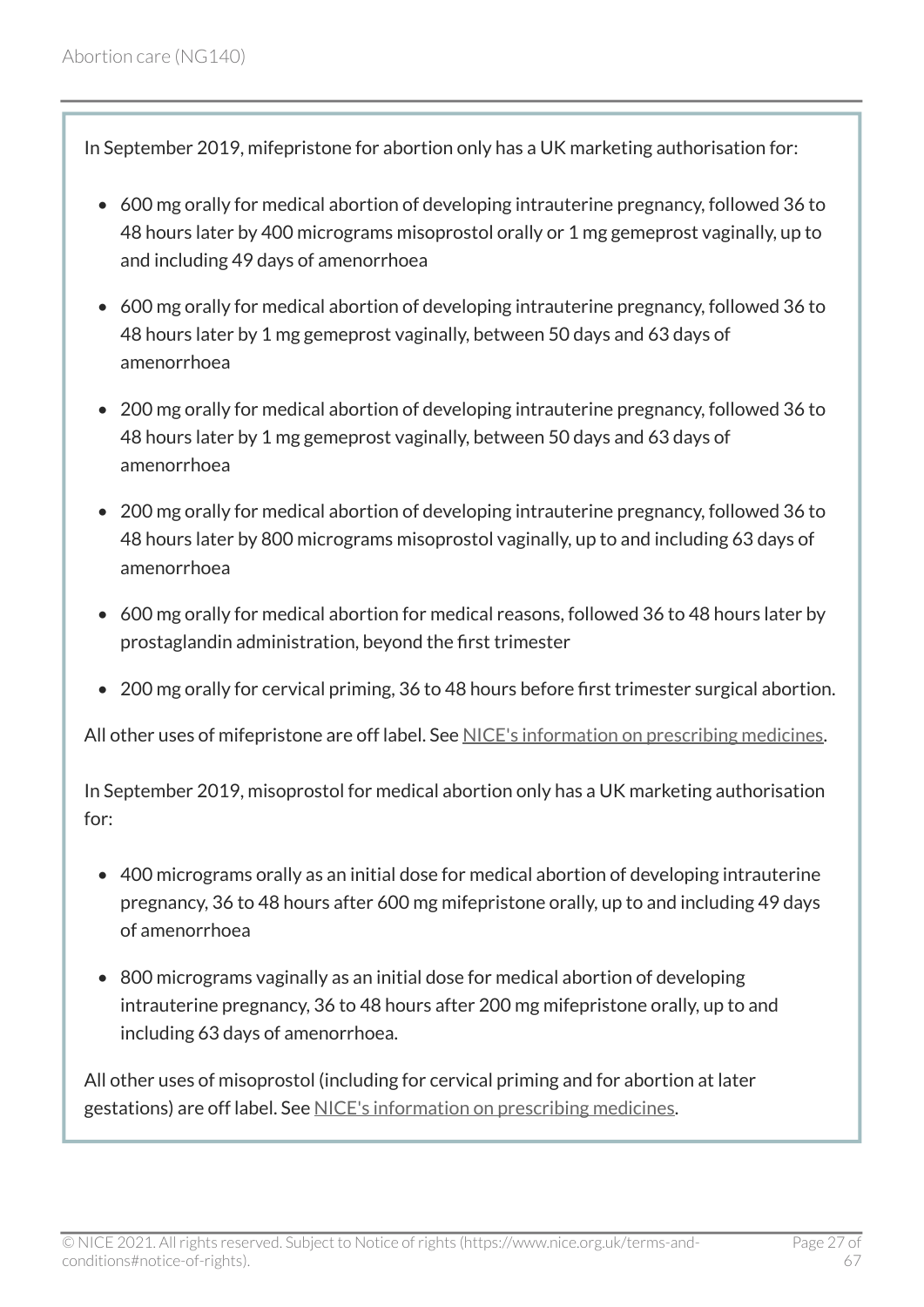## Up to and including  $13^{+6}$  weeks

- 1.12.1 For women who are having a surgical abortion up to and including  $13^{+6}$  weeks' gestation, offer cervical priming with:
	- 400 micrograms sublingual misoprostol, given 1 hour before the abortion or
	- 400 micrograms vaginal misoprostol, given 3 hours before the abortion.

If misoprostol cannot be used, consider cervical priming with 200 mg oral mifepristone, given 24 to 48 hours before the abortion.

- 1.12.2 Explain to women that cervical priming:
	- reduces the risk of incomplete abortion for women who are parous
	- makes dilation easier for women who are parous or nulliparous
	- may cause bleeding and pain before the procedure.

## <span id="page-27-0"></span>Between  $14^{+0}$  and  $23^{+6}$  weeks

- 1.12.3 For women who are having a surgical abortion between  $14^{+0}$  and  $23^{+6}$  weeks' gestation, offer cervical priming.
- 1.12.4 For women who are having a surgical abortion between  $14^{+0}$  and  $16^{+0}$  weeks' gestation, consider:
	- osmotic dilators or
	- buccal, vaginal or sublingual misoprostol or
	- 200 mg oral mifepristone, given the day before the abortion.
- 1.12.5 For women who are having a surgical abortion between  $16^{+1}$  and  $19^{+0}$  weeks' gestation, consider:
	- osmotic dilators or
	- buccal, vaginal or sublingual misoprostol.
- 1.12.6 For women who are having a surgical abortion between  $19^{+1}$  and  $23^{+6}$  weeks'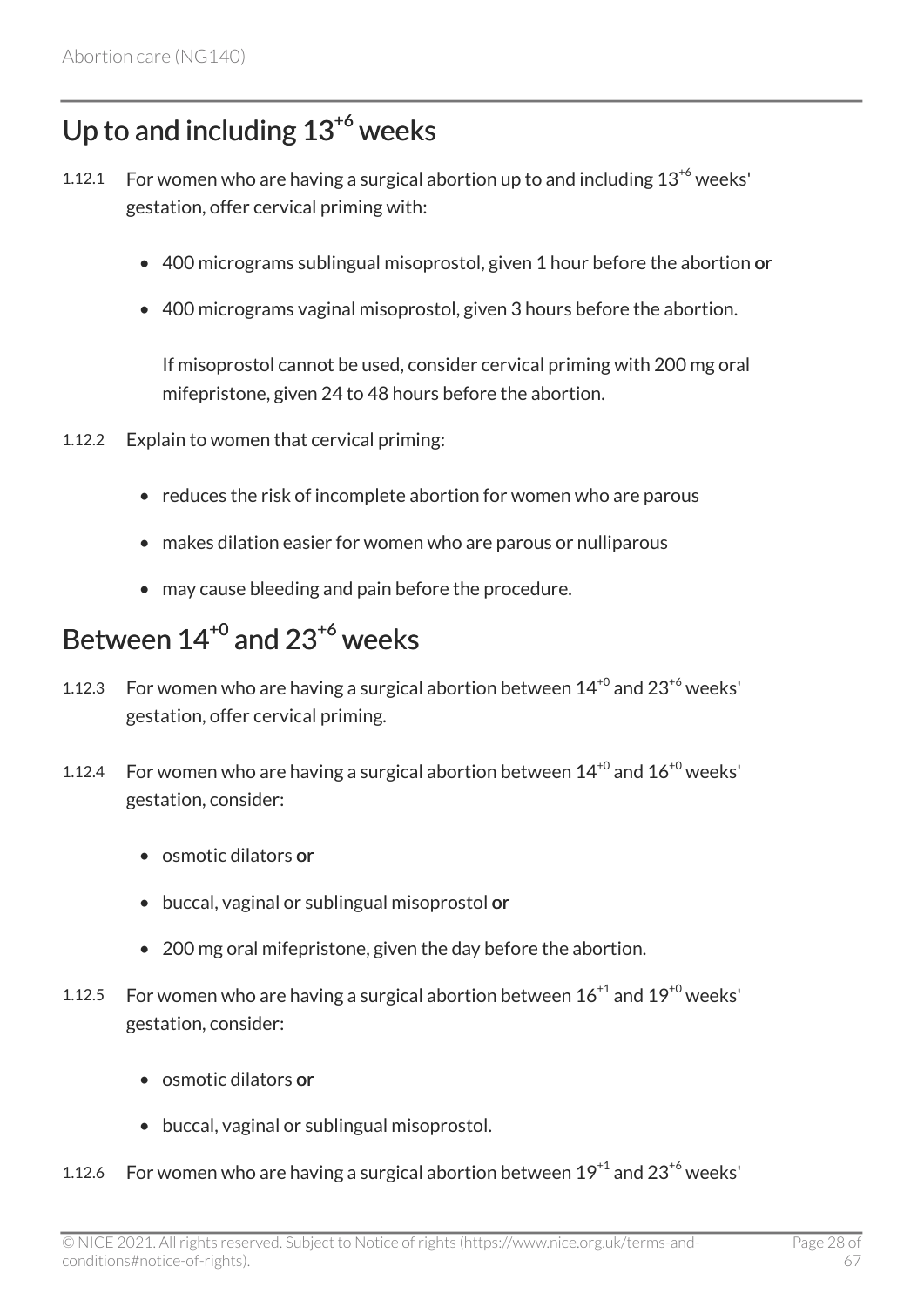gestation, offer osmotic dilators. In addition, consider:

- 200 mg oral mifepristone the day before the abortion and
- inserting osmotic dilators at the same time as the mifepristone.
- 1.12.7 For women who are having a surgical abortion between  $14^{+0}$  and  $23^{+6}$  weeks' gestation and are having cervical priming with osmotic dilators, consider inserting the osmotic dilators the day before the abortion.
- 1.12.8 Do not offer misoprostol for cervical priming if the woman has had an osmotic dilator inserted the day before the abortion.

To find out why the committee made the recommendations and how they might affect practice, see the [rationale and impact section on cervical priming before surgical abortion.](#page-54-0)

Full details of the evidence and the committee's discussion are in [evidence review](https://www.nice.org.uk/guidance/ng140/evidence/m-cervical-priming-before-surgical-abortion-pdf-248581907031) M: cervical [priming before surgical abortion.](https://www.nice.org.uk/guidance/ng140/evidence/m-cervical-priming-before-surgical-abortion-pdf-248581907031)

## <span id="page-28-0"></span>1.13 Anaesthesia and sedation for surgical abortion

- 1.13.1 For women who are having surgical abortion, consider local anaesthesia alone, conscious sedation with local anaesthesia, deep sedation or general anaesthesia. To help women make an informed choice, discuss the options with them and explain that:
	- having local anaesthesia alone means they will be able to spend less time in hospital
	- intravenous sedation plus local anaesthesia will help if they are anxious about the procedure
	- with deep sedation or general anaesthesia they will not usually be aware during the procedure.
- 1.13.2 When using conscious sedation for a surgical abortion, use intravenous rather than oral sedation.
- 1.13.3 When using general anaesthesia for a surgical abortion, consider intravenous propofol and a short-acting opioid (such as fentanyl) rather than inhalational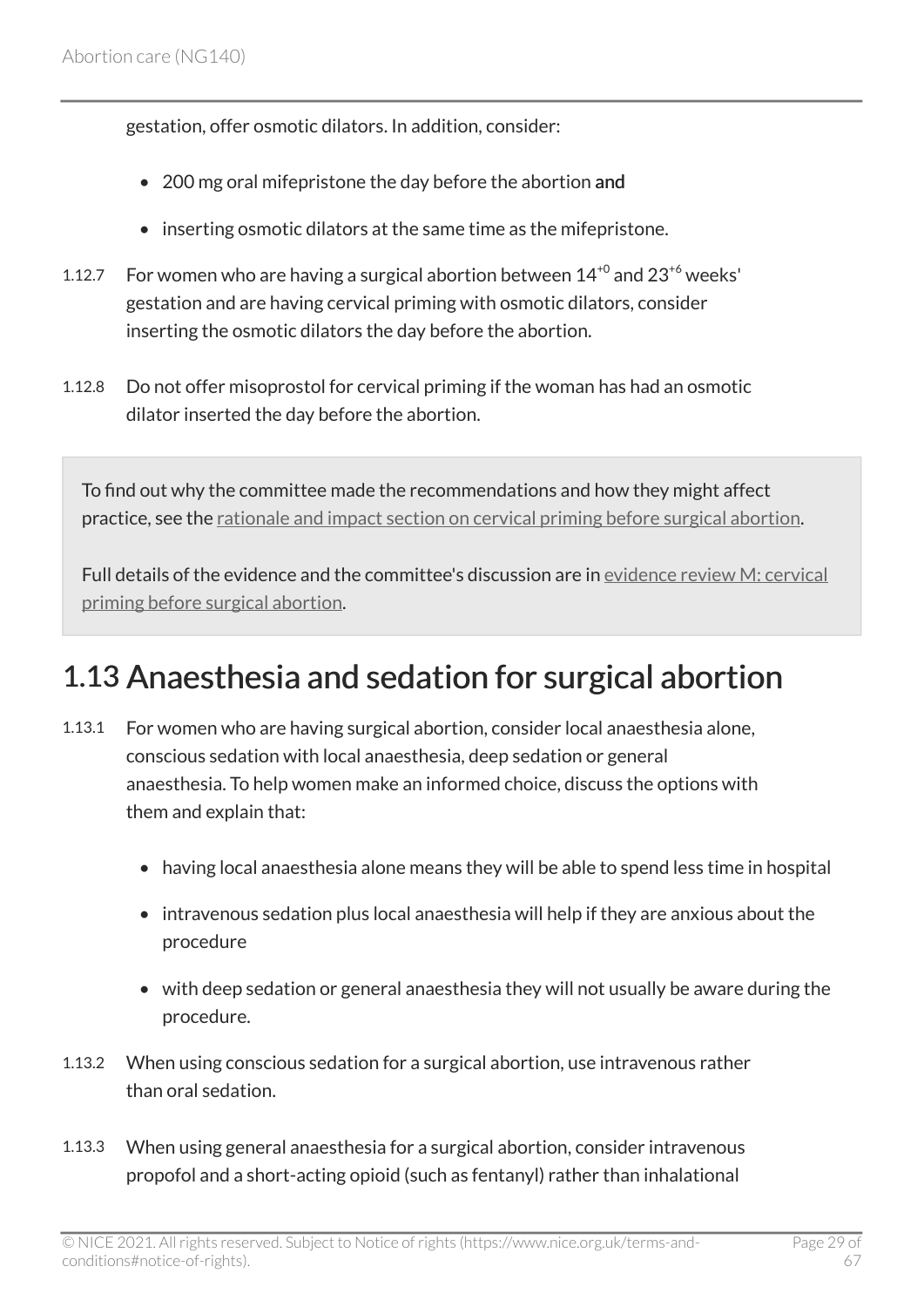anaesthesia.

To find out why the committee made the recommendations and how they might affect practice, see the [rationale and impact section on anaesthesia and sedation for surgical](#page-57-0) [abortion.](#page-57-0)

Full details of the evidence and the committee's discussion are in [evidence review](https://www.nice.org.uk/guidance/ng140/evidence/m-cervical-priming-before-surgical-abortion-pdf-248581907031) M: cervical [priming before surgical abortion.](https://www.nice.org.uk/guidance/ng140/evidence/m-cervical-priming-before-surgical-abortion-pdf-248581907031)

## <span id="page-29-0"></span>1.14 Follow-up and support after an abortion

### <span id="page-29-1"></span>Follow-up after medical abortion up to and including  $10^{+0}$  weeks

- 1.14.1 For women who have had a medical abortion up to and including  $10^{+0}$  weeks' gestation with expulsion at home, offer the choice of self-assessment, including remote assessment (for example telephone or text messaging), as an alternative to clinic follow-up.
- 1.14.2 Provide women with a low-sensitivity or multi-level urine pregnancy test to exclude an ongoing pregnancy.

### <span id="page-29-2"></span>Support after an abortion

- 1.14.3 Explain to women:
	- what aftercare and follow-up to expect
	- what to do if they have any problems after the abortion, including how to get help out of hours
	- that it is common to feel a range of emotions after the abortion.
- 1.14.4 Advise women to seek support if they need it, and how to access it (if relevant). This could include:
	- support from family and friends or pastoral support
	- peer support, or support groups for women who have had an abortion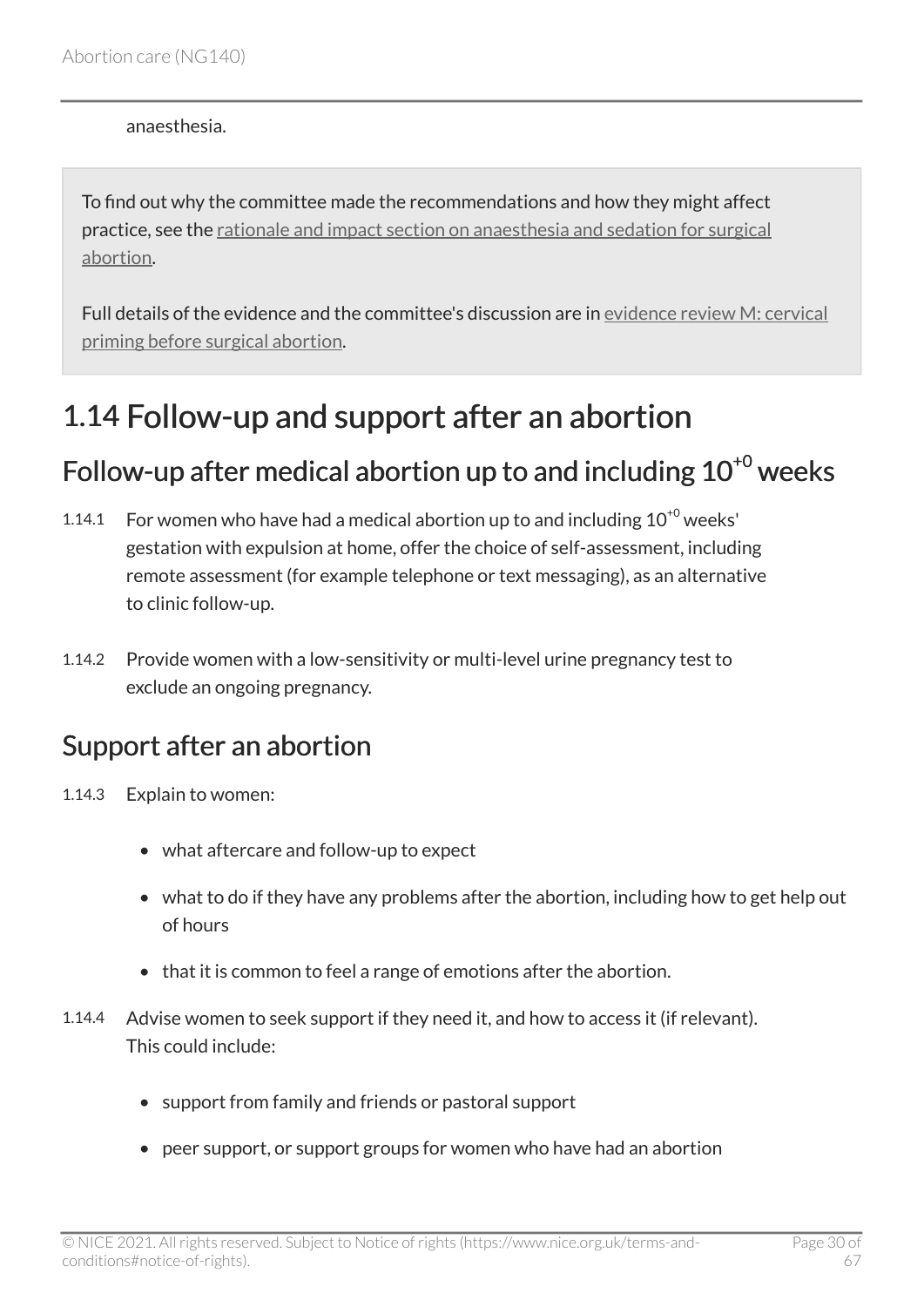- counselling or psychological interventions.
- 1.14.5 Providers should be able to provide emotional support after abortions. They should tell women this support is available if they need it.
- 1.14.6 Providers should provide or refer women for counselling if requested.

To find out why the committee made the recommendations and how they might affect practice, see the [rationale and impact section on follow-up and support after an abortion.](#page-59-0)

Full details of the evidence and the committee's discussion are in [evidence review](https://www.nice.org.uk/guidance/ng140/evidence/i-followup-after-medical-abortion-up-to-100-weeks-pdf-6905052981) I: follow-up after medical abortion up to  $10^{+0}$  $10^{+0}$  $10^{+0}$  weeks and evidence review [O: support after abortion](https://www.nice.org.uk/guidance/ng140/evidence/o-support-after-abortion-pdf-248581907033).

## <span id="page-30-0"></span>1.15 Improving access to contraception

- 1.15.1 Commissioners and providers should ensure that the full range of reversible contraceptive options (depot medroxyprogesterone acetate [DMPA], contraceptive implant, intrauterine methods, oral contraceptives, contraceptive patches, vaginal rings or barrier contraception) is available for women on the same day as their surgical or medical abortion.
- 1.15.2 Providers should ensure that healthcare professionals have the knowledge and skills to provide all contraceptive options.
- 1.15.3 Providers should ensure they can provide the contraceptive implant, and that women who choose this method are offered it on:
	- the day of the surgical abortion or
	- the day they take mifepristone (for medical abortions).
- 1.15.4 Providers should ensure they can provide intrauterine methods of contraception, and that women who choose this method are offered this:
	- at the same time as the surgical abortion or
	- as soon as possible after expulsion of the pregnancy (for medical abortions).
- 1.15.5 For women who are having a medical abortion and who choose DMPA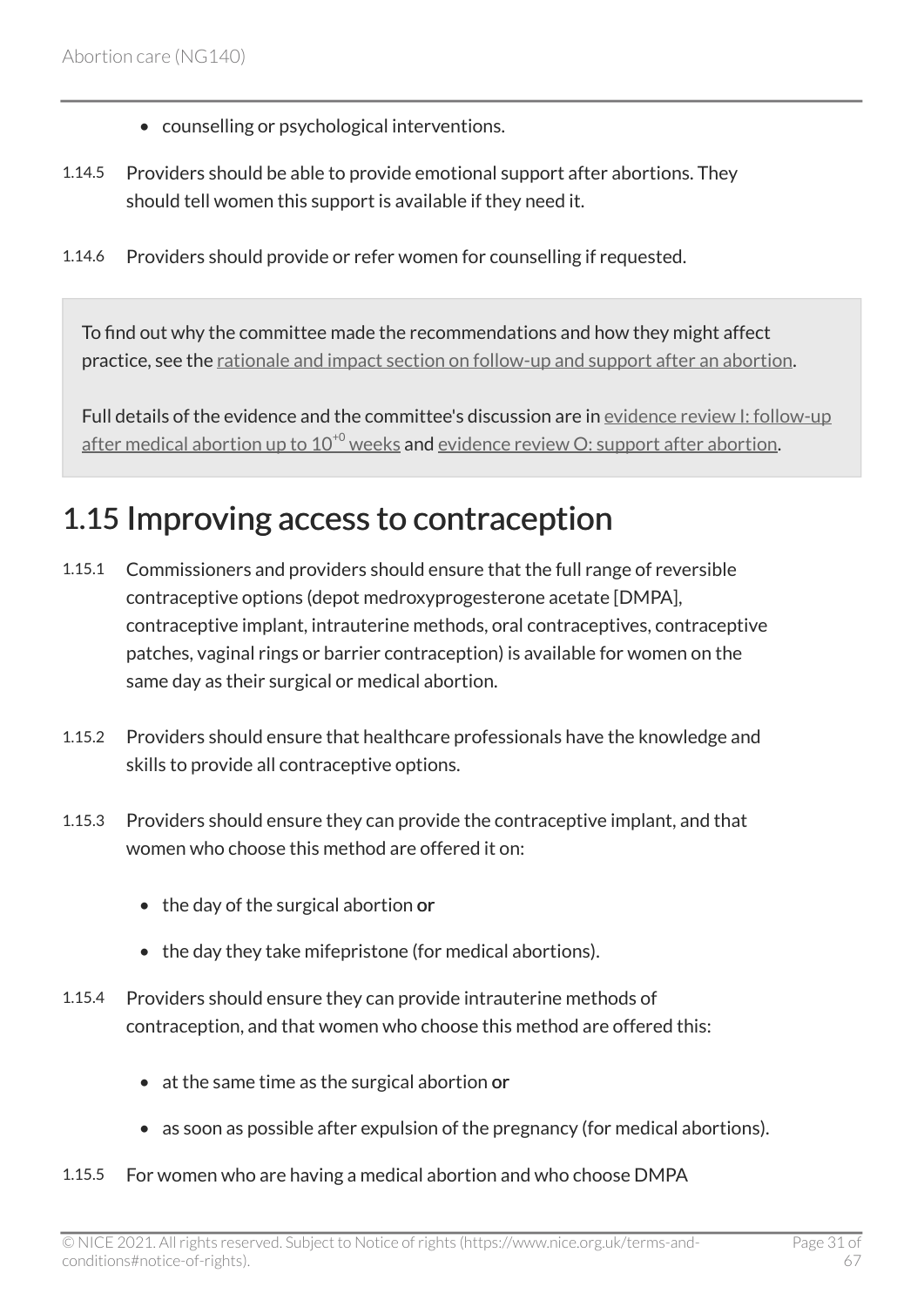intramuscular injection for contraception:

- consider providing it at the same appointment when they take the mifepristone
- explain that having the injection at this stage may increase the risk of ongoing pregnancy, although overall the risk is low.

To find out why the committee made the recommendations and how they might affect practice, see the [rationale and impact section on contraception after abortion](#page-61-0).

Full details of the evidence and the committee's discussion are in [evidence review](https://www.nice.org.uk/guidance/ng140/evidence/p-contraception-after-abortion-pdf-248581907034) P: [contraception after abortion.](https://www.nice.org.uk/guidance/ng140/evidence/p-contraception-after-abortion-pdf-248581907034)

# <span id="page-31-0"></span>Terms used in this guideline

## <span id="page-31-1"></span>Fetal anomaly

Defined as pregnancies falling within section 1(1)(d) of the 1967 Abortion Act. This covers pregnancies where 2 medical practitioners are of the opinion that 'there is a substantial risk that if the child were born it would suffer from such physical or mental abnormalities as to be seriously handicapped'. This is referred to as ground E in the HSA1 form.

## <span id="page-31-2"></span>Feticide

Feticide is the injection of digoxin or potassium chloride into the fetus, or an injection of digoxin into the amniotic cavity, to stop the fetal heart before an abortion.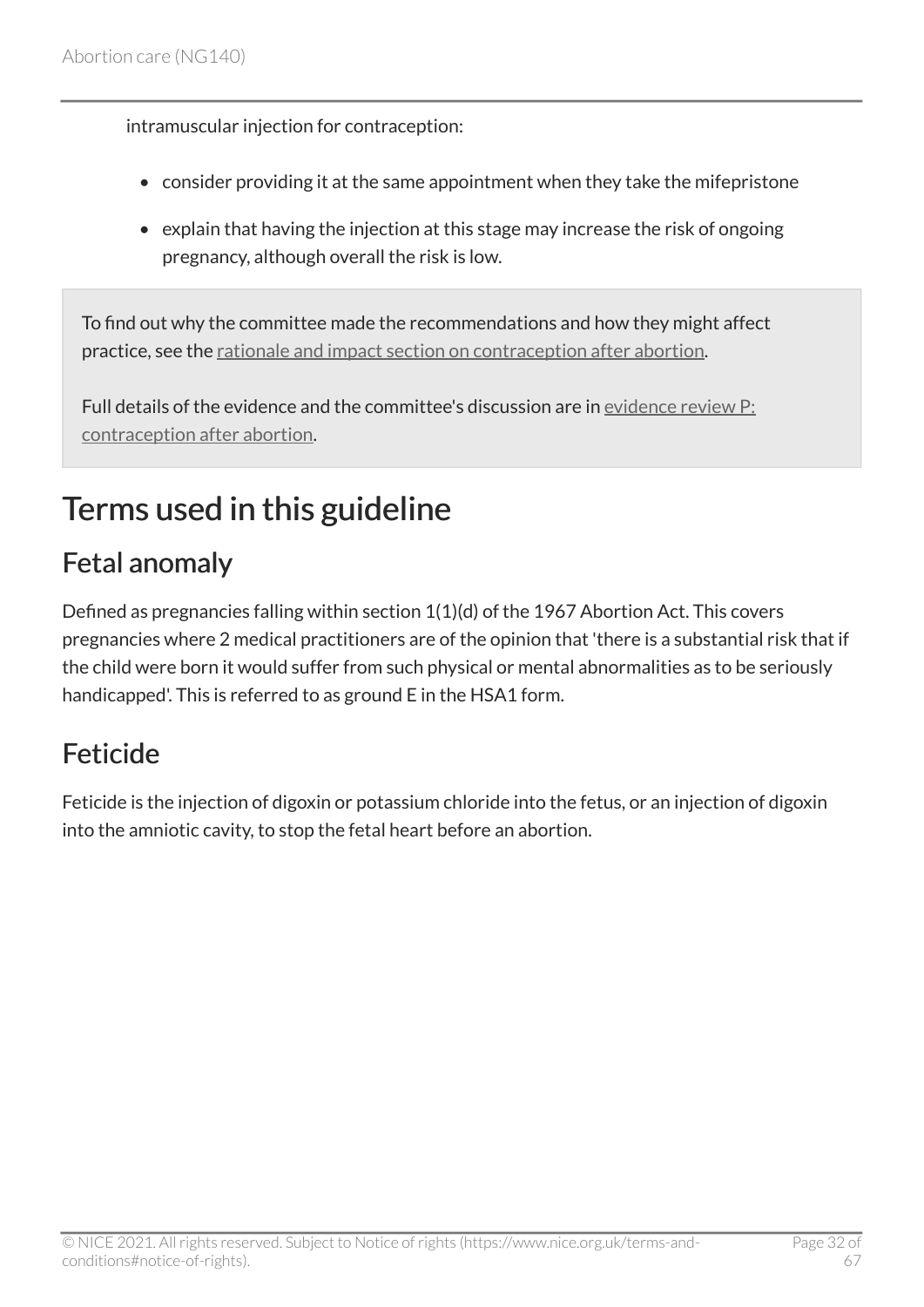# <span id="page-32-0"></span>Recommendations for research

The guideline committee has made the following recommendations for research.

## <span id="page-32-1"></span>Key recommendations for research

### 1 Antibiotic prophylaxis for surgical abortion

What is the optimal antibiotic prophylaxis regimen for women who are having a surgical abortion?

To find out why the committee made the recommendation for research, see the [rationale](#page-41-0) [section on preventing infection](#page-41-0).

Full details of the evidence and the committee's discussion are in [evidence review](https://www.nice.org.uk/guidance/ng140/evidence/d-antibiotic-prophylaxis-for-medical-and-surgical-abortion-pdf-6905052976) D: antibiotic [prophylaxis for medical and surgical abortion.](https://www.nice.org.uk/guidance/ng140/evidence/d-antibiotic-prophylaxis-for-medical-and-surgical-abortion-pdf-6905052976)

## 2 Cervical priming before surgical abortion

What are the most effective and acceptable methods of cervical priming before dilatation and evacuation after 16+0 weeks' gestation?

To find out why the committee made the recommendation for research, see the [rationale](#page-55-0) [section on cervical priming before surgical abortion.](#page-55-0)

Full details of the evidence and the committee's discussion are in [evidence review](https://www.nice.org.uk/guidance/ng140/evidence/m-cervical-priming-before-surgical-abortion-pdf-248581907031) M: cervical [priming before surgical abortion.](https://www.nice.org.uk/guidance/ng140/evidence/m-cervical-priming-before-surgical-abortion-pdf-248581907031)

## 3 Anti-D prophylaxis for surgical abortion

Should women having a surgical abortion up to and including  $10^{+0}$  weeks' gestation have anti-D prophylaxis if they are RhD (or D) negative?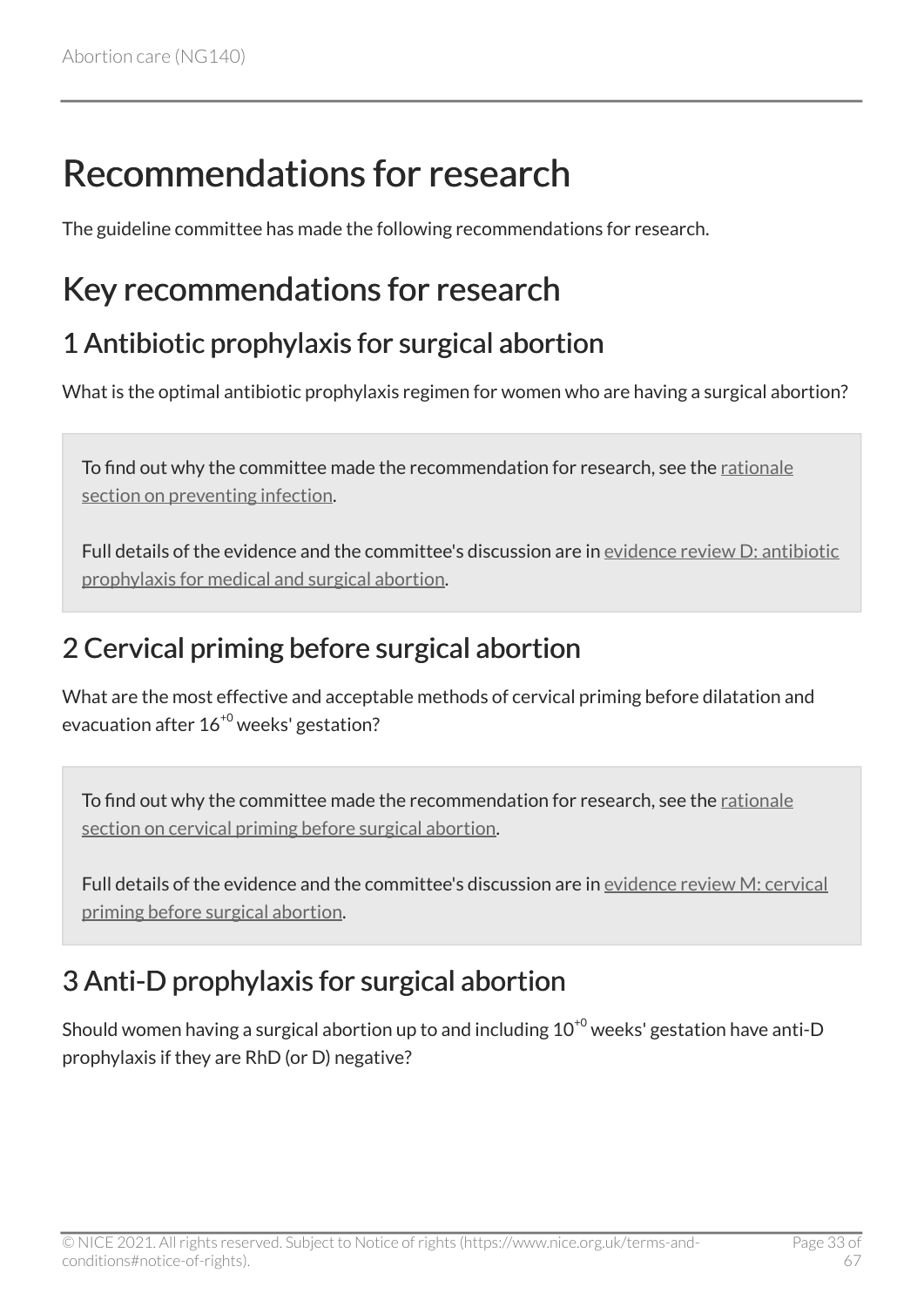To find out why the committee made the recommendation for research, see the [rationale](#page-41-0) [section on anti-D prophylaxis for surgical abortion.](#page-41-0)

Full details of the evidence and the committee's discussion are in [evidence review](https://www.nice.org.uk/guidance/ng140/evidence/c-antid-prophylaxis-for-women-up-to-136-weeks-gestation-pdf-6905052975) C: anti-D prophylaxis for women up to  $13^{+6}$  $13^{+6}$  $13^{+6}$  weeks' gestation.

## 4 Expulsion at home for medical abortion

For women who are having medical abortion between  $10^{+1}$  and  $12^{+0}$  weeks, what is the efficacy and acceptability of expulsion at home compared with expulsion in a clinical setting?

To find out why the committee made the recommendation for research, see the [rationale](#page-49-0) section on expulsion at home for medical abortion between  $10^{+1}$  $10^{+1}$  $10^{+1}$  and  $12^{+0}$  $12^{+0}$  $12^{+0}$  weeks.

Full details of the evidence and the committee's discussion are in [evidence review](https://www.nice.org.uk/guidance/ng140/evidence/g-expulsion-at-home-for-early-medical-abortion-pdf-6905052979) G: expulsion [at home for early medical abortion](https://www.nice.org.uk/guidance/ng140/evidence/g-expulsion-at-home-for-early-medical-abortion-pdf-6905052979).

### 5 Anaesthesia and sedation for surgical abortion

What local anaesthetic techniques are most effective for women having surgical abortion?

To find out why the committee made the recommendations and how they might affect services, see the [rationale section on anaesthesia and sedation for surgical abortion](#page-57-0).

Full details of the evidence and the committee's discussion are in [evidence review](https://www.nice.org.uk/guidance/ng140/evidence/m-cervical-priming-before-surgical-abortion-pdf-248581907031) M: cervical [priming before surgical abortion.](https://www.nice.org.uk/guidance/ng140/evidence/m-cervical-priming-before-surgical-abortion-pdf-248581907031)

# <span id="page-33-0"></span>Other recommendations for research

## Medical abortion after 23<sup>+6</sup> weeks

What is the effectiveness and safety of regimens using mifepristone and misoprostol for women who are having medical abortion after  $23^{6}$  weeks' gestation, particularly for those who have had a previous caesarean section or uterine surgery?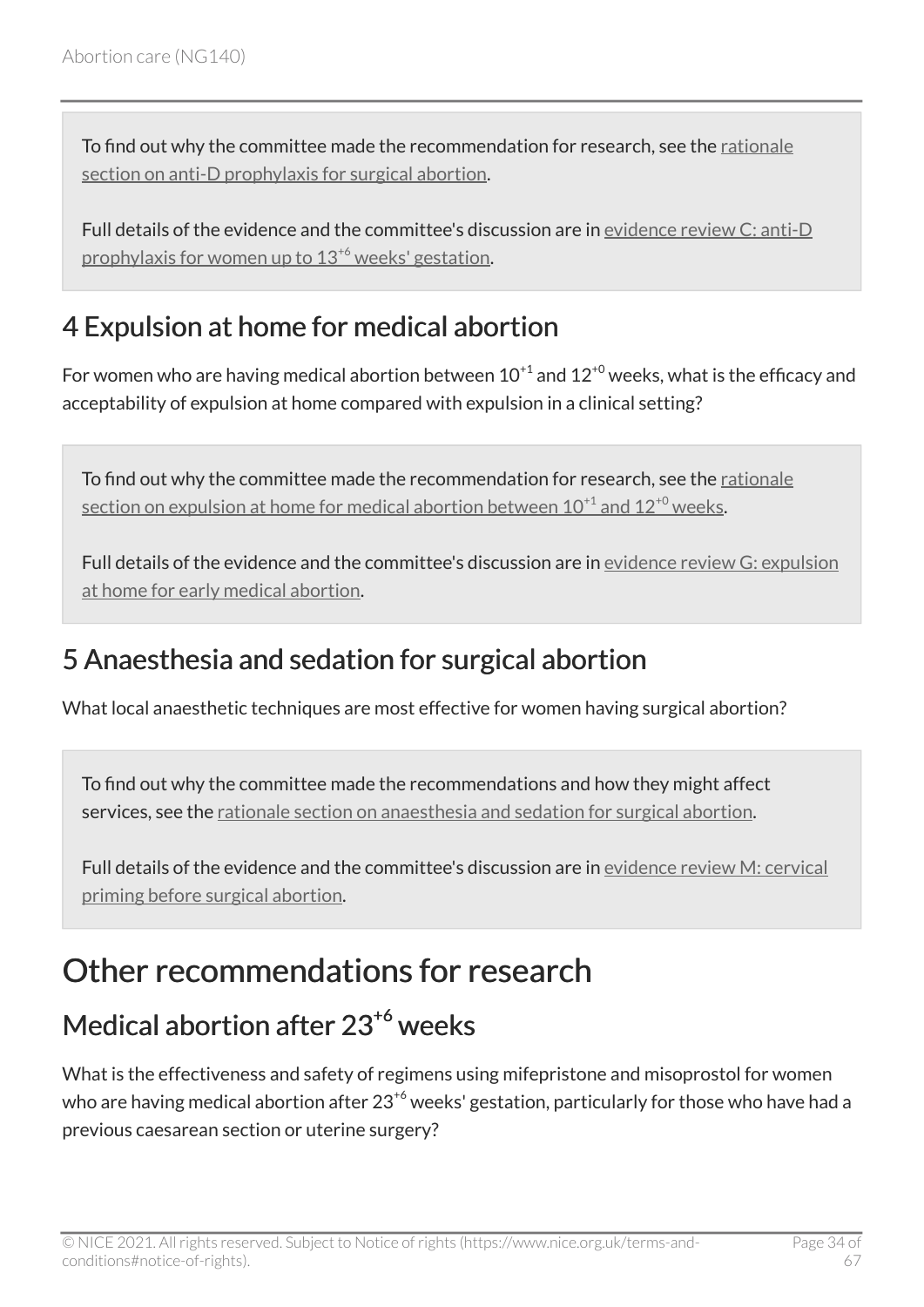## Anaesthesia and sedation for surgical abortion

What is the optimal regimen for general anaesthesia for women having surgical abortion?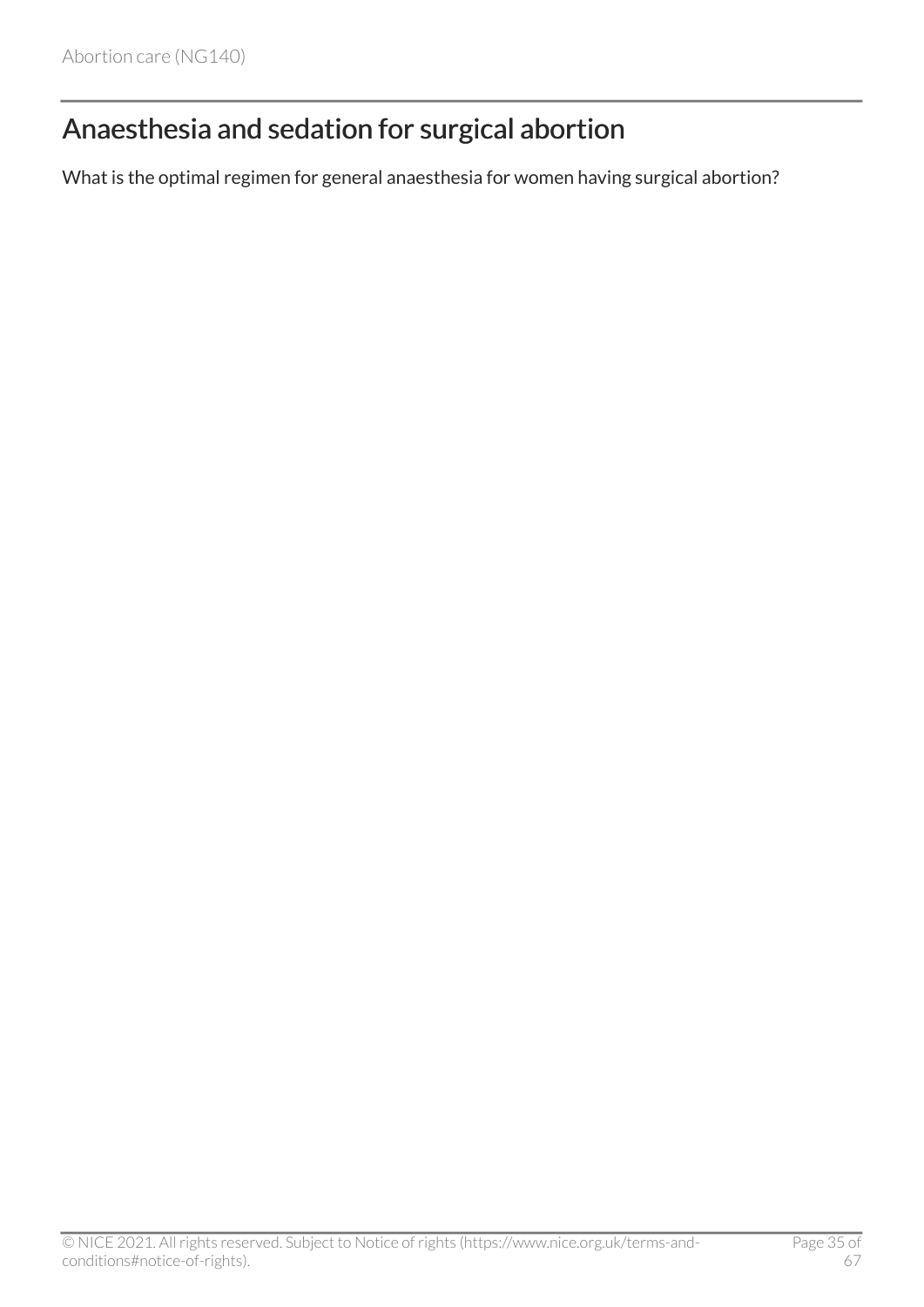# <span id="page-35-0"></span>Rationale and impact

These sections briefly explain why the committee made the recommendations and how they might affect practice. They link to details of the evidence and a full description of the committee's discussion.

# <span id="page-35-1"></span>Service organisation

### Why the committee made the recommendations

#### Making it easier to access services

[Recommendations 1.1.1 to 1.1.4](#page-7-1) 

Evidence showed that obtaining an abortion can be complicated for women and that the information available on how to do this is often inconsistent. There was also evidence that integrating and streamlining services would improve access.

There was evidence that women wanted a choice of abortion procedure. The committee agreed that it is not practical for all services to offer all abortion options. To ensure women still have a choice if local services do not provide the full range of options, the committee made a recommendation covering onward referral.

Evidence also showed that:

- it can be difficult to get a prompt GP appointment
- women may face negative attitudes from healthcare professionals, and that this makes it harder to get referrals for abortion.

With this in mind, the committee recommended that services enable women to self-refer. This will improve women's experiences and could also help them avoid stigma and negative attitudes when requesting an abortion. There was no evidence on the best way to enable self-referral (for example through dedicated booking systems, centralised referral, drop-in services, or online booking), so the committee could not make a more specific recommendation.

Although women can self-refer, some will still choose to see a healthcare professional. So that these women can also easily access abortion services, the committee made a recommendation for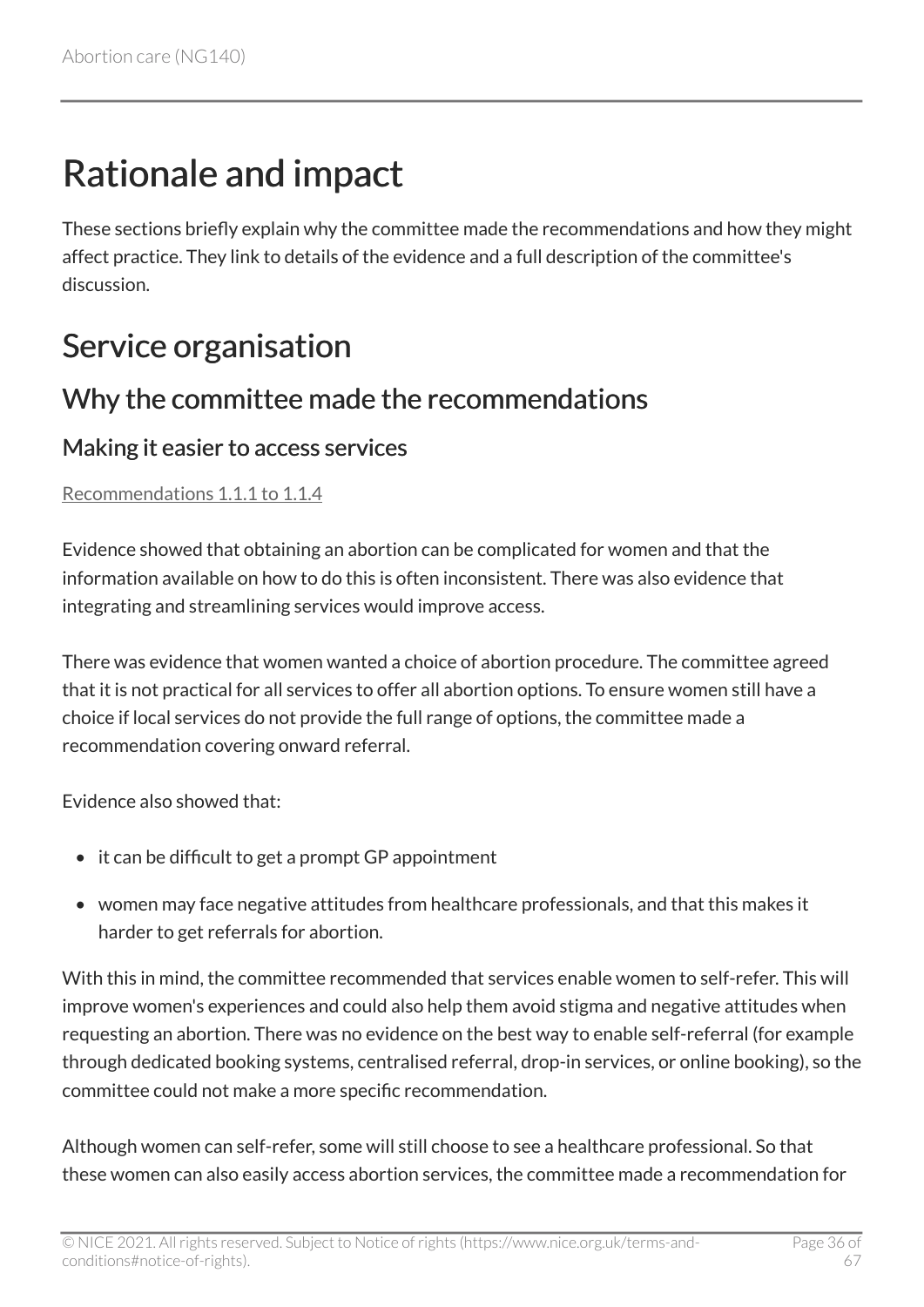healthcare professionals on ensuring that they do not delay access because of their personal beliefs. This is in line with professional guidance on conscientious objection (for example from the General Medical Council), which protects the right to opt out of performing abortions but not the right to opt out of providing access to abortion services.

There was evidence that travel costs can be a significant barrier to accessing services. This may be a particular problem for women with low incomes and women who need to travel for a service that is not available locally. Women having an abortion often have to travel at very short notice and may have difficulty arranging funds before the appointment. The committee recognised that it will not always be possible to provide care locally, but they agreed that interventions such as upfront funding of women's travel and accommodation costs could improve access.

### Waiting times

#### [Recommendations 1.1.5 to 1.1.8](#page-8-0)

While abortion is very safe overall, there was evidence that morbidity and mortality increases for every additional week of gestation, so earlier abortions are safer. There was also evidence of long waiting times and delays for women trying to access abortion services. Reducing waiting times can ensure women have more options available, decrease adverse events, and improve women's experience.

In addition, there was strong evidence that substantial cost savings can be achieved if women present earlier for abortion. Most of this saving comes from women having a medical rather than a surgical abortion. With this in mind, the committee felt that it was important to make recommendations on minimising delays for assessment and abortion. Note that while recommendation 1.1.6 gives separate time frames for assessment and abortion, this is not intended to stop services that provide these on the same day from doing so.

In some countries there are local policies such as compulsory counselling and imposed time for reflection before women are allowed to have an abortion. The evidence showed that these can cause delays in accessing abortion services. Neither counselling nor enforced waiting periods are a legal requirement in the UK. The committee agreed, based on their experience, that these policies can cause distress and that many women do not want counselling. Therefore, the committee agreed that these policies should not be used. However, the committee did not want to discourage services from providing or referring women for support to help make a decision if requested, so they covered this in the recommendation.

The committee recognised that it is not possible for all services to offer abortions every day of the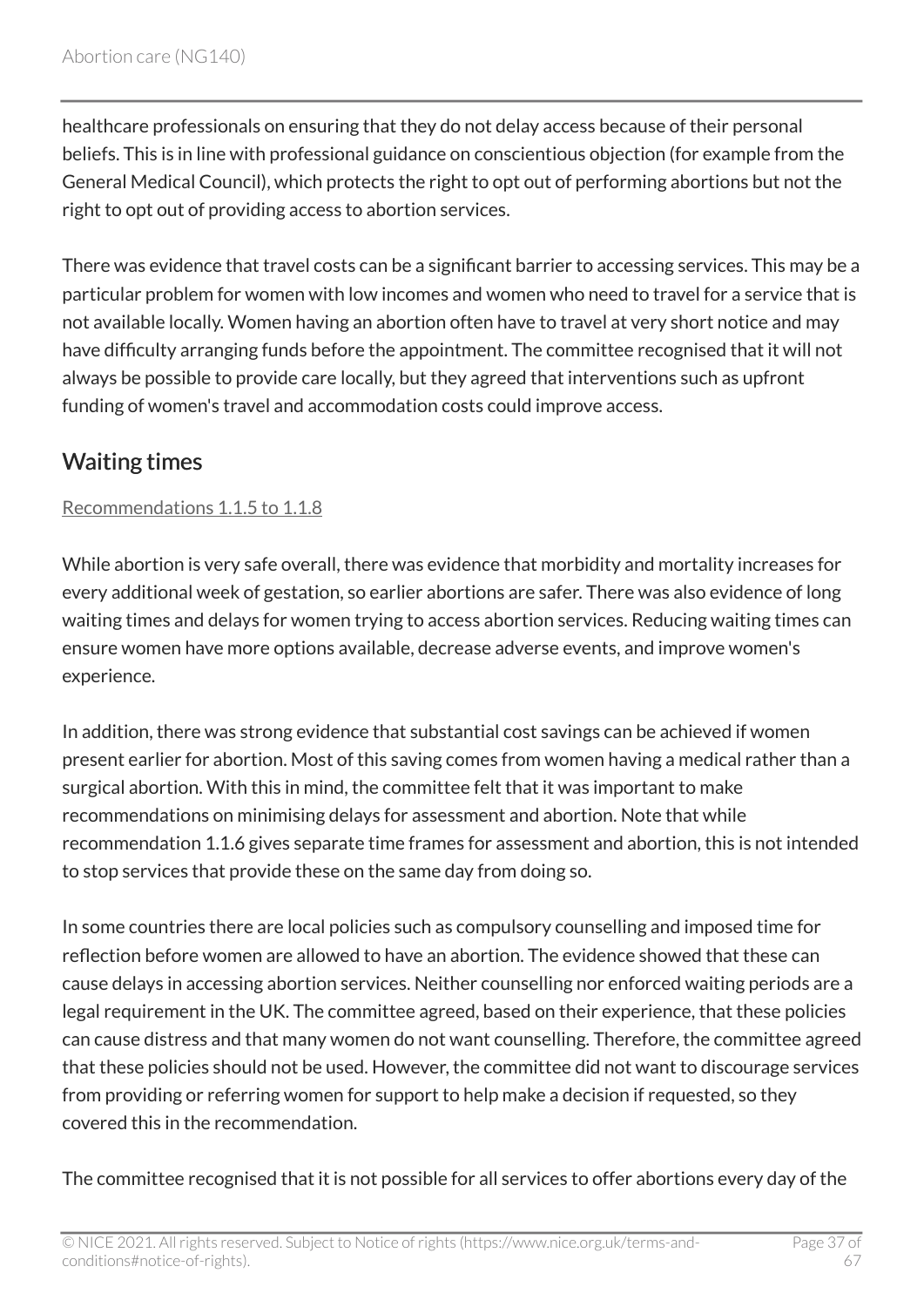week. This can lead to a choice between travelling further to have an abortion sooner, or waiting longer to have an abortion closer to home. Further, while most women are certain of their decision to have an abortion at the time of the assessment, some women might want more time to consider their decision after this. It is important that women understand the implications of waiting, so the committee made a recommendation to address this.

### Location of services

#### [Recommendations 1.1.9 to 1.1.10](#page-9-0)

Community services and telemedicine appointments are recommended because the evidence showed they improve access to abortion services. There was also limited evidence that patient satisfaction is the same with abortions provided by community or by hospital services, and with appointments provided via telemedicine or at the hospital.

The committee were aware that it can be distressing for women who are having an abortion to attend appointments alongside women who are continuing with their pregnancies. The committee agreed that it was important to minimise distress and protect dignity, but did not make a recommendation on separating these groups because:

- the evidence on how effective this would be at reducing distress was not reviewed by the committee
- there are resource issues and safety concerns with making this a requirement for all services
- separating women who are having an abortion may stigmatise them and make them easy to identify (which is a concern for many women).

### Workforce and training

#### [Recommendations 1.1.11 to 1.1.14](#page-9-1)

There was evidence that women prefer care led by nurses or midwives. Although there are legal restrictions that prevent nurses and midwives from providing certain parts of abortion services, the committee agreed that there are ways their role could still be expanded and that this would improve care.

The committee made recommendations on training because evidence showed that a shortage of trained staff with the necessary skills is making it harder to provide some abortion procedures. There was evidence that NHS hospital-based providers are losing clinical skills because abortion is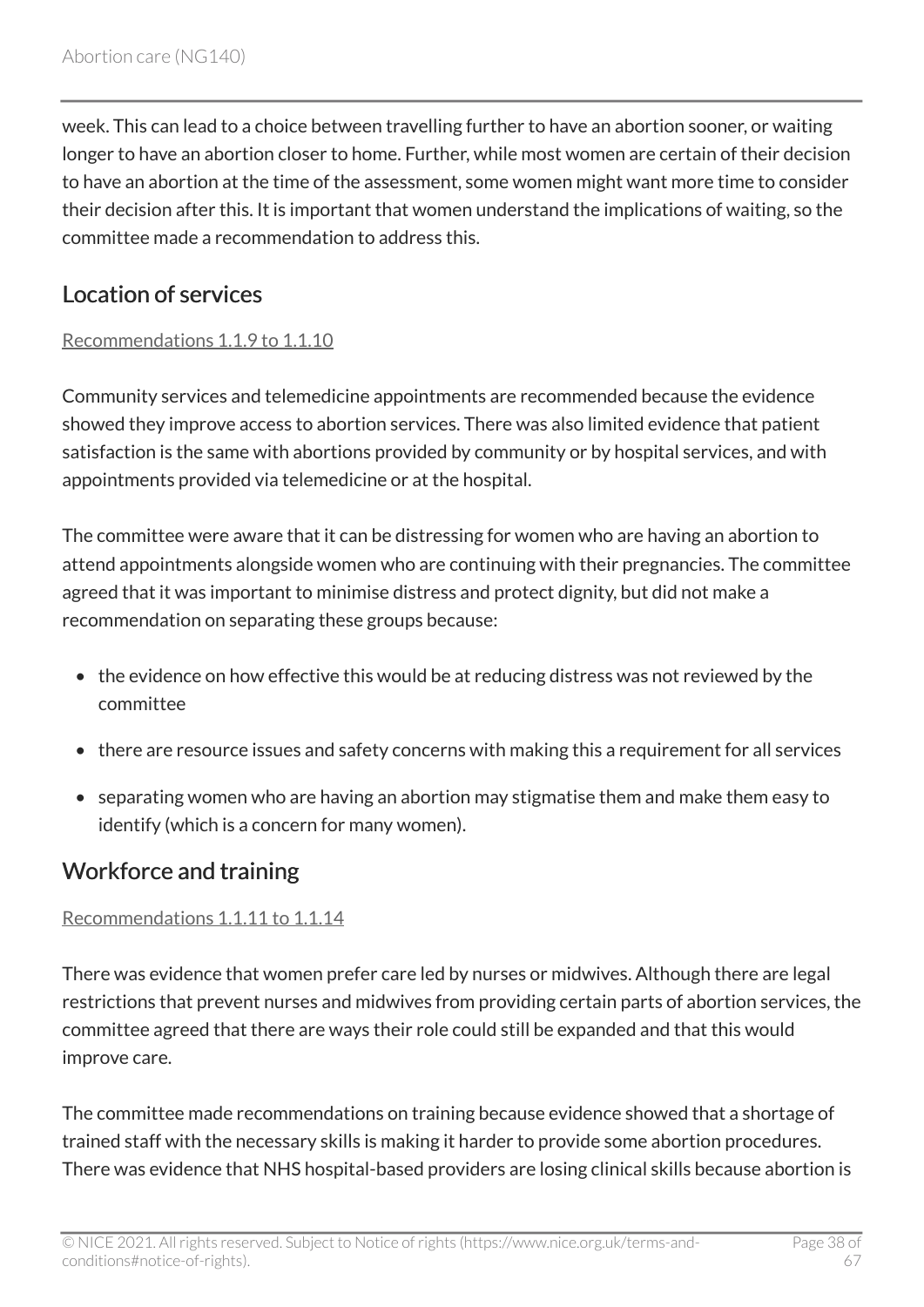currently mainly carried out in the independent sector. Ensuring all trainees have the training is important because otherwise healthcare professionals may see this training as optional, rather than as essential training for a common healthcare procedure.

#### Complex comorbidities

#### [Recommendations 1.1.15 to 1.1.16](#page-9-2)

There was no evidence on how to improve access for women with comorbid conditions. Based on their knowledge and experience, the committee recommended that services develop pathways for women having an abortion. This will reduce delays and improve access, particularly for women who need care at specialist centres.

### Avoiding stigma

#### [Recommendations 1.1.17 to 1.1.18](#page-10-1)

There was evidence that women present later if they have had a negative experience from a previous abortion. However, no evidence was available on specific interventions to reduce stigma or improve privacy, so the committee made a general recommendation highlighting that the way professionals communicate with women can negatively impact on the woman's experience.

In addition, evidence shows that women are also concerned about privacy and confidentiality and are worried about reactions from other people. Further, the committee agreed, based on their experience, that women are often concerned that information about their abortion may be shared unnecessarily with other healthcare professionals. Therefore, the committee made a recommendation about being sensitive to those concerns.

### How the recommendations might affect current practice

Improving access to abortion services is likely to result in substantial cost savings. Most of this saving comes from women having a medical rather than a surgical abortion. Earlier abortions also have lower rates of complications. Recommendations on location of services, ease of access and complex comorbidities could reduce inequalities for:

- women living in remote areas
- women with low income
- women with comorbid physical and/or mental health problems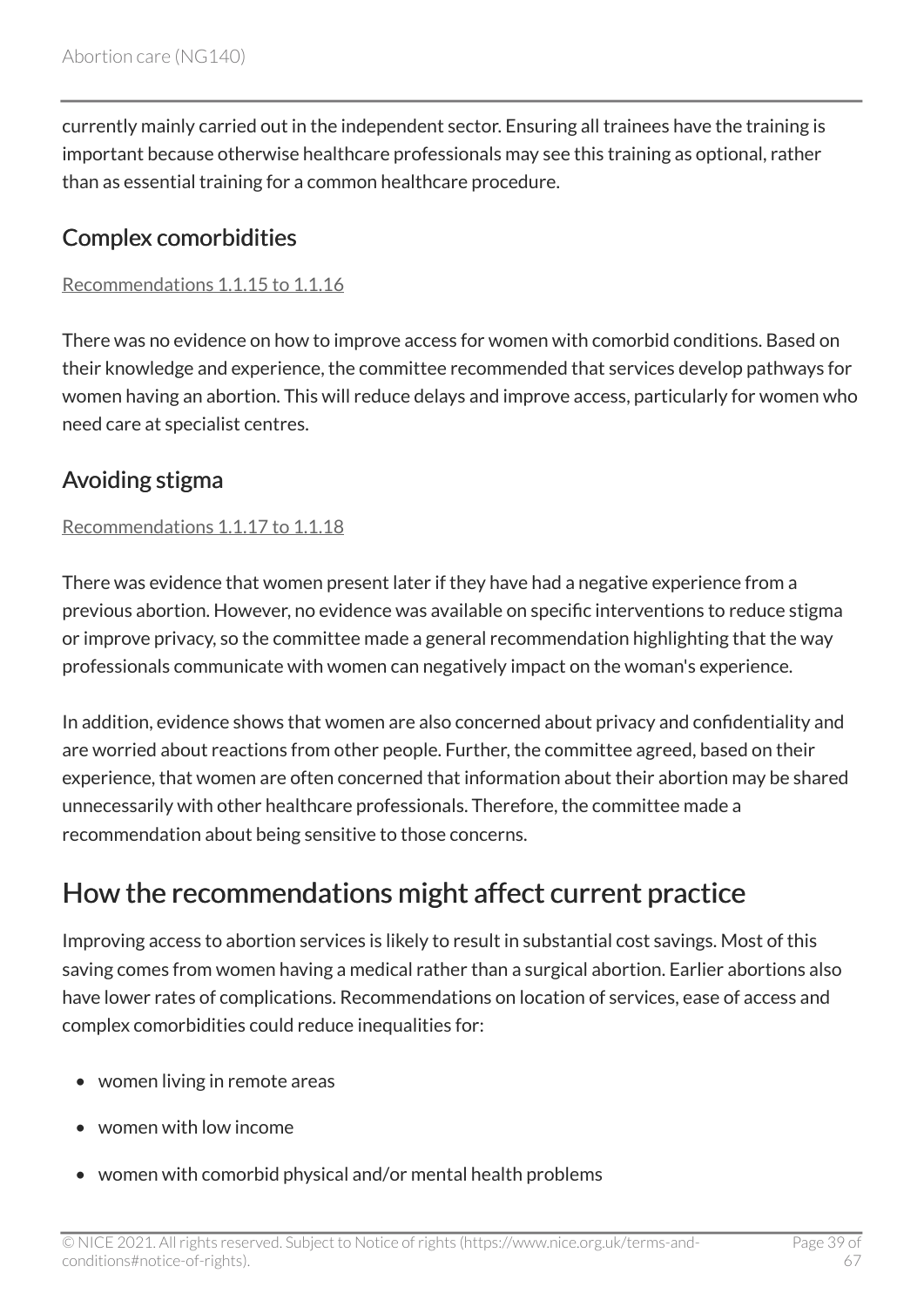- vulnerable women
- girls and younger women.

Funding for travel is already available for women with low income under the NHS Healthcare Travel Costs Scheme, but this policy requires that women pay upfront and claim back costs after the abortion. Setting up processes for upfront funding will involve some initial costs, but otherwise the recommendation for women with a low income will only affect the timing of the payment and not the absolute cost. There will be some costs involved with providing funding for women who do not have a low income but who are travelling for a service that is not available locally. The new costs involved with funding travel and accommodation may be regained through women having earlier abortions.

Even small reductions in waiting times would result in large cost savings. A reduction of 1 day in the average waiting time would save the NHS £1.6 million per year on procedure costs and treating adverse events. Because of this, even relatively expensive interventions would be cost saving if they decrease waiting times. To reduce waiting times, services will need to consider ways to enable more rapid referral and develop pathways for self-referral. Some abortion services may need to reconfigure so that they are available on a greater number of days per week. More collaboration between NHS services and the independent sector may also be needed. However, recommendations on expulsion at home and remote follow-up will minimise the number of appointments needed, again leading to cost savings.

Establishing dedicated phone and online booking systems, or centralised booking services, will have upfront costs. However, they are likely to lead to substantial savings through reduced waiting times.

Many services already have videoconferencing facilities. Videoconferencing software is not expensive, so services that don't have these facilities in place will not face significant upfront costs.

There has been an increase in community-based services in recent years, so additional costs associated with providing services in the community will be minimal. Women having an abortion in the community may need to make fewer arrangements regarding time off work, childcare and travel. This may enable them to present earlier for an abortion, which would result in cost savings for the NHS.

Women prefer care led by nurses or midwives. Expanding the role of these professionals should increase the number of appointments available and enable women to present earlier. Any upfront costs associated with providing training for nurses and midwives will likely be offset by cost savings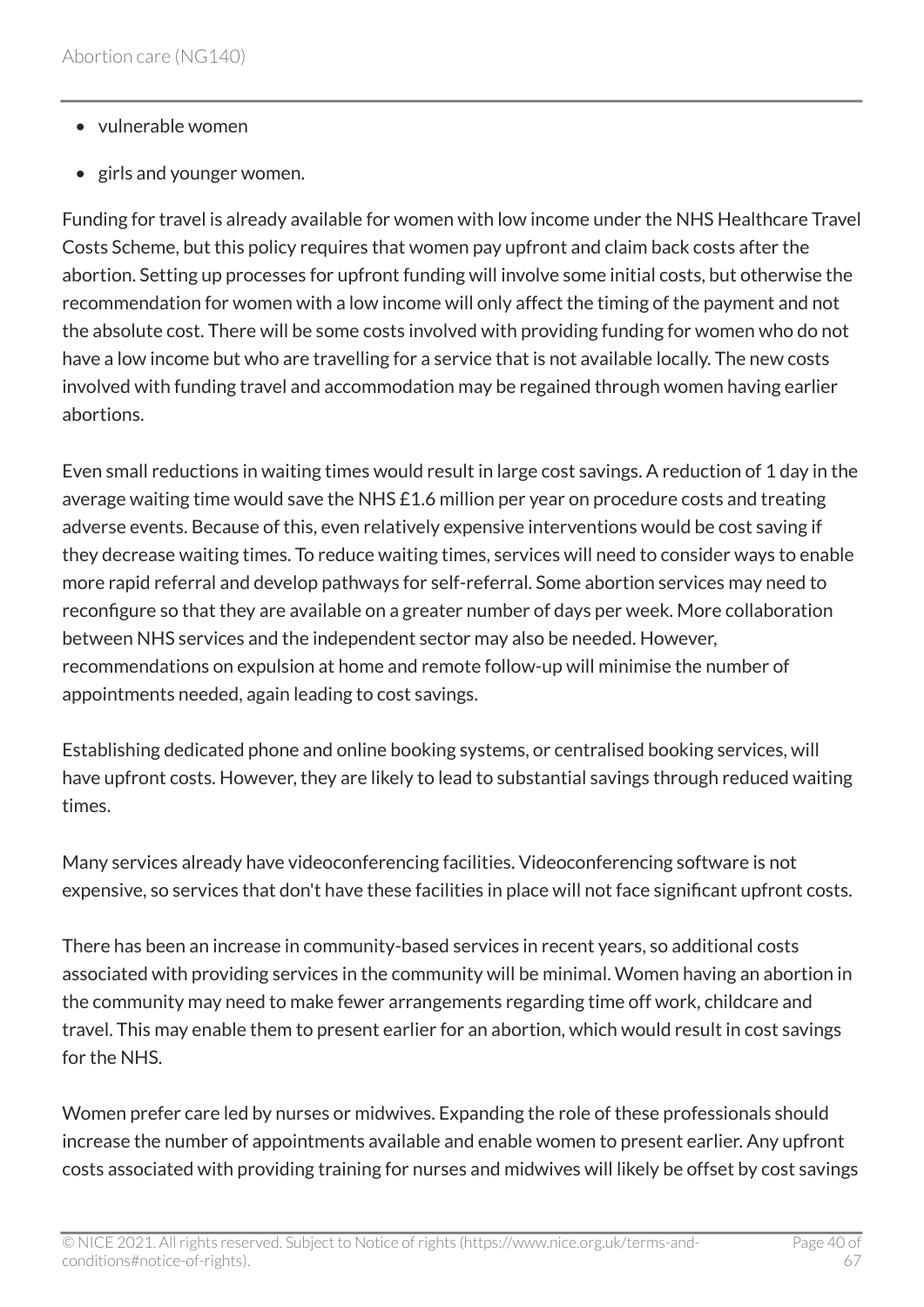from earlier abortions and reduced doctor hours.

Commissioners will need to work with national organisations such as Health Education England to agree changes to training curriculums.

Full details of the evidence and the committee's discussion are in [evidence review](https://www.nice.org.uk/guidance/ng140/evidence/a-accessibility-and-sustainability-of-abortion-services-pdf-6905052973) A: accessibility [and sustainability of abortion services](https://www.nice.org.uk/guidance/ng140/evidence/a-accessibility-and-sustainability-of-abortion-services-pdf-6905052973) and evidence review [B: information needs of women](https://www.nice.org.uk/guidance/ng140/evidence/b-information-needs-of-women-undergoing-an-abortion-pdf-6905052974) [undergoing an abortion](https://www.nice.org.uk/guidance/ng140/evidence/b-information-needs-of-women-undergoing-an-abortion-pdf-6905052974).

[Return to recommendations](#page-7-1)

# <span id="page-40-0"></span>Providing information

[Recommendations 1.2.1 to 1.2.10](#page-10-0) 

### Why the committee made the recommendations

The recommendations are based on evidence showing what women want to know about abortion, and what formats they want information in. Some evidence came from women who were having abortions for specific reasons, such as **fetal anomaly** (under the Abortion Act). However, the committee agreed that improving information provision would benefit all women who are having an abortion, so made recommendations that could apply to everyone.

The committee also made some recommendations based on their knowledge and experience covering:

- medical abortions at home
- what to expect when viewing a fetus after abortion.

The committee were aware of systematic reviews and guidance from the Academy of Medical Royal Colleges (2011), American College of Obstetricians and Gynecologists (2009) and Royal College of Obstetricians and Gynaecologists (2011; 2015) that indicate there is no evidence that an abortion increases the risk of infertility, breast cancer or mental health issues. As there was evidence that women looked on the internet for information about abortion, and the committee were concerned that some of this information may be inaccurate, they made a recommendation about these risks to inform women.

The committee were aware that women wanted information on the options for management and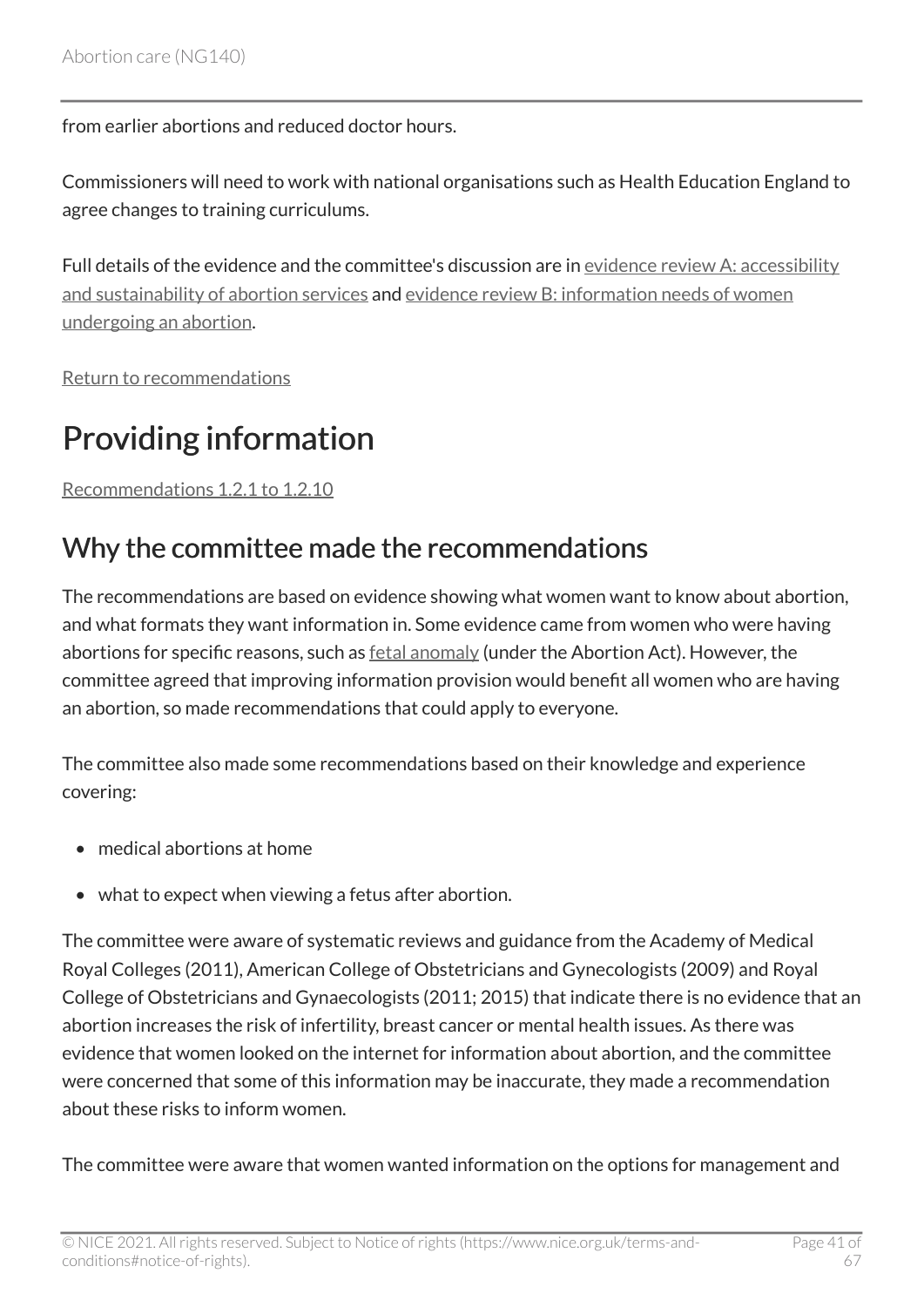disposal of pregnancy remains (including burial) after an abortion. However, the committee did not make a detailed recommendation in this area as this is covered by [2015 guidance from the Human](https://www.hta.gov.uk/policies/hta-guidance-sensitive-handling-pregnancy-remains) [Tissue Authority](https://www.hta.gov.uk/policies/hta-guidance-sensitive-handling-pregnancy-remains) that outlines:

- the options (including the right to take remains home)
- the information that should be provided to the woman and how this should be communicated
- the importance of meeting religious and cultural needs where possible.

#### Information for women who are having an abortion because of fetal anomaly

#### [Recommendations 1.2.11 to 1.2.12](#page-11-0)

For women having an abortion because of [fetal anomaly,](#page-31-1) there was evidence that they wanted more information on the nature of the anomaly. The committee agreed that this would be better addressed by the maternity service that diagnosed the fetal anomaly, so included communication between services in their recommendation on service organisation.

There was evidence that women wanted information about how to tell other people (for example friends and family members) about the end of their pregnancy, but there was not enough evidence to make a recommendation.

### How the recommendations might affect current practice

Services already provide women with information about their abortion. These recommendations may mean services need to change what information they are providing, but the cost of giving women more information is minimal and will result in women being better informed about their options and the process for abortion.

Full details of the evidence and the committee's discussion are in [evidence review](https://www.nice.org.uk/guidance/ng140/evidence/b-information-needs-of-women-undergoing-an-abortion-pdf-6905052974) B: information [needs of women undergoing an abortion.](https://www.nice.org.uk/guidance/ng140/evidence/b-information-needs-of-women-undergoing-an-abortion-pdf-6905052974)

[Return to recommendations](#page-10-0)

# <span id="page-41-0"></span>Anti-D prophylaxis

[Recommendations 1.3.1 to 1.3.4](#page-12-0)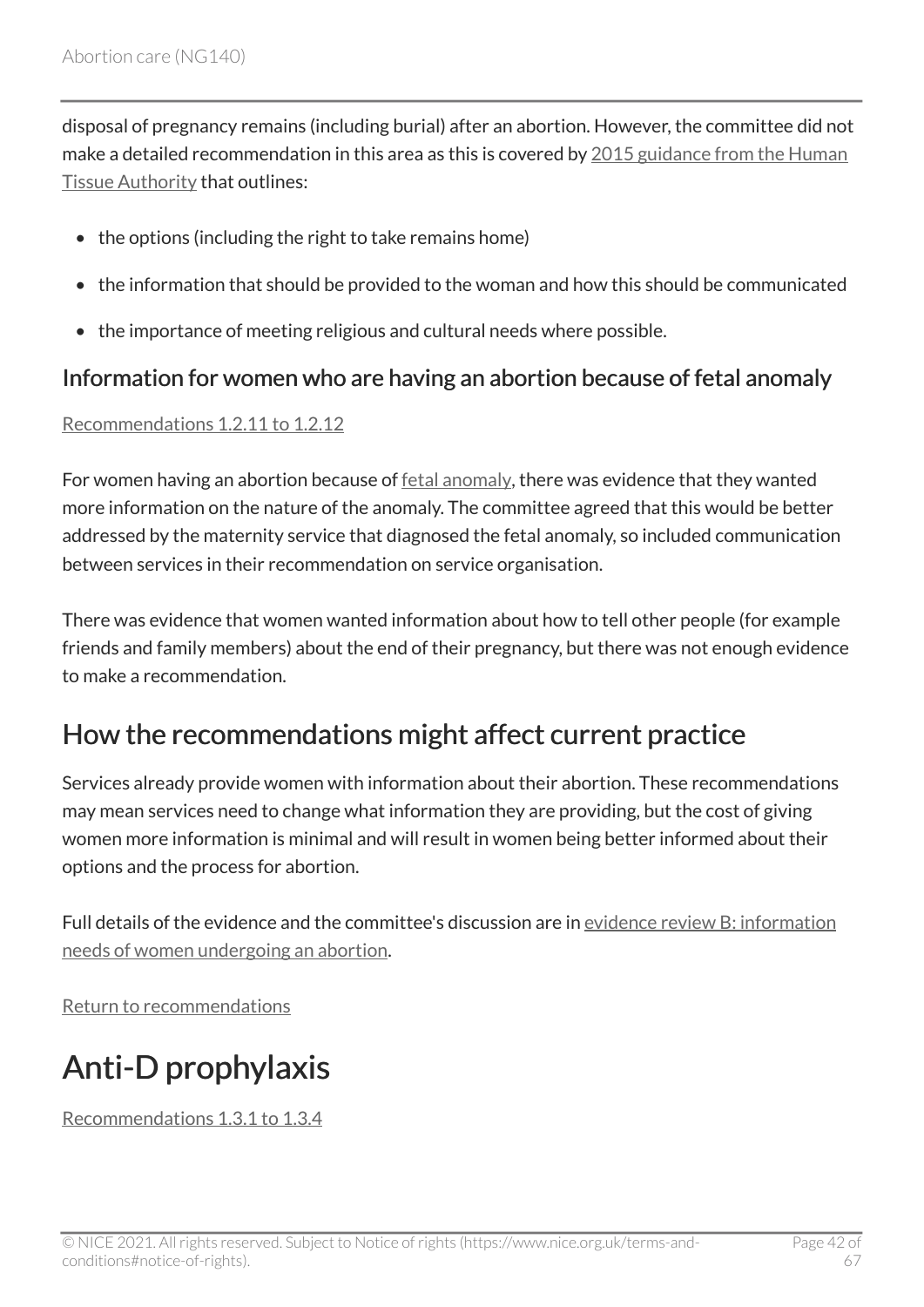### Why the committee made the recommendations

There was no evidence on anti-D prophylaxis for women having an abortion up to and including  $13<sup>46</sup>$  weeks' gestation. There is also no international consensus on this, with significant variation between different international and national guidelines.

Current practice in the NHS is to give anti-D to all women who are having an abortion and are rhesus D negative. However, testing for rhesus status and then administering anti-D can result in significant delays for women. They may need to visit the service more than once to receive anti-D, and this can be a particular problem for women who are travelling a long way or who find it difficult to afford travel. The cost of testing for rhesus status and giving anti-D also needs to be considered.

With these points in mind, the committee made recommendations based on their knowledge and experience. They agreed that, for women up to and including  $10^{+0}$  weeks' gestation, the volume of fetal blood cells transmitted to the mother is unlikely to cause maternal sensitisation. The impact of delays to the abortion, travel problems, and costs to services are likely to outweigh any benefit prophylaxis provides. The [NICE guideline on ectopic pregnancy and miscarriage](https://www.nice.org.uk/guidance/ng126) recommends against anti-D prophylaxis for women having medical management for these conditions. The committee agreed that the risks and benefits of anti-D prophylaxis would be similar for women having a medical abortion. Therefore, the committee made a recommendation in line with the NICE guideline on ectopic pregnancy and miscarriage.

Although there is no evidence to distinguish surgical and medical abortion on this topic, the committee agreed there may be risk of more fetal blood cell transmission during a surgical abortion. Because of this, anti-D prophylaxis may be beneficial for women having a surgical abortion up to and including  $10^{+0}$  weeks' gestation.

In the independent sector, point-of-care testing is used and anti-D is provided immediately. In contrast, NHS transfusion laboratories usually follow the same processes for managing anti-D as they do for managing whole transfusion systems. This is unnecessary and introduces delays, and means that women must choose between not having testing and prophylaxis or returning to the service after the abortion. To help reduce delays, the committee made a recommendation in line with current practice in the independent sector.

In the absence of evidence, the precise benefits and risks of anti-D prophylaxis are unclear. The uncertainty is highest for women having a surgical abortion up to and including  $10^{+0}$  weeks' gestation, so the committee made a [research recommendation](#page-32-0) covering this group.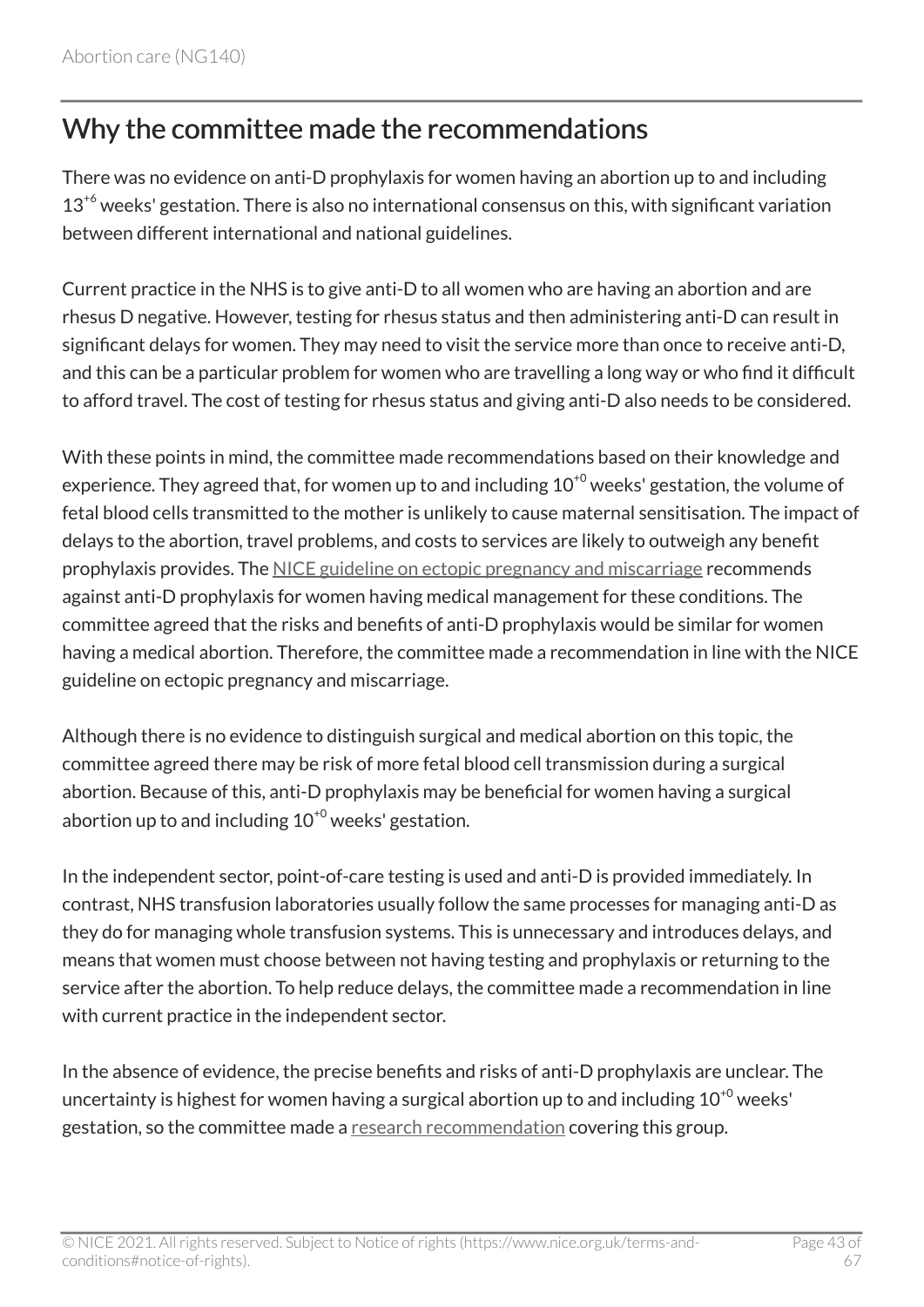### How the recommendations might affect practice

Restricting anti-D prophylaxis to women who are most likely to benefit from it could potentially produce cost savings of over £1 million annually across the NHS. Staff will be freed up to focus on more important and beneficial areas of the abortion service.

NHS Trusts and transfusion laboratories may need to amend their systems and processes to ensure they can provide rhesus status testing and anti-D prophylaxis without introducing delays to the abortion process.

Full details of the evidence and the committee's discussion are in [evidence review](https://www.nice.org.uk/guidance/ng140/evidence/c-antid-prophylaxis-for-women-up-to-136-weeks-gestation-pdf-6905052975) C: anti-D [prophylaxis for women up to 13](https://www.nice.org.uk/guidance/ng140/evidence/c-antid-prophylaxis-for-women-up-to-136-weeks-gestation-pdf-6905052975)<sup>[+6](https://www.nice.org.uk/guidance/ng140/evidence/c-antid-prophylaxis-for-women-up-to-136-weeks-gestation-pdf-6905052975)</sup> weeks' gestation.

[Return to recommendations](#page-12-0)

# <span id="page-43-0"></span>Preventing infection

### Why the committee made the recommendations

[Recommendations 1.4.1 to 1.4.5](#page-12-1) 

The evidence on antibiotic prophylaxis for women who are having medical abortion showed lower rates of severe infection with antibiotic prophylaxis compared with no antibiotic prophylaxis. However, the committee had concerns with the quality of the evidence, and the absolute risk of severe infection was very low. In addition:

- routinely prescribing antibiotics after medical abortion may increase the risk of antibiotic resistance
- adherence is likely to be low
- if using routine antibiotics the potential reduction in the risk of post-abortion infection is uncertain.

With these points in mind, the committee did not recommend routine antibiotic prophylaxis for women who are having a medical abortion. The committee believed that prophylaxis may be appropriate for women who are at high risk of infection, or who would find it difficult to access treatment at a later date if they screened positive for a sexually transmitted infection. However, there was no evidence to support recommending prophylaxis for a specific group.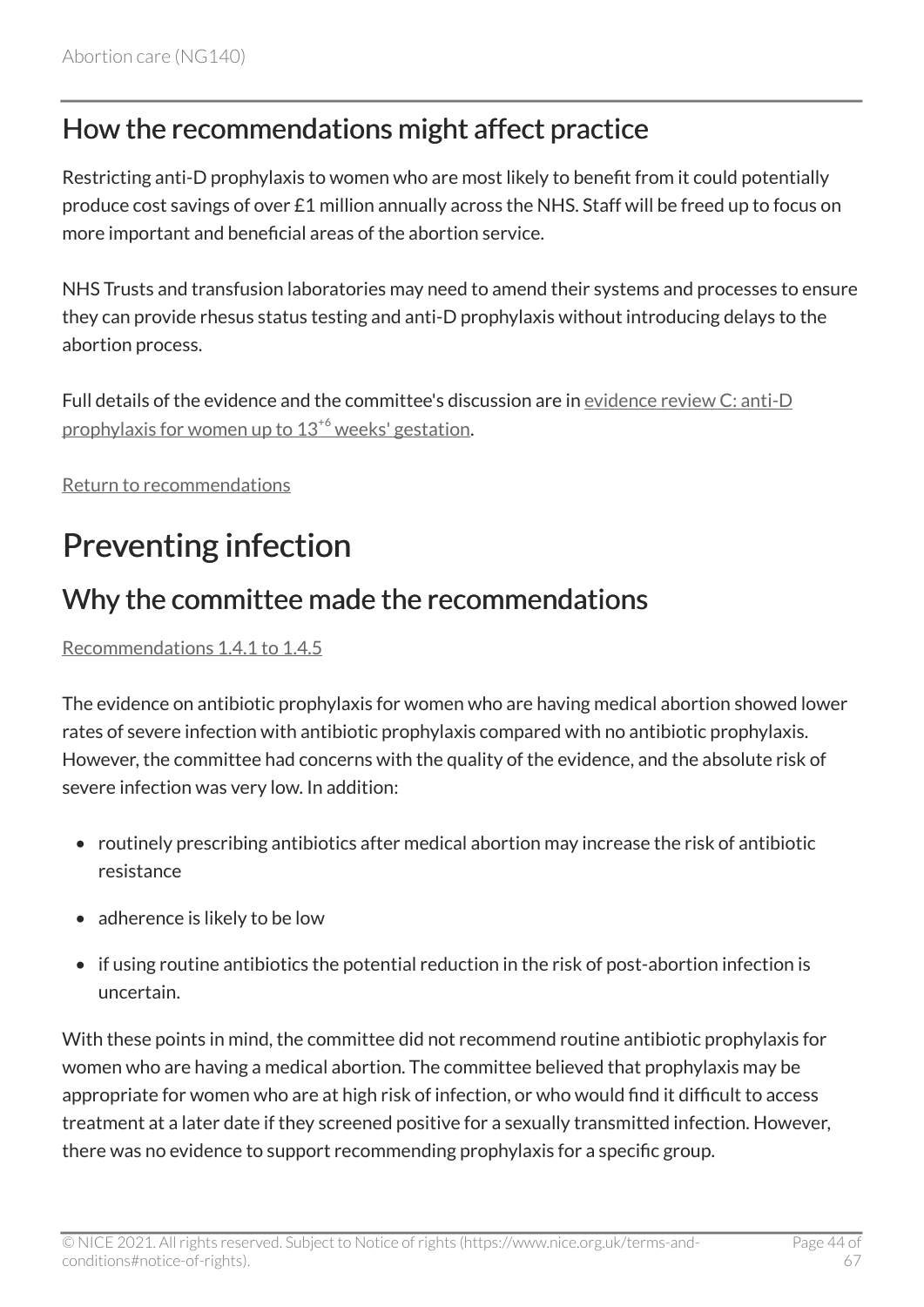Antibiotic prophylaxis is part of current clinical practice for women having a surgical abortion. The committee wanted to encourage this, so they made a recommendation in support.

The evidence reviewed did not identify which specific antibiotic regimen is most effective. Because of this, the committee agreed that further research would be beneficial and made a [research](#page-32-1) [recommendation.](#page-32-1) However, the committee were aware of a Cochrane review which showed the effectiveness of nitroimidazoles (such as metronidazole), tetracyclines (such as doxycycline) and beta lactams (such as amoxicillin).

A 7-day course of doxycycline is currently used in practice. There was no evidence comparing doxycycline with other antibiotics; however, there was some limited evidence on duration of doxycycline. The evidence was unclear on whether or not there were clinically important differences between 3-day and 7-day courses of doxycycline in the rates of pelvic inflammatory disease after abortion, patient adherence, vomiting, or diarrhoea. The committee recommended a 3-day course because this may be as effective and adherence is likely to be better with a shorter course.

Metronidazole in combination with another broad-spectrum antibiotic is not routinely recommended because:

- compared with doxycycline alone for surgical abortion, it was unclear if it made a clinically important difference to the rate of pelvic inflammatory disease after abortion in women who had elevated vaginal pH and amines in vaginal discharge, or a positive gram stain for bacterial vaginosis
- although there was no evidence on the gastrointestinal side effects when compared with doxycycline alone, the committee agreed that in clinical practice metronidazole may be poorly tolerated with significant side effects.

However, the committee agreed that metronidazole is effective for anaerobic infections, so there may be situations where it is clinically indicated.

The evidence for the recommendations on doxycycline and metronidazole was based on antibiotic prophylaxis for surgical abortion. However, the committee agreed that the recommendations would also be appropriate if there is a need to use antibiotic prophylaxis for medical abortion as the causes of infection would be similar for both procedures, although the level of risk may differ.

The committee could not make recommendations about screening for sexually transmitted infections, because they did not review the evidence this. A cross-reference has been included to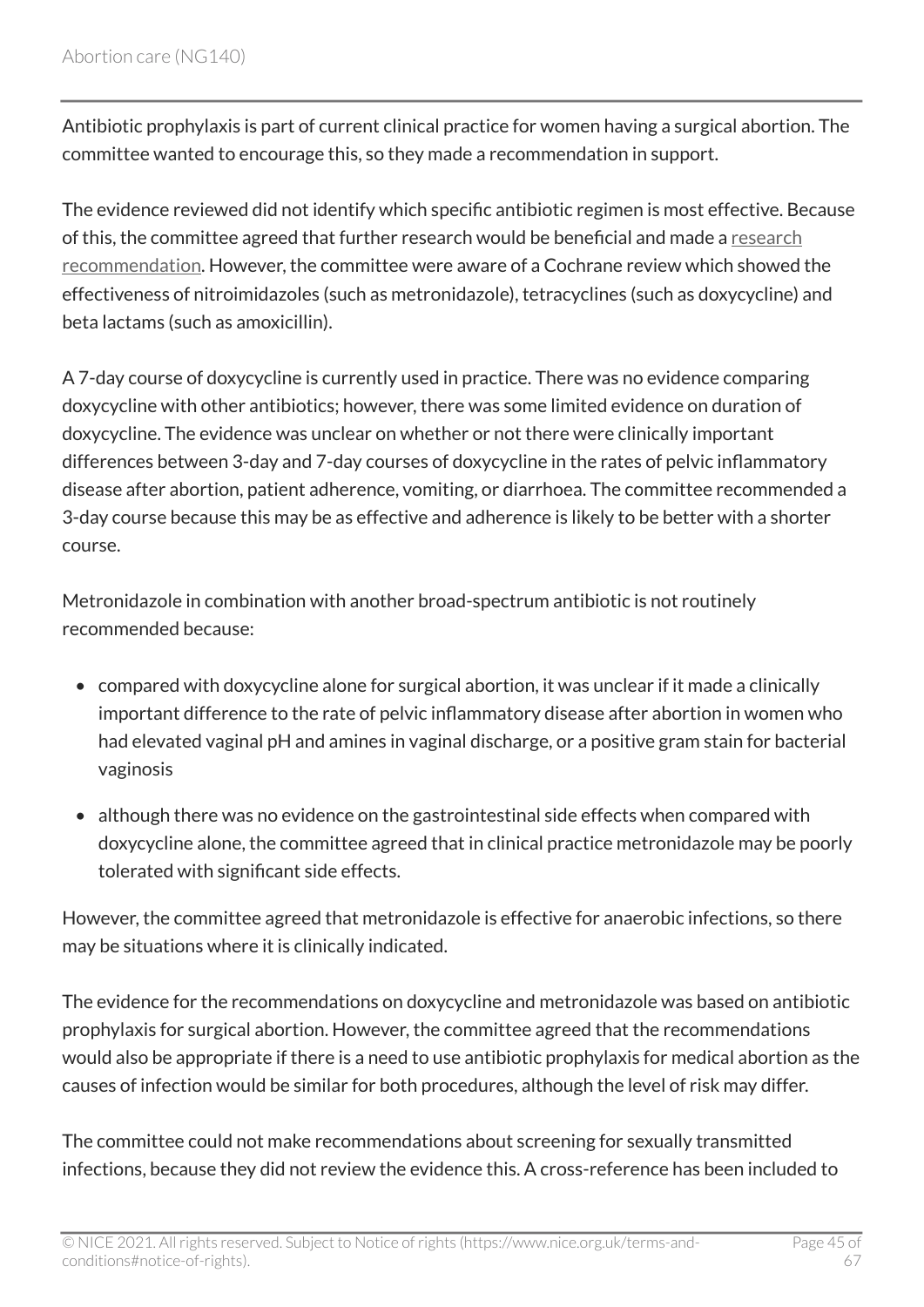the [NICE guideline on preventing sexually transmitted infections and under-18 conceptions.](https://www.nice.org.uk/guidance/ph3)

### How the recommendation might affect practice

Despite the shortage of evidence, it is current clinical practice to offer antibiotic prophylaxis to women who are having medical abortion. Because of this, the recommendations will reduce the number of women having antibiotic prophylaxis for medical abortion. This has the potential to be cost saving and to reduce the risk of antibiotic resistance. The recommendation may also increase the number of women who accept screening for sexually transmitted infections. This is because women are more likely to accept screening if they are not given prophylactic antibiotics (which could make them believe screening and treatment for sexually transmitted infections, if present, was not needed).

The recommendation for surgical abortion supports routine antibiotic prophylaxis, which is current practice.

The 7-day course of doxycycline is currently used in practice. Metronidazole is also currently used in combination with other broad-spectrum antibiotics. Switching to shorter courses of doxycycline and not using metronidazole in combination with other broad-spectrum antibiotics may lead to cost savings.

Full details of the evidence and the committee's discussion are in [evidence review](https://www.nice.org.uk/guidance/ng140/evidence/d-antibiotic-prophylaxis-for-medical-and-surgical-abortion-pdf-6905052976) D: antibiotic [prophylaxis for medical and surgical abortion](https://www.nice.org.uk/guidance/ng140/evidence/d-antibiotic-prophylaxis-for-medical-and-surgical-abortion-pdf-6905052976).

[Return to recommendations](#page-12-1)

## <span id="page-45-0"></span>Venous thromboembolism prophylaxis

[Recommendations 1.5.1 to 1.5.2](#page-13-0) 

### Why the committee made the recommendations

There was no evidence on the optimal timing and duration of venous thromboembolism (VTE) prophylaxis for women having an abortion who need pharmacological thromboprophylaxis. In the absence of evidence, the committee made a recommendation based on the [recommendations for](http://www.nice.org.uk/guidance/ng89/chapter/Recommendations#interventions-for-pregnant-women-and-women-who-gave-birth-or-had-a-miscarriage-or-termination-of)  [women who have had a termination in the last 6 weeks in the NICE guideline on reducing the risk of](http://www.nice.org.uk/guidance/ng89/chapter/Recommendations#interventions-for-pregnant-women-and-women-who-gave-birth-or-had-a-miscarriage-or-termination-of) [venous thromboembolism](http://www.nice.org.uk/guidance/ng89/chapter/Recommendations#interventions-for-pregnant-women-and-women-who-gave-birth-or-had-a-miscarriage-or-termination-of).

The recommendation for women at high risk is based on the committee's knowledge and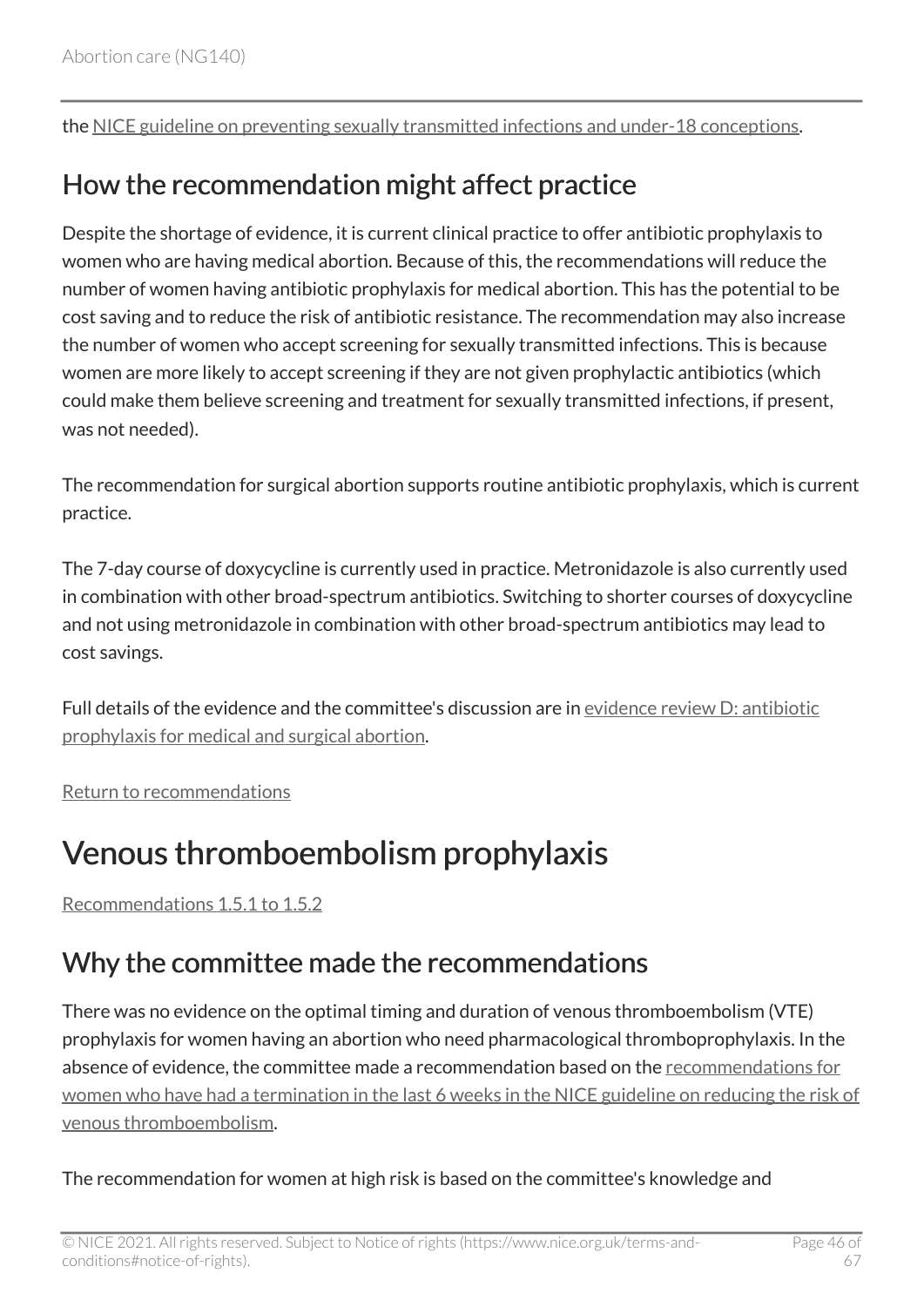experience. They agreed that it may be safer to start prophylaxis earlier and provide it for longer in this group. However, the lack of evidence meant they were unable to be more specific. The recommendation is in line with antenatal and postnatal risk assessment tools from the Royal College of Obstetricians and Gynaecologists.

### How the recommendations might affect practice

These recommendations are in line with the NICE guideline on reducing the risk in venous thromboembolism. Unlike that guideline, the recommendations here cover all women at risk, rather than just those admitted to hospital. This means there may be an increase in the number of women receiving prophylaxis.

There will be increased costs from the increased use of low-molecular-weight heparin and the training needed to administer it. The size of this increase will depend on current local practice and the number of women who are at risk of thrombosis. These costs will be partially offset by a reduction in the incidence of VTE, but the savings associated with this may be small as VTE is rare in this context.

Full details of the evidence and the committee's discussion are in [evidence review](https://www.nice.org.uk/guidance/ng140/evidence/e-vte-prophylaxis-for-women-having-abortion-pdf-6905052977) E: venous [thromboembolism prophylaxis for women having abortion](https://www.nice.org.uk/guidance/ng140/evidence/e-vte-prophylaxis-for-women-having-abortion-pdf-6905052977).

[Return to recommendations](#page-13-0)

# <span id="page-46-0"></span>Choice of procedure for abortion

[Recommendations 1.6.1 to 1.6.2](#page-14-0) 

## Why the committee made the recommendation

The evidence showed that women having an abortion for [fetal anomaly](#page-31-1) preferred a choice between medical or surgical abortion, and in the committee's experience women having an abortion for other reasons also valued having a choice of procedure.

Comparing medical and surgical abortion in women between  $13^{+0}$  and  $23^{+6}$  weeks' gestation, the evidence showed that it was unclear whether or not there was a clinically important difference in:

- haemorrhage that needed transfusion, or blood loss of 500 ml or more
- abortion completed by the chosen method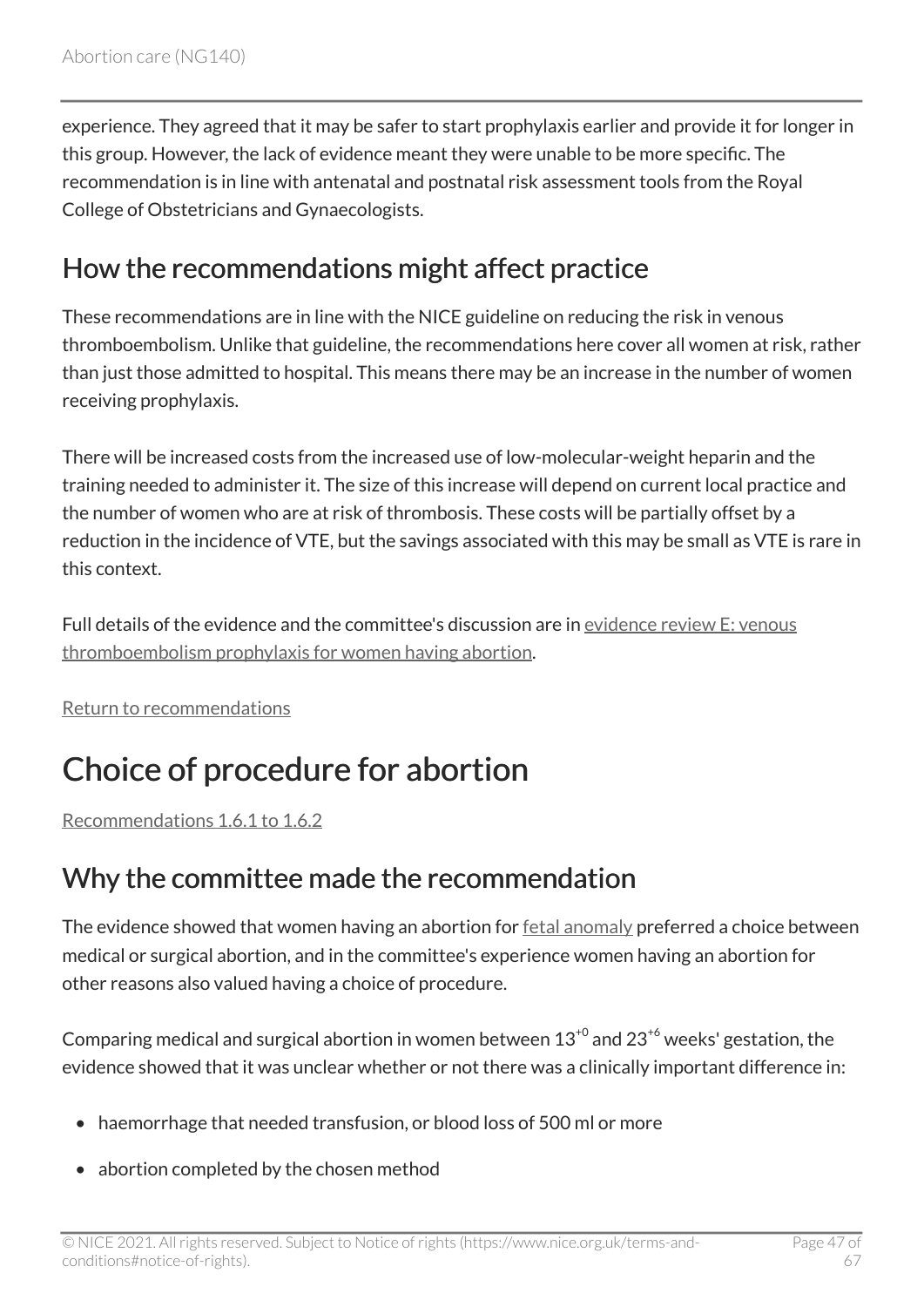- uterine injury
- infection within 1 month of the abortion.

It was also unclear from the evidence whether or not there was a clinically important difference in cervical injury between medical and surgical abortion. However, the committee agreed that the risk of cervical injury with medical abortion would be extremely low as no instruments or dilators are inserted into the cervix. There was a higher clinically important rate of incomplete abortion needing surgical intervention for women who had medical abortion. There was also some evidence that women prefer surgical abortion. However, the evidence in this area was limited, and the committee did not feel confident in making a recommendation in favour of one method. This guideline did not review evidence comparing medical and surgical abortion for women up to and including  $12^{+6}$  weeks' gestation, because it is well established that both methods are highly safe at this gestational age and that they have similar effectiveness. In addition, evidence for abortions after  $23^{6}$  weeks was not reviewed because all abortions in England and Wales after this gestational age are medical procedures, with the exception of surgical abortions when feticide has been given at or before 23<sup>+6</sup> weeks.

Given the evidence that women preferred a choice of procedure, and the lack of evidence that either procedure is superior, the committee recommended offering women up to and including  $23<sup>+6</sup>$  weeks a choice (as long as it is clinically appropriate).

### How the recommendation might affect current practice

This recommendation will lead to a change in practice because abortion services for women vary widely nationally. Many services only offer either surgical or medical abortion. There are also relatively few doctors trained to provide surgical abortion in the second trimester in the NHS, and most independent sector services are not set up to provide inpatient medical abortion.

To address these issues, greater collaboration may be needed between and across sectors to provide women with a choice of methods. Theatre teams in the NHS may also need support if they are going to introduce a new service offering surgical abortion by dilatation and evacuation. Modern dilatation and evacuation practice uses ultrasound scanning during surgery, so scan machines need to be in theatre and staff need to be able to undertake intraoperative scanning when needed.

Before services can start offering medical abortion, they need to ensure they have beds available and nursing staff who are trained to care for women having medical abortion in the second trimester.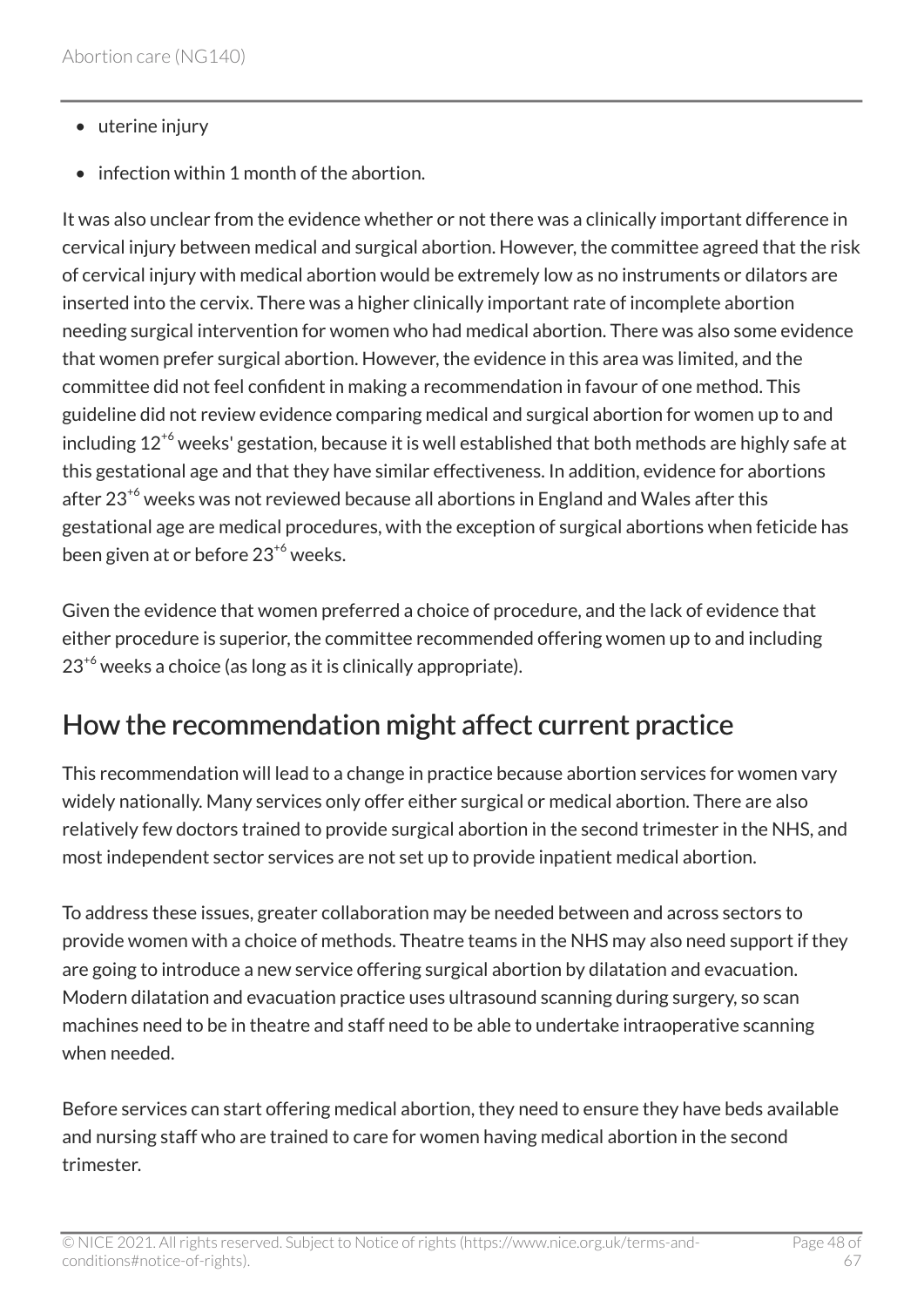Full details of the evidence and the committee's discussion are in [evidence review](https://www.nice.org.uk/guidance/ng140/evidence/b-information-needs-of-women-undergoing-an-abortion-pdf-6905052974) B: information [needs of women undergoing an abortion](https://www.nice.org.uk/guidance/ng140/evidence/b-information-needs-of-women-undergoing-an-abortion-pdf-6905052974) and evidence review [K: medical versus surgical abortion](https://www.nice.org.uk/guidance/ng140/evidence/k-medical-versus-surgical-abortion-between-130-and-240-weeks-gestation-pdf-248581907029) between  $13^{+0}$  $13^{+0}$  $13^{+0}$  and  $24^{+0}$  [weeks' gestation.](https://www.nice.org.uk/guidance/ng140/evidence/k-medical-versus-surgical-abortion-between-130-and-240-weeks-gestation-pdf-248581907029)

[Return to recommendation](#page-14-0)

# <span id="page-48-0"></span>Abortion before definitive ultrasound evidence of an intrauterine pregnancy

[Recommendations 1.7.1 to 1.7.2](#page-14-1) 

### Why the committee made the recommendations

Only limited evidence was available for this area. However, it suggested that abortion (medical or surgical) works just as well before there is definitive ultrasound evidence of an intrauterine pregnancy (that is, a yolk sac) as it does afterwards. There was no clinically important difference in the rates of complete abortion, whereas it was unclear whether or not there was a clinically important difference in the rates of missed ectopic pregnancy and ongoing pregnancy.

These findings matched the clinical experience of the committee for medical abortion at this stage for women who do not have signs or symptoms of an ectopic pregnancy. In addition, evidence from other areas of the guideline showed that women prefer to have the abortion as soon as possible.

As the evidence was limited, the committee felt that it was important to make women aware of the potential risk of not identifying an ectopic pregnancy, and what they should do if there is a problem.

## How the recommendations might affect current practice

Some services do not currently provide abortion before there is definitive ultrasound evidence of pregnancy. As a result, the recommendation will make abortion available earlier than it is currently provided. This will make it easier for women to access services and reduce waiting times. There may be a larger impact on providers of surgical abortion, as this is not always offered as early as medical abortion.

Services providing surgical abortion before ultrasound evidence will need to have systems to confirm that the pregnancy has been aspirated. For example, they will need to have staff trained to inspect the products of conception for the presence of chorionic villi and a gestational sac, and provide the necessary equipment to do this (typically a light box and a clear receiver) or immediate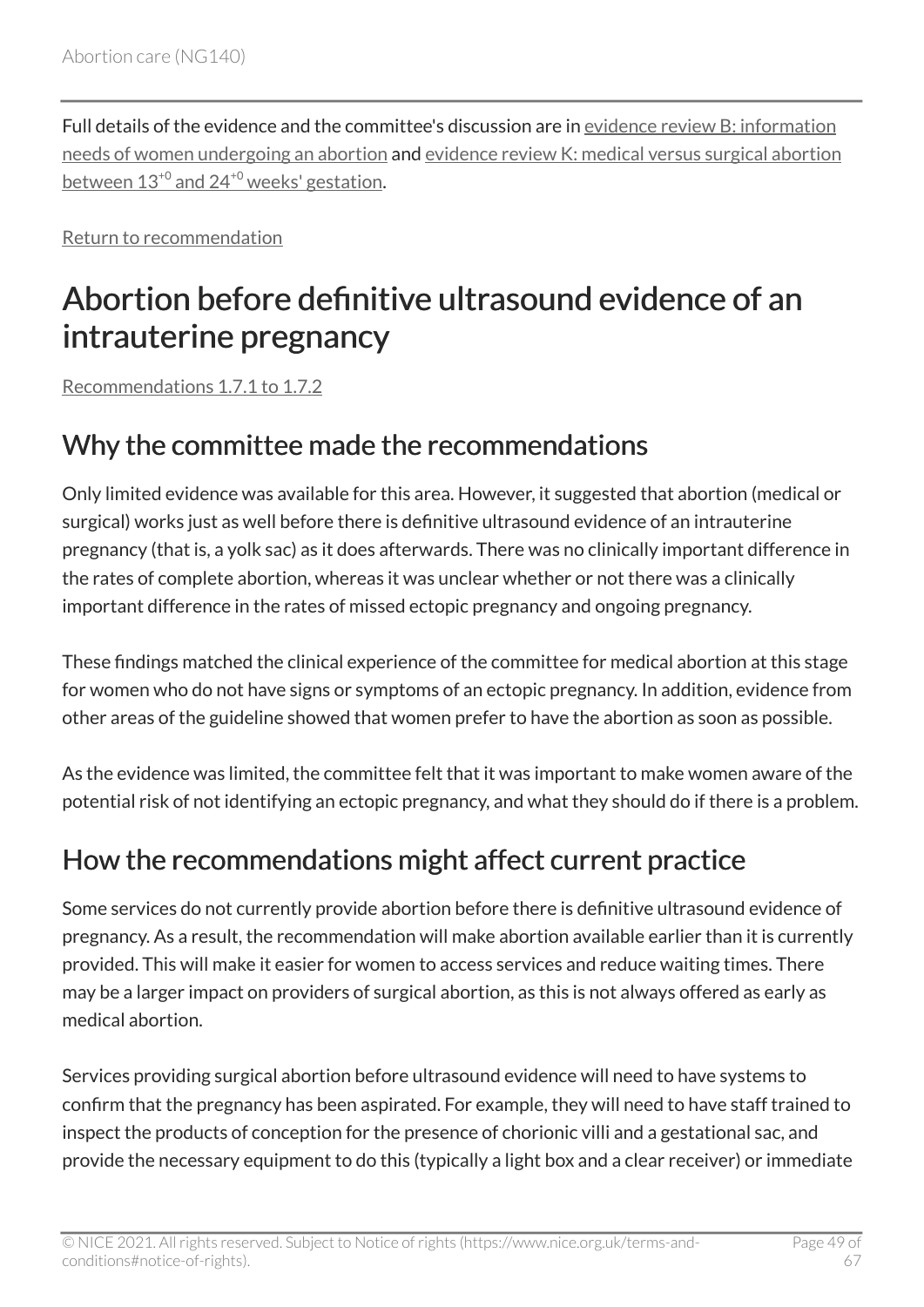access to ultrasound. Services offering surgical or medical abortion before ultrasound evidence of pregnancy will also need to be able to assess serum human chorionic gonadotrophin (hCG), and have staff trained in interpreting test results. If an ectopic pregnancy is suspected, services will need to have processes in place to refer the woman promptly to an early pregnancy assessment unit.

Full details of the evidence and the committee's discussion are in [evidence review](https://www.nice.org.uk/guidance/ng140/evidence/f-abortion-before-ultrasound-evidence-pdf-6905052978) F: abortion [before ultrasound evidence](https://www.nice.org.uk/guidance/ng140/evidence/f-abortion-before-ultrasound-evidence-pdf-6905052978).

[Return to recommendations](#page-14-1)

# <span id="page-49-0"></span>Expulsion at home for medical abortion up to and including  $10^{+0}$  weeks

[Recommendations 1.8.1 to 1.8.2](#page-15-0) 

## Why the committee made the recommendation

These recommendations are based on the evidence on the safety of home expulsion. Separate recommendations were made for women up to and including  $9^{+6}$  weeks gestation and women at  $10^{+0}$  weeks gestation due to the legal limit at which misoprostol can be taken at home.

Comparing women up to and including  $9^{+0}$  weeks' gestation at the time they take mifepristone with women who take it between  $9^{+1}$  and  $10^{+0}$  weeks, the evidence on home expulsion showed no difference in:

- the risk of serious complications, such as the need for emergency care or hospitalisation, haemorrhage needing transfusion, or 500 ml or more blood loss
- the rate of adverse events such as pain, vomiting and diarrhoea.

It was unclear whether or not there was a difference in rates of completed abortion without the need for surgical intervention in women who were up to and including  $9^{+0}$  weeks when home expulsion was performed or between  $9^{+1}$  and  $10^{+0}$  weeks. Evidence on patient satisfaction showed it was the same in both groups.

The committee noted that the evidence on women having home expulsion up to and including  $12^{+0}$  weeks was from a single low-quality study from settings outside the UK. They agreed that further research on home expulsion up to and including  $12^{+0}$  weeks in the UK would be beneficial to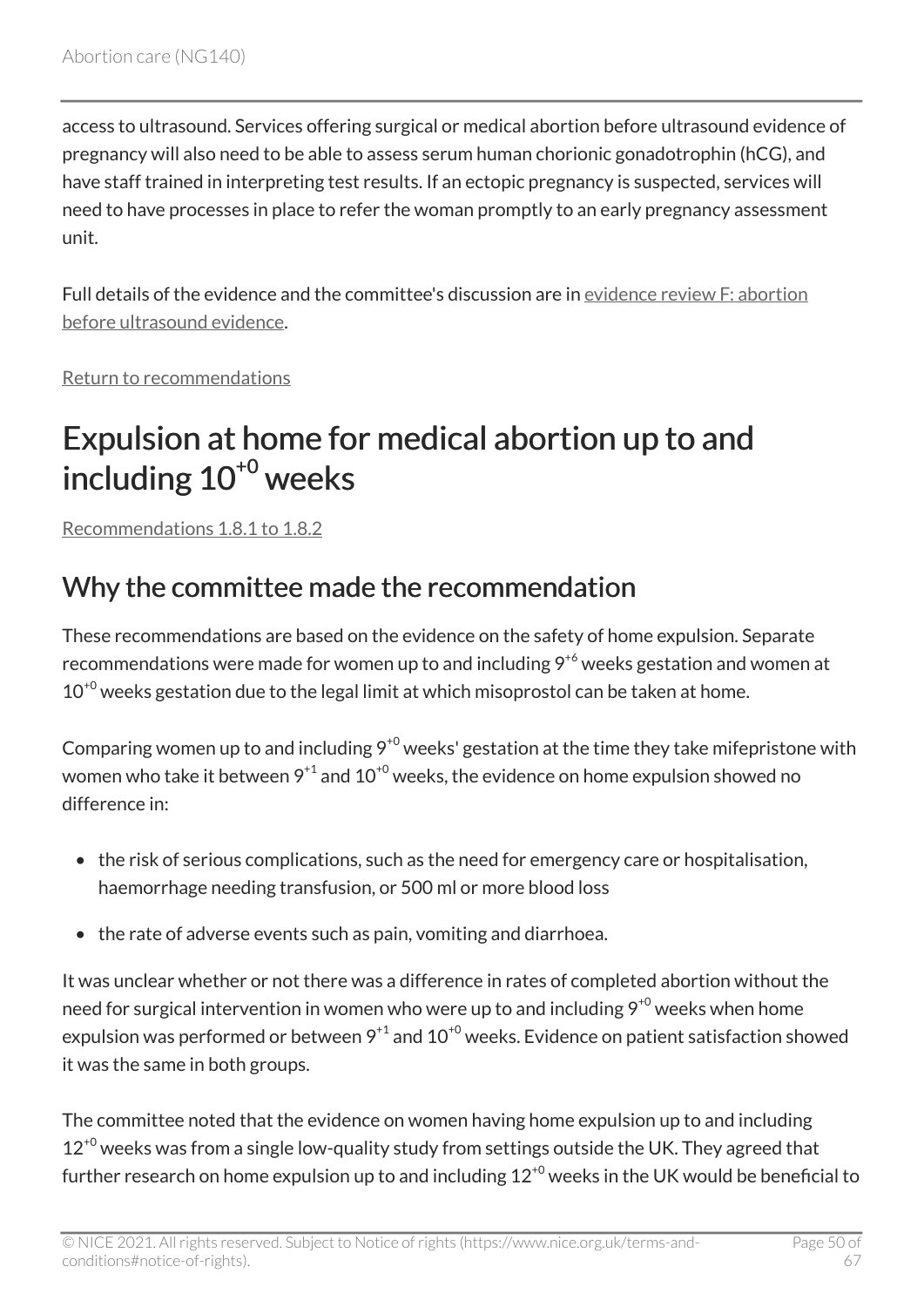inform future practice and made a [research recommendation.](#page-32-1)

### How the recommendation might affect current practice

Currently, medical abortion with expulsion at home is offered for women who are up to and including  $10^{+0}$  weeks gestation at the time they take mifepristone in some areas, but only up to and including  $9^{+0}$  weeks in others. As well as standardising practice, the recommendations are likely to result in more women being able to have an early medical abortion at home. In current practice women need to be admitted to hospital and have to wait for bed availability. Expanding home expulsion would reduce the number of women admitted to hospital, reducing waiting times.

Full details of the evidence and the committee's discussion are in [evidence review](https://www.nice.org.uk/guidance/ng140/evidence/g-expulsion-at-home-for-early-medical-abortion-pdf-6905052979) G: expulsion at [home for early medical abortion.](https://www.nice.org.uk/guidance/ng140/evidence/g-expulsion-at-home-for-early-medical-abortion-pdf-6905052979)

[Return to recommendation](#page-15-0)

# <span id="page-50-0"></span>Medical abortion up to and including  $10^{+0}$  weeks

[Recommendations 1.9.1 to 1.9.2](#page-16-0) 

### Why the committee made the recommendations

There was limited evidence comparing simultaneous mifepristone and misoprostol with interval treatment (misoprostol given 23 to 48 hours after mifepristone) for abortion in women who were up to and including  $9^{+0}$  weeks' gestation. The evidence that was available showed no difference in:

- ongoing pregnancy rate
- rates of haemorrhage that needed transfusion, or blood loss of 500 ml or more
- patient satisfaction
- the need for repeat misoprostol
- incomplete abortion needing surgery.

However, for all of these outcomes apart from patient satisfaction, it was unclear whether or not there was a clinically important difference. In addition, the committee were concerned that the findings from this review were inconsistent with their experience. There is also another study (Lohr 2018) with different results to the studies that were covered in the evidence review. This study was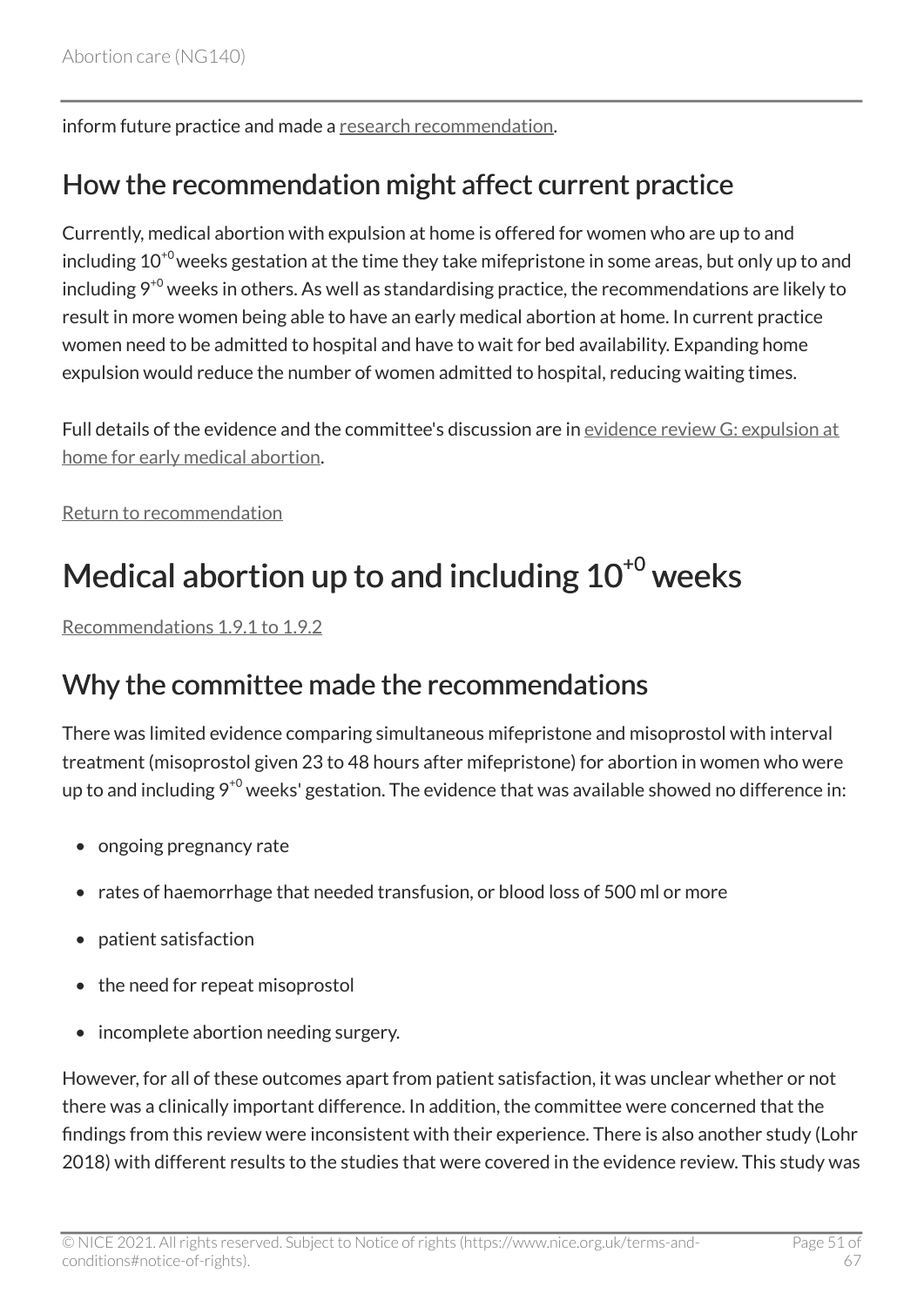not included in the review because it was not a randomised controlled trial. However, it was a much larger study (nearly 29,000 participants compared with 1,100 in the largest randomised controlled trial) and had a similar population to the studies in the evidence review. This study showed that:

- the success rates of simultaneous administration were inversely proportional to the gestational age
- as gestational age increases simultaneous administration becomes increasingly inferior to interval administration
- for ongoing pregnancy, while the risk was low in both groups, the absolute risk was 1.5% higher after simultaneous treatment (2.4%) than after interval treatment (0.9%).

Given the size and relevance of this study, the committee believed it was important to take these findings into account when making recommendations.

There was evidence that bleeding and pain started later with simultaneous mifepristone and misoprostol. This may be an advantage for women who are taking both of the drugs in hospital or clinic before travelling home to complete the abortion. In addition, the total time from start to completion of abortion is shorter, and women may prefer simultaneous mifepristone and misoprostol because of this.

The committee specified vaginal misoprostol for simultaneous treatment because that was the only route of administration used in the evidence. The committee did not recommend simultaneous treatment as an option for women between  $9^{+1}$  and  $10^{+0}$  weeks' gestation because there was no evidence for women with a longer gestation period. Interval treatment was recommended for these women because it is standard clinical practice.

### How the recommendations might affect current practice

Simultaneous administration of mifepristone and misoprostol is not routinely offered, so these recommendations could result in changes to practice.

Full details of the evidence and the committee's discussion are in [evidence review](https://www.nice.org.uk/guidance/ng140/evidence/h-simultaneous-versus-delayed-mifepristone-misoprostol-administration-for-medical-abortion-up-to-100-weeks-gestation-pdf-6905052980) H: medical abortion up to  $10^{+0}$  $10^{+0}$  $10^{+0}$  weeks' gestation.

[Return to recommendations](#page-16-0)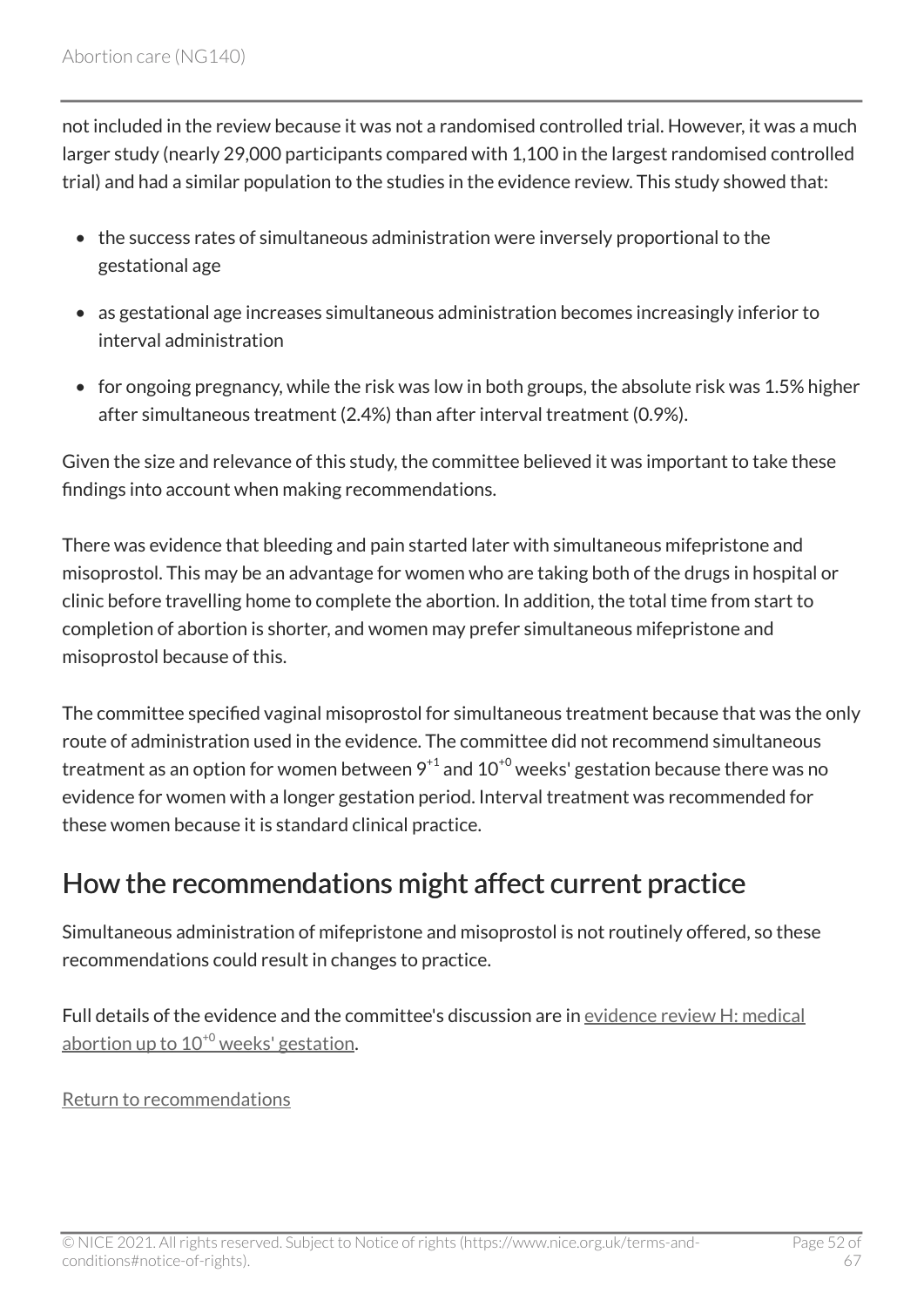# <span id="page-52-0"></span>Medical abortion between  $10^{+1}$  and  $23^{+6}$  weeks

[Recommendations 1.10.1 to 1.10.2](#page-19-0) 

### Why the committee made the recommendations

Most studies included a vaginal loading dose of 800 micrograms misoprostol in their regimen. The dose for vaginal misoprostol is the same dose used for abortion up to and including  $10^{+0}$  weeks' gestation, so this will be simpler for services to provide for women between  $10^{+1}$  and  $23^{+6}$  weeks' gestation. The evidence showed no significant difference between an initial dose of vaginal misoprostol compared with sublingual misoprostol on time to expulsion or rate of completed abortion. Some women will prefer not to have vaginal misoprostol, so giving the option of sublingual administration takes account of patient preference. The sublingual dose was taken from the study comparing the vaginal and sublingual doses. The evidence showed that oral misoprostol had more side effects than sublingual or vaginal regimens and also had a longer interval between induction and abortion. There was no evidence available regarding effectiveness of oral misoprostol administered as a loading dose. Because of this, no recommendation was made on oral misoprostol.

For follow-up doses, most of the studies reviewed used 400 micrograms misoprostol given vaginally, orally, sublingually or buccally. In addition, there was limited evidence that this dose had a shorter time to expulsion than the 200 microgram dose.

There was evidence that time to expulsion was shorter when there was a longer interval between mifepristone and misoprostol administration. In comparisons of different intervals:

- a 36- to 38-hour interval gave a shorter time to expulsion than simultaneous administration
- a 48-hour interval gave higher rates of completed abortion and shorter time to expulsion than a 24-hour interval.

The committee noted that some women would prefer not to wait 36 to 48 hours between taking mifepristone and taking misoprostol, because of factors such as travel difficulties. To take account of patient preference, they recommended giving women the option of a shorter interval.

The committee were aware of guidelines from the Royal College of Obstetricians and Gynaecologists that recommend feticide for abortion after  $21^{+6}$  weeks' gestation. However, the committee did not review the evidence on feticide, so they could not make recommendations on this.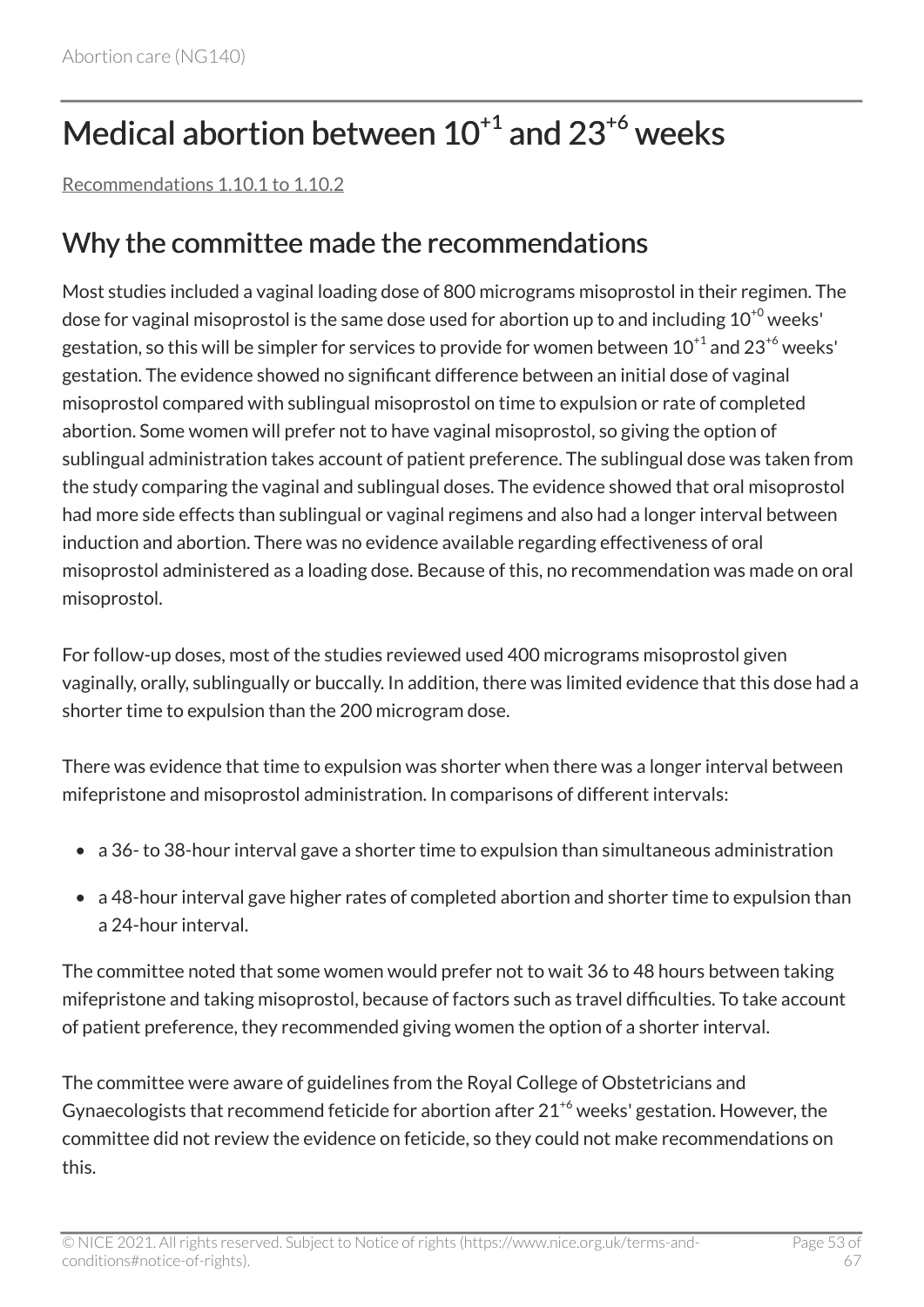### How the recommendations might affect current practice

These recommendations will reduce variations in practice in the use of misoprostol for abortion between  $10^{+1}$  and  $23^{+6}$  weeks. The recommendations will also reduce the use of oral misoprostol, which is used currently.

Full details of the evidence and the committee's discussion are in [evidence review](https://www.nice.org.uk/guidance/ng140/evidence/j-misoprostol-after-mifepristone-for-inducing-medical-abortion-between-101-and-240-weeks-gestation-pdf-248581907028) J: medical abortion between  $10^{+1}$  $10^{+1}$  $10^{+1}$  and  $24^{+0}$  $24^{+0}$  $24^{+0}$  weeks' gestation.

[Return to recommendations](#page-19-0)

# <span id="page-53-0"></span>Medical abortion after 23<sup>+6</sup> weeks

[Recommendations 1.11.1 to 1.11.4](#page-22-0) 

### Why the committee made the recommendations

Abortion after  $23^{6}$  weeks' gestation is rare. In 2017, these abortions accounted for 0.1% of the total. The statutory grounds for abortion at this stage are for [fetal anomaly](#page-31-1) or, in an emergency, either:

- when continuing the pregnancy would involve risk to the life of the pregnant woman, greater than if the pregnancy were terminated or
- to prevent grave permanent injury to her physical or mental health.

There was no evidence on which regimen is optimal for medical abortion after  $23^{+6}$  weeks. In the absence of evidence, the committee based the recommendation for women between  $24^{+0}$  and  $25<sup>+0</sup>$  weeks' gestation on the dose regimens for women having an abortion up to and including  $23<sup>+6</sup>$  weeks. Considering the increased sensitivity of the uterus to misoprostol as gestational age increases, the initial high loading dose of misoprostol was not included in the regimen for this group.

For women between  $25^{+1}$  and  $28^{+0}$  weeks' gestation, the recommendation is based on the committee's knowledge and experience. They noted that the uterus becomes more sensitive as gestational age increases and so the dose of misoprostol should be reduced. The recommendation is also in line with the International Federation of Gynecology and Obstetrics (FIGO) guidance on misoprostol for women at this gestation.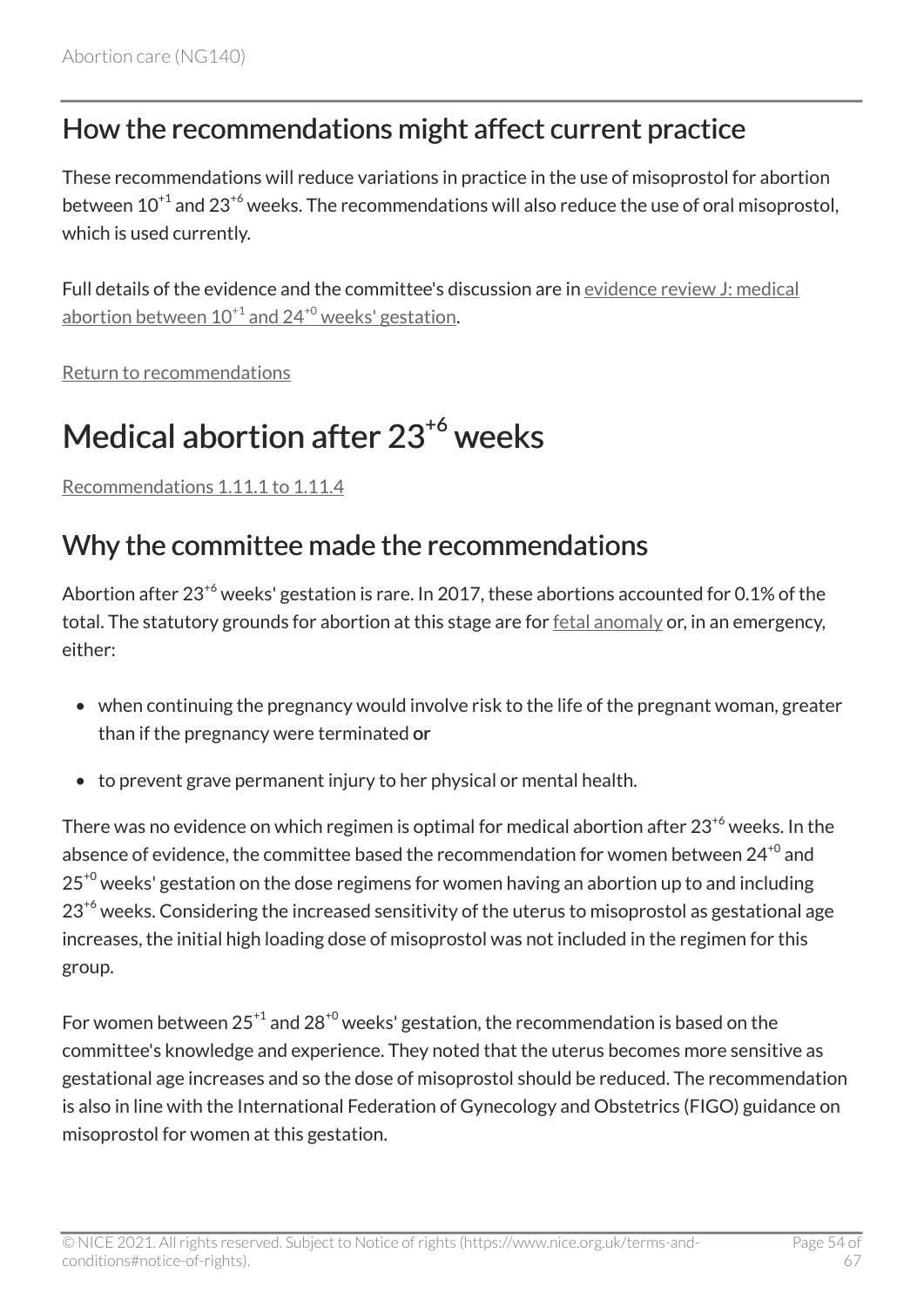For women after  $28^{+0}$  weeks' gestation, the committee recommended the regimen based on their expertise and on the guidance from FIGO.

Because the uterus becomes more sensitive to misoprostol later in gestation, women who have had a previous caesarean section or uterine surgery may be at higher risk of uterine rupture with increased doses of misoprostol. In the absence of evidence to recommend a different regimen for this group, the committee agreed that clinicians should be made aware of this risk. Given this risk and the lack of evidence in this area, the committee made a [research recommendation](#page-33-0) on drug regimens for medical abortion after  $23^{+6}$  weeks, particularly for women who have had a previous caesarean section or uterine surgery.

The committee were aware of guidelines from the Royal College of Obstetricians and Gynaecologists that recommend feticide for abortion after  $21^{+6}$  weeks' gestation. However, the committee did not review the evidence on feticide, so they could not make recommendations on this.

## How the recommendations might affect current practice

There is currently no guidance on what regimen to use for medical abortion after  $23^{46}$  weeks. Current practice varies as a result, and some services use lower doses of misoprostol that may not be as clinically effective as higher doses. These recommendations will help to standardise practice.

Full details of the evidence and the committee's discussion are in [evidence review](https://www.nice.org.uk/guidance/ng140/evidence/l-medical-abortion-after-24-weeks-gestation-pdf-248581907030) L: medical [abortion after 24 weeks' gestation](https://www.nice.org.uk/guidance/ng140/evidence/l-medical-abortion-after-24-weeks-gestation-pdf-248581907030).

#### [Return to recommendations](#page-22-0)

# <span id="page-54-0"></span>Cervical priming before surgical abortion

### Why the committee made the recommendations

### Up to and including  $13^{+6}$  weeks

#### [Recommendations 1.12.1 to 1.12.2](#page-26-0)

There was good evidence that vaginal and sublingual misoprostol reduce the risk of an incomplete abortion and reduce the force needed to dilate the cervix, compared with no cervical priming.

The timings given were chosen to minimise the amount of time spent with preoperative pain and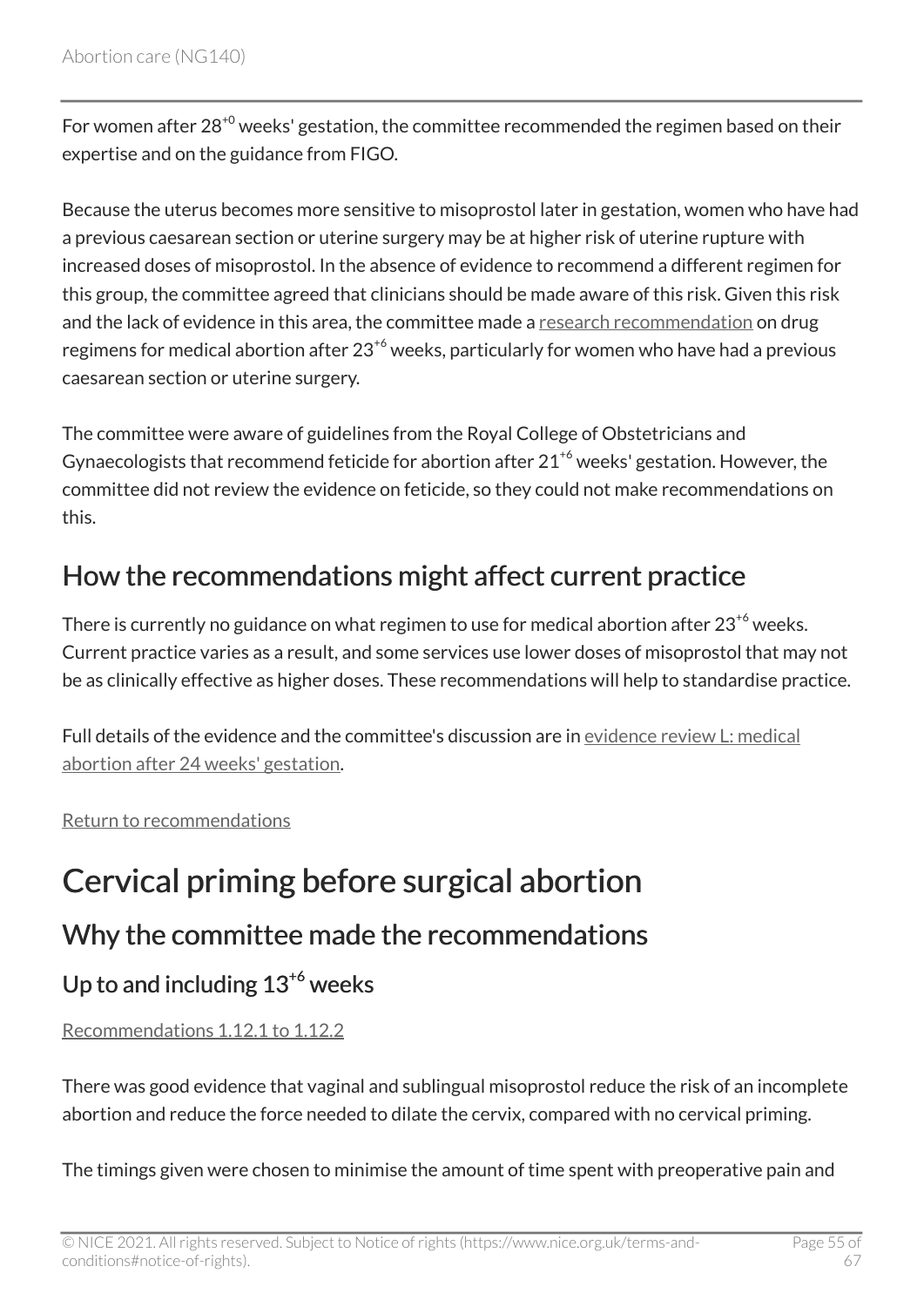bleeding while still ensuring adequate priming. More force was needed to dilate the cervix when vaginal misoprostol was given 1 hour before the procedure, so this regimen needs to be given earlier than sublingual misoprostol. This means women will spend more time with preoperative pain and bleeding if they have vaginal misoprostol. However, based on the committee's experience, sublingual misoprostol causes more gastrointestinal side effects than vaginal misoprostol. It may therefore be less acceptable to women, and managing the side effects can place additional demands on the service. Because of these advantages and disadvantages, the committee recommended both so that women can choose which is best for them, and so that providers can be flexible (for example with appointment times) based on what works best for each woman.

The dose of 400 micrograms was chosen for both routes of misoprostol administration because there was more evidence for this than for 200 micrograms, and because it was unclear whether or not there were clinically important differences in side effects between the two.

There was very little evidence for mifepristone. However, the evidence that was available suggested that mifepristone may be as effective as misoprostol. Because of this, the committee recommended mifepristone when misoprostol cannot be used, so that women in this situation have another option. The dose is based on the evidence reviewed and on standard clinical practice. The timings are based on the evidence available, but a range is recommended because there was limited evidence comparing mifepristone given 48 hours before the procedure with mifepristone given 24 hours before the procedure.

While cervical priming makes the procedure safer, women may be put off by the possibility of preoperative pain and bleeding associated with its use. Women are more likely to choose cervical priming if the benefits and harms are fully explained to them, so the committee made a recommendation to ensure this happens.

### <span id="page-55-0"></span>Between  $14^{+0}$  and  $23^{+6}$  weeks

#### [Recommendations 1.12.3 to 1.12.8](#page-27-0)

Cervical priming is standard clinical practice for women having a surgical abortion between  $14^{+0}$ and  $23^{+6}$  weeks.

There was good evidence that cervical priming regimens using same day or overnight osmotic dilators either increase cervical dilation, make procedures easier to carry out, or both, compared with cervical priming without dilators. However, there was evidence that osmotic dilators are less acceptable to women than mifepristone or misoprostol. In addition, the evidence comparing single priming agents against each other was unclear on whether or not there are differences between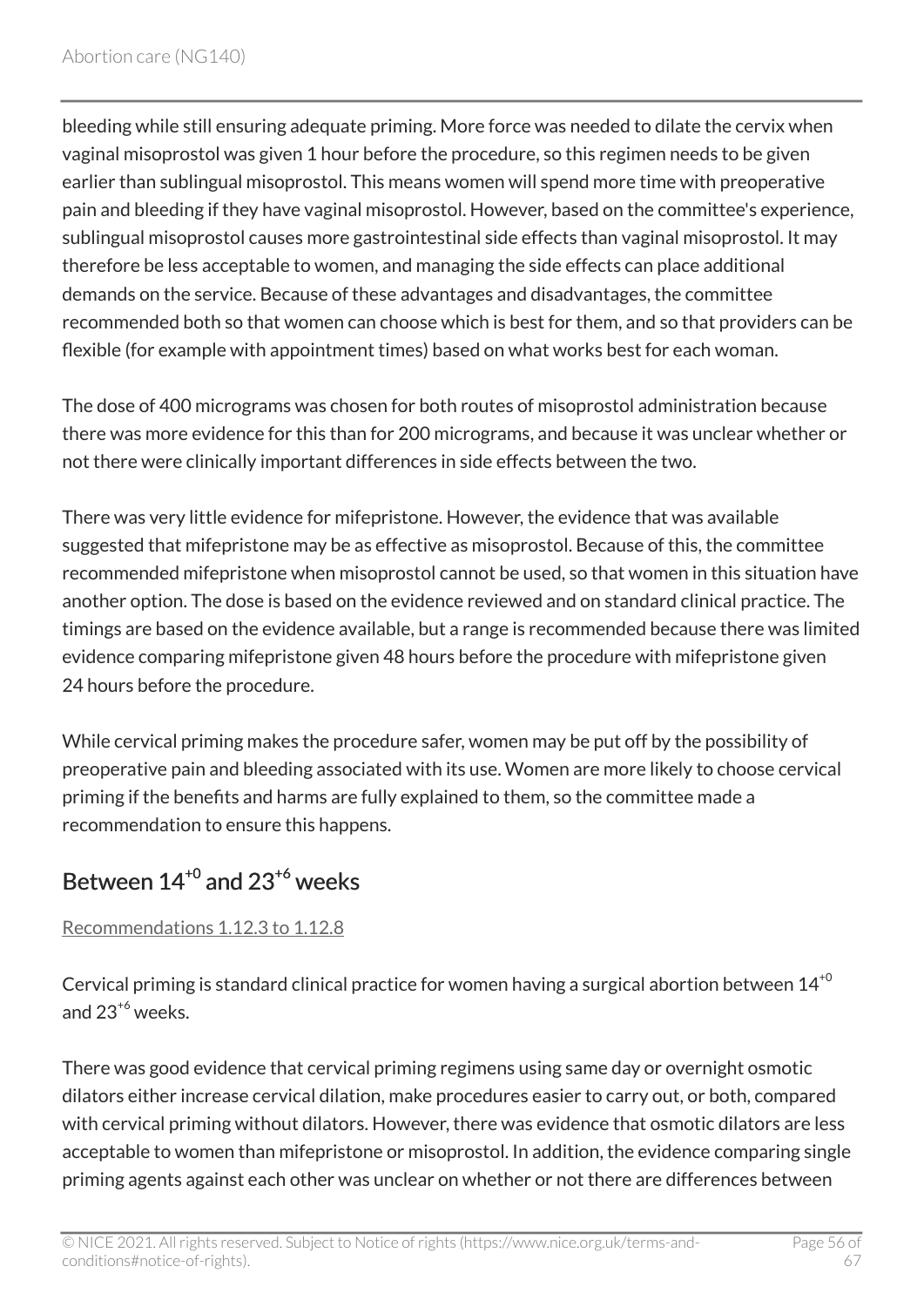dilators and mifepristone in a number of important outcomes, such as cervical trauma, uterine perforation and preoperative expulsion. It was also unclear whether misoprostol alone and osmotic dilators alone gave equivalent baseline cervical dilation, or whether there are clinically important differences. Therefore, the committee recommended all 3 options.

Mifepristone and misoprostol are only recommended between  $14^{+0}$  and  $16^{+0}$  weeks and between  $14^{+0}$  and  $19^{+0}$  weeks respectively because there was no evidence for them beyond these stages. There was evidence for the 200 mg oral dose of mifepristone given the day before the abortion, but not enough evidence to recommend a specific dose or timing for misoprostol.

There was no evidence for alternatives to osmotic dilators after  $19^{+0}$  weeks. There was good evidence that mifepristone combined with osmotic dilators reduces procedural difficulty compared with osmotic dilators alone. However, it was unclear if there were differences in safety outcomes such as uterine perforation or cervical trauma. The committee recommended this regimen for women who were between  $19^{+1}$  and  $23^{+6}$  weeks' gestation, because later gestational age is associated with increased procedural difficulty.

The committee agreed that further research on whether pharmacological priming is an effective and acceptable alternative to osmotic dilators would be useful, so made a [research](#page-32-1)  [recommendation.](#page-32-1)

Limited evidence showed that inserting osmotic dilators the day before the abortion will also make the procedure easier, compared with inserting them on the same day. However, this would involve an additional visit to the clinic, and this may not always be possible. The evidence on inserting osmotic dilators the day before the procedure only covered women having an abortion up to and including  $17^{+6}$  weeks' gestation. Despite this, the committee agreed that women at later gestations may have the greatest benefit from inserting osmotic dilators the day before, as abortion becomes more complicated at later gestational ages. The committee agreed that further research comparing the timing of osmotic dilator insertion would be beneficial to inform future practice, so made a [research recommendation.](#page-32-1)

Misoprostol does not provide any benefit when used in combination with osmotic dilators, and it may have additional side effects. Further, it was unclear from the evidence whether or not there was an increased risk of preoperative expulsion when the combination was used compared with dilators alone. It is feasible that this risk may increase with additional cervical priming. Therefore, the committee recommended that the combination is not used.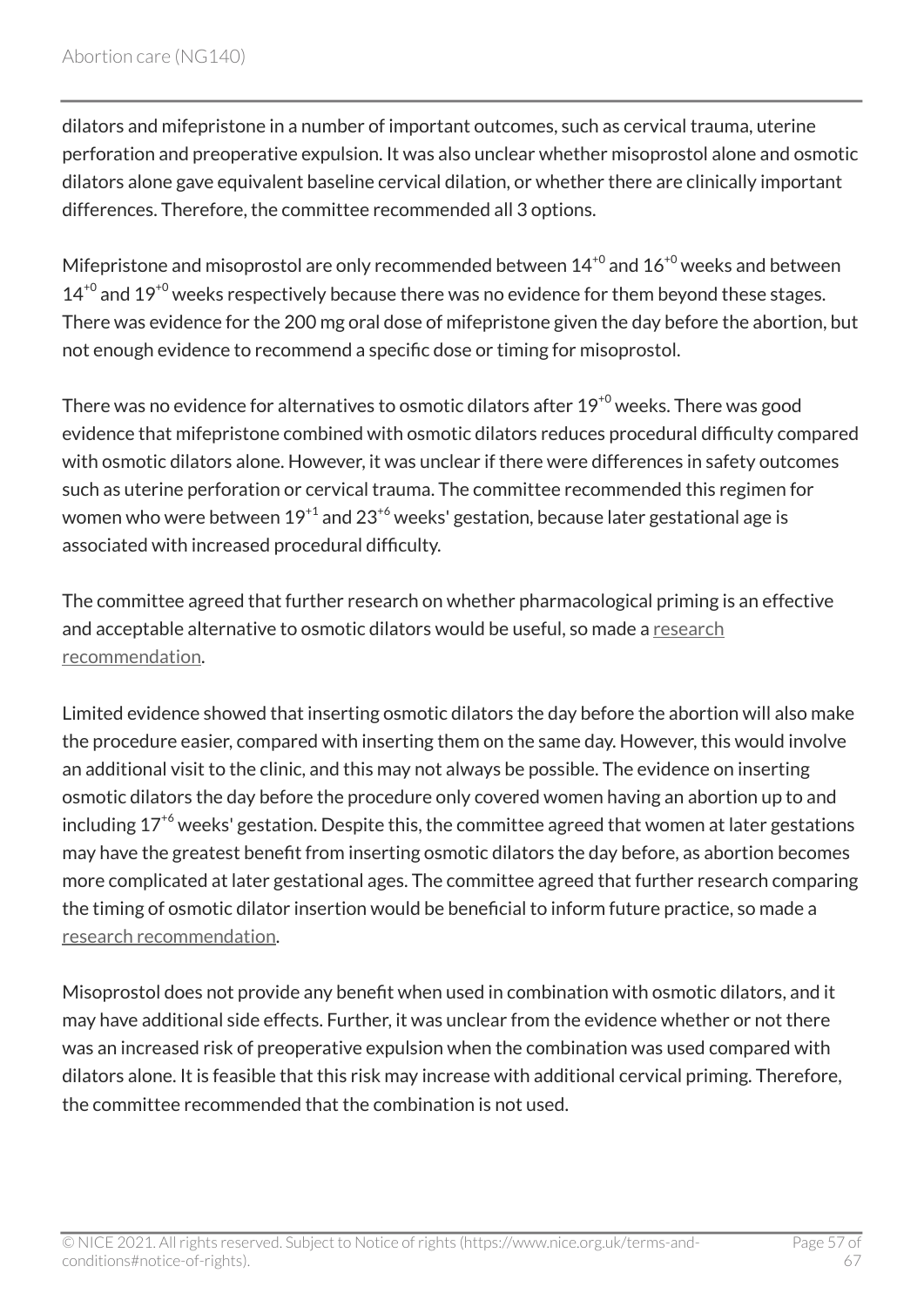### How the recommendations might affect practice

### Up to and including  $13^{+6}$  weeks

These recommendations will reduce variations in practice in the use of cervical priming. The recommendations will also reduce the use of oral misoprostol, which is currently used but which has worse side effects than sublingual or vaginal regimens. The option to have misoprostol one hour before the procedure may make it easier and more convenient for women to have cervical priming, particularly if they live in remote areas with longer journey times.

The recommendations will likely increase the use of cervical priming, which may increase costs. The cost to individual services will depend on their current practice. However, this increased cost may be offset by savings from fewer additional operations for incomplete abortions.

### Between  $14^{+0}$  and  $23^{+6}$  weeks

These recommendations may lead to greater use of osmotic dilators, and may increase the number that are inserted the day before, requiring more women to attend an appointment for cervical priming the day before the abortion. This additional appointment will result in increased costs and burden on the woman and may not be possible for some women. There may be further costs for services that provide accommodation for women who have travelled for their abortion, but this will depend on local policies.

Overall, few women have a surgical abortion during the second trimester, so the absolute cost impact is likely to be small, although the impact on the woman and her family may be considerable.

Full details of the evidence and the committee's discussion are in [evidence review](https://www.nice.org.uk/guidance/ng140/evidence/m-cervical-priming-before-surgical-abortion-pdf-248581907031) M: cervical [priming before surgical abortion.](https://www.nice.org.uk/guidance/ng140/evidence/m-cervical-priming-before-surgical-abortion-pdf-248581907031)

[Return to recommendations](#page-25-0)

# <span id="page-57-0"></span>Anaesthesia and sedation for surgical abortion

[Recommendations 1.13.1 to 1.13.3](#page-28-0) 

### Why the committee made the recommendations

There was only limited evidence comparing different types of sedation or anaesthesia for surgical abortion. The evidence that was available did not show that any particular method was more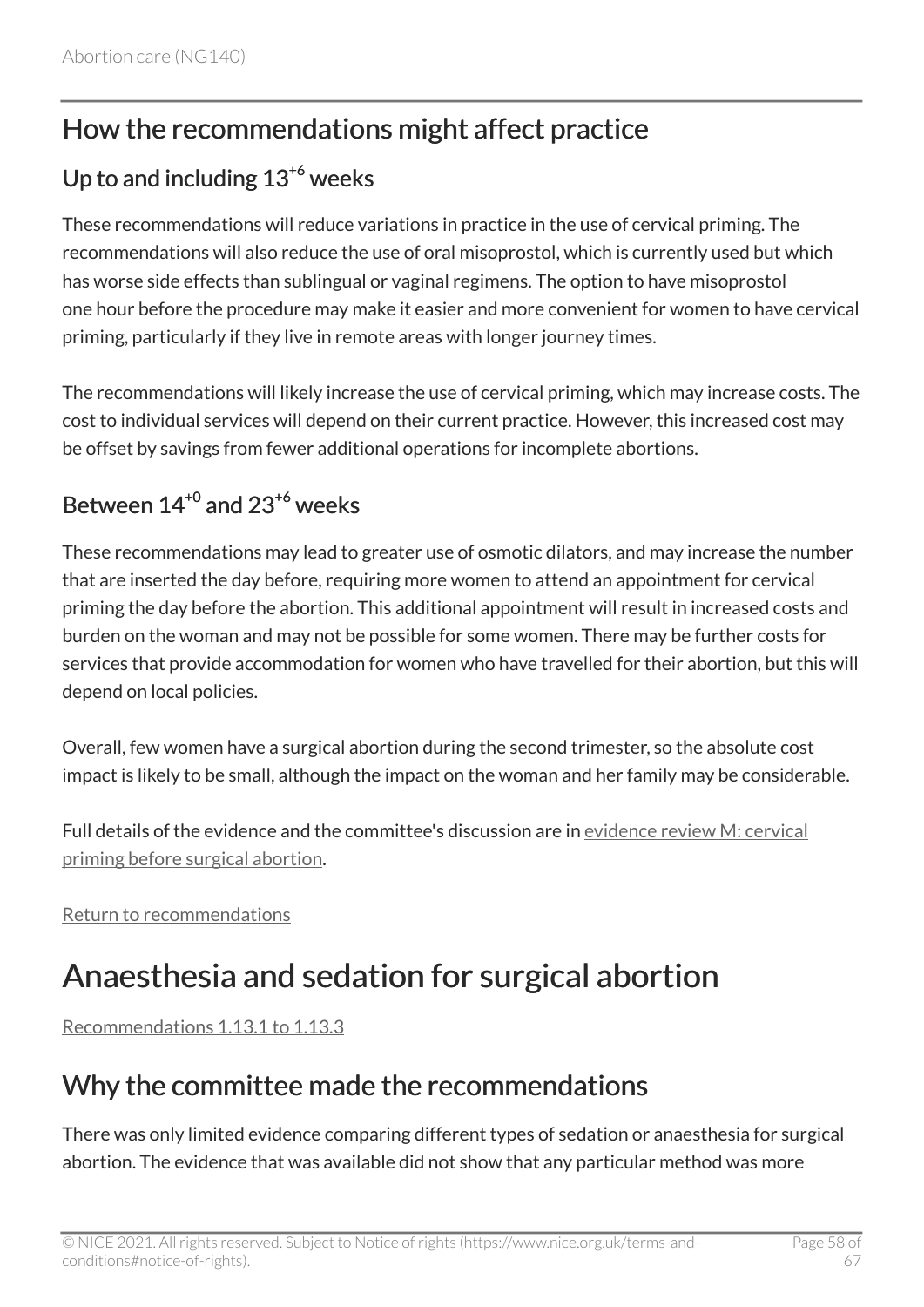effective. The committee are aware that women have different preferences on anaesthesia. For example:

- some women need to minimise their recovery time (if they are driving home, or if they care for dependents)
- some women are anxious about the procedure and would prefer not to be conscious during it.

With this in mind, the committee recommended discussing all the anaesthesia options and explaining the differences to the woman.

There was not enough evidence to recommend a specific method for administering local anaesthesia. The committee agreed that further research on local anaesthesia methods (including intrauterine anaesthesia) would be beneficial, so made a [research recommendation.](#page-32-1)

There was good evidence that women who had intravenous conscious sedation experienced less pain and nausea than women who had oral conscious sedation. Women who had intravenous sedation were also more likely to say they would choose it again.

Inhalational anaesthetics cause dose-dependent uterine relaxation. This may cause more bleeding compared with other medications used for general anaesthesia, such as propofol. The evidence comparing propofol and sevoflurane did not show any difference in haemorrhage requiring transfusion or blood loss greater than 500 ml. However, this is a rare event and the evidence was from a single study, so the committee [recommended more research.](#page-33-0)

### How the recommendations might affect practice

These recommendations will increase awareness of the options available for sedation or anaesthesia for surgical abortion, reduce variations in practice, and increase the choice available to women.

The recommendations will also reduce the use of oral conscious sedation, which is currently used but is not as effective as intravenous conscious sedation. Intravenous conscious sedation takes effect quicker than oral conscious sedation and has a shorter recovery time, so resource use should be reduced and scheduling flexibility may be improved as women spend less time in hospital. The recommendations may lead to a rise in the number of women opting for intravenous conscious sedation, causing an increased need for staff trained in administering it. Although conscious sedation is not currently used in all abortion services in the NHS, its use is widespread in other areas (such as endoscopy and assisted conception). As there are staff experienced in administering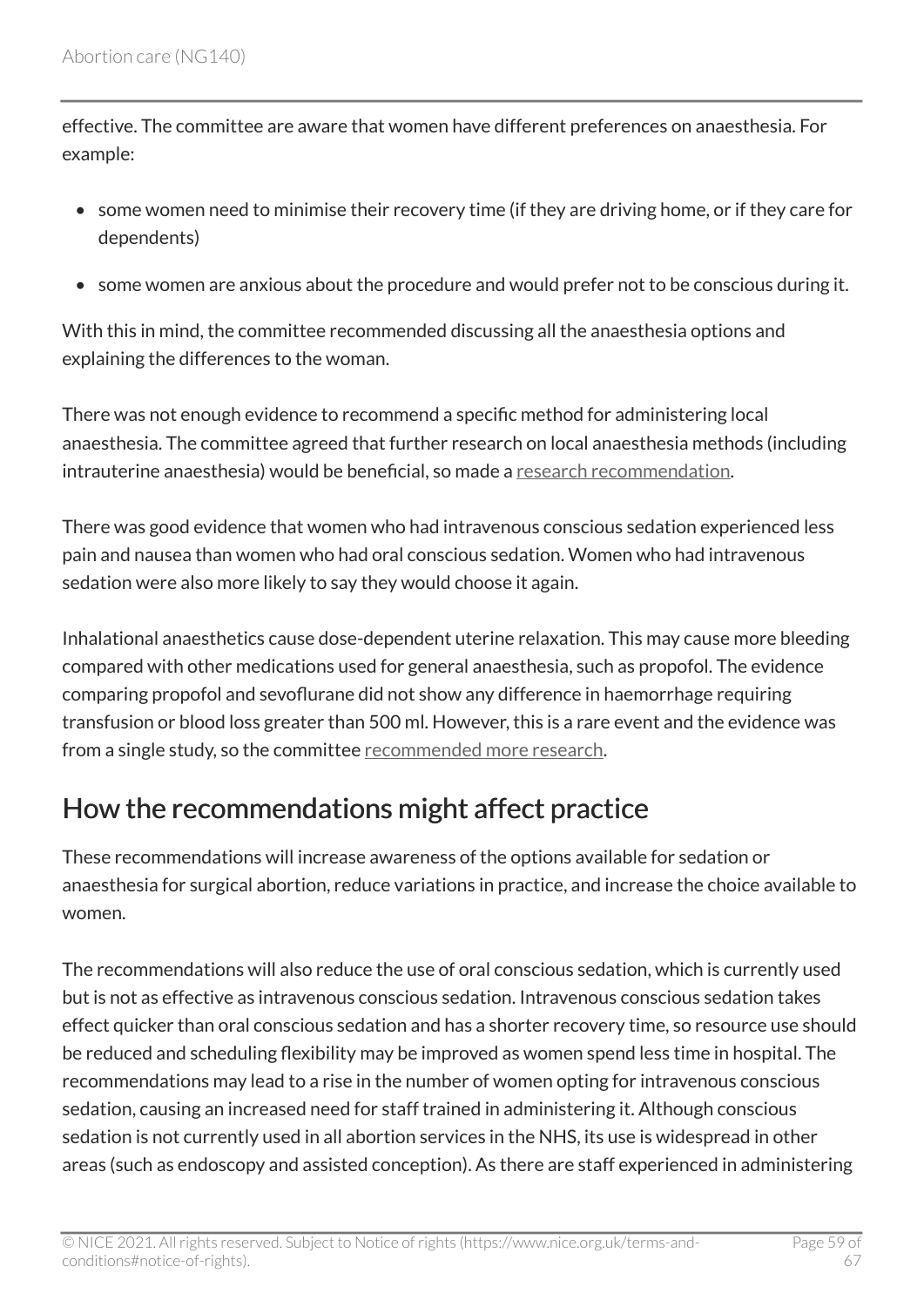conscious sedation for other procedures, the resource impact in terms of staff training is not likely to be large.

Full details of the evidence and the committee's discussion are in [evidence review](https://www.nice.org.uk/guidance/ng140/evidence/m-cervical-priming-before-surgical-abortion-pdf-248581907031) M: cervical [priming before surgical abortion.](https://www.nice.org.uk/guidance/ng140/evidence/m-cervical-priming-before-surgical-abortion-pdf-248581907031)

[Return to recommendations](#page-28-0)

# <span id="page-59-0"></span>Follow-up and support after an abortion

### Why the committee made the recommendations

### Follow-up after medical abortion up to and including  $10^{+0}$  weeks

[Recommendations 1.14.1 to 1.14.2](#page-29-1) 

Limited evidence was available showing no clinically important difference between remote and clinic follow-up for rates of adherence to follow-up. It was unclear whether or not there was a clinically important difference between remote and clinic follow-up in rates of:

- missed ongoing pregnancy
- unscheduled phone calls or visits
- surgical intervention.

There was only very limited indirect evidence on patient satisfaction, suggesting a preference for remote over clinic follow-up. No randomised controlled trial evidence was available for selfassessment, but the committee included this in the recommendation because it is offered in current practice, and it gives women an additional option.

Evidence on pregnancy tests was also limited, showing that it was unclear whether or not there was a clinically important difference in rates of missed ongoing pregnancy or surgical intervention with multi-level urine pregnancy tests (these have several thresholds of human chorionic gonadotrophin [hCG], such as 25, 100, 500, 2,000 and 10,000 international units [IU]), compared with highsensitivity urine pregnancy tests (with a typical detection threshold of 10 to 25 IU hCG). Rates of patient satisfaction also appeared to be the same with both types of test. However, the committee did not recommend high-sensitivity tests because these can lead to higher clinically important rates of unscheduled clinic visits due to high rates of false-positive results in the month following the abortion. Instead, the committee recommended either multi-level or low-sensitivity tests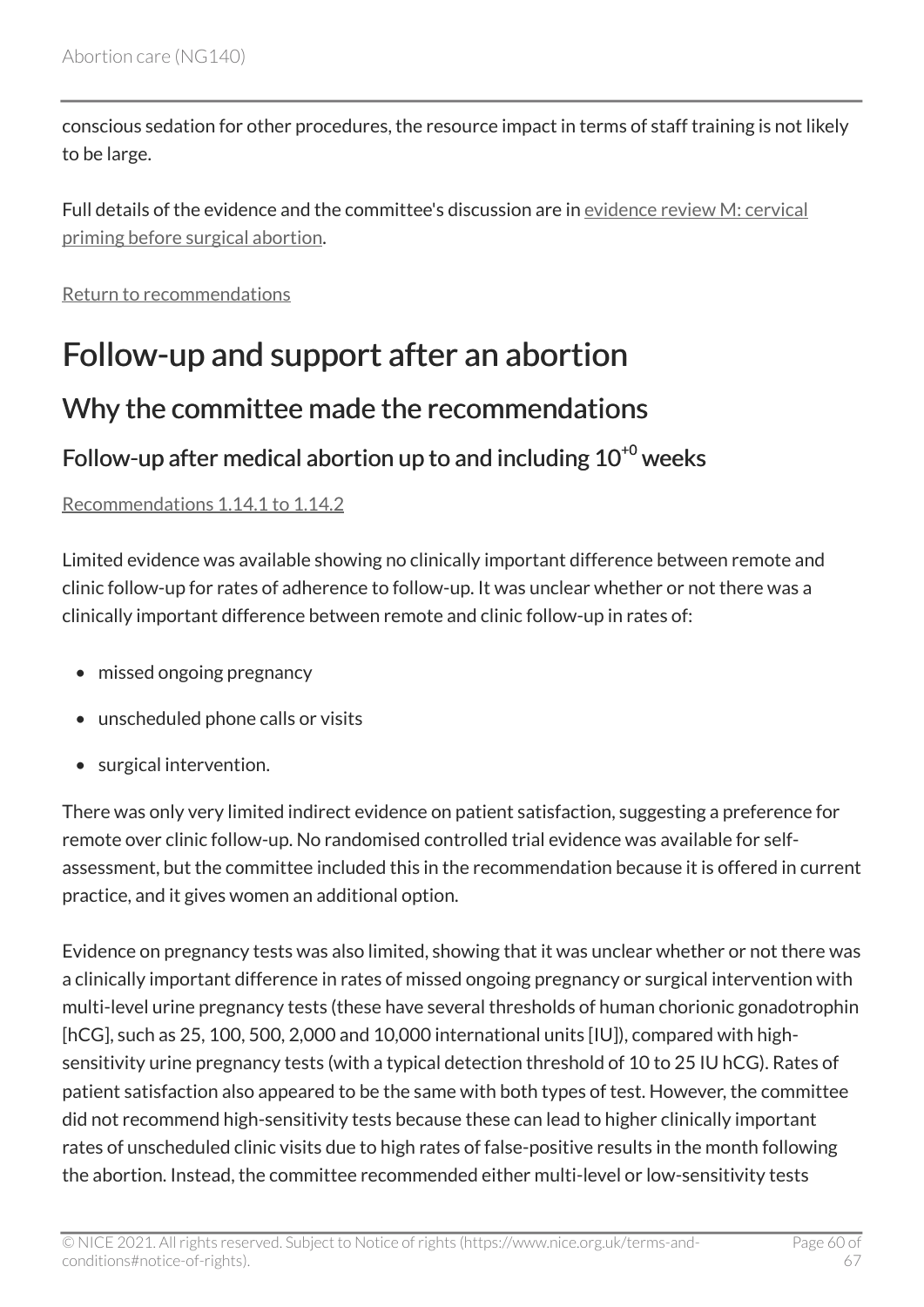(detection limit 1,000 IU hCG), which are reliable 2 weeks after the abortion. Low-sensitivity tests are already widely used in the UK and the rest of Europe, and are approved for home use.

The evidence only included women having abortion up to and including  $9^{+0}$  weeks' gestation. However, the committee agreed that the recommendations were appropriate for women having an abortion up to and including  $10^{+0}$  weeks' gestation because:

- this is current standard clinical practice and
- the range of hCG remains above the detection limit (1,000 IU) into the second trimester.

### Support after an abortion

#### [Recommendations 1.14.3 to 1.14.6](#page-29-2)

The recommendations are based on evidence showing that some women sought support for a number of reasons after an abortion. The evidence showed that they sought support from various different sources and they valued support that was specific to their circumstances. However, it also suggested that women sometimes found it difficult to get the support they need.

While most of the evidence came from women having an abortion for [fetal anomaly](#page-31-1), the committee agreed that all women would benefit from information about what to expect and how to access support following an abortion, should they wish this. The committee also made a recommendation covering aftercare, based on their knowledge and experience.

### How the recommendations might affect practice

### Follow-up after medical abortion up to and including  $10^{+0}$  weeks

The use of low-sensitivity or multi-level pregnancy tests instead of a routine clinic visit for ultrasound will reduce the number of clinic visits needed for women and be associated with cost savings for services. The recommendations should also reduce variation in practice by reducing the use of high-sensitivity pregnancy tests. These tests are associated with more clinic visits and a longer time period before the outcome of the abortion can be confirmed.

### Support after an abortion

These recommendations should make it easier for women to get support after an abortion, and reduce the variation in what support is offered.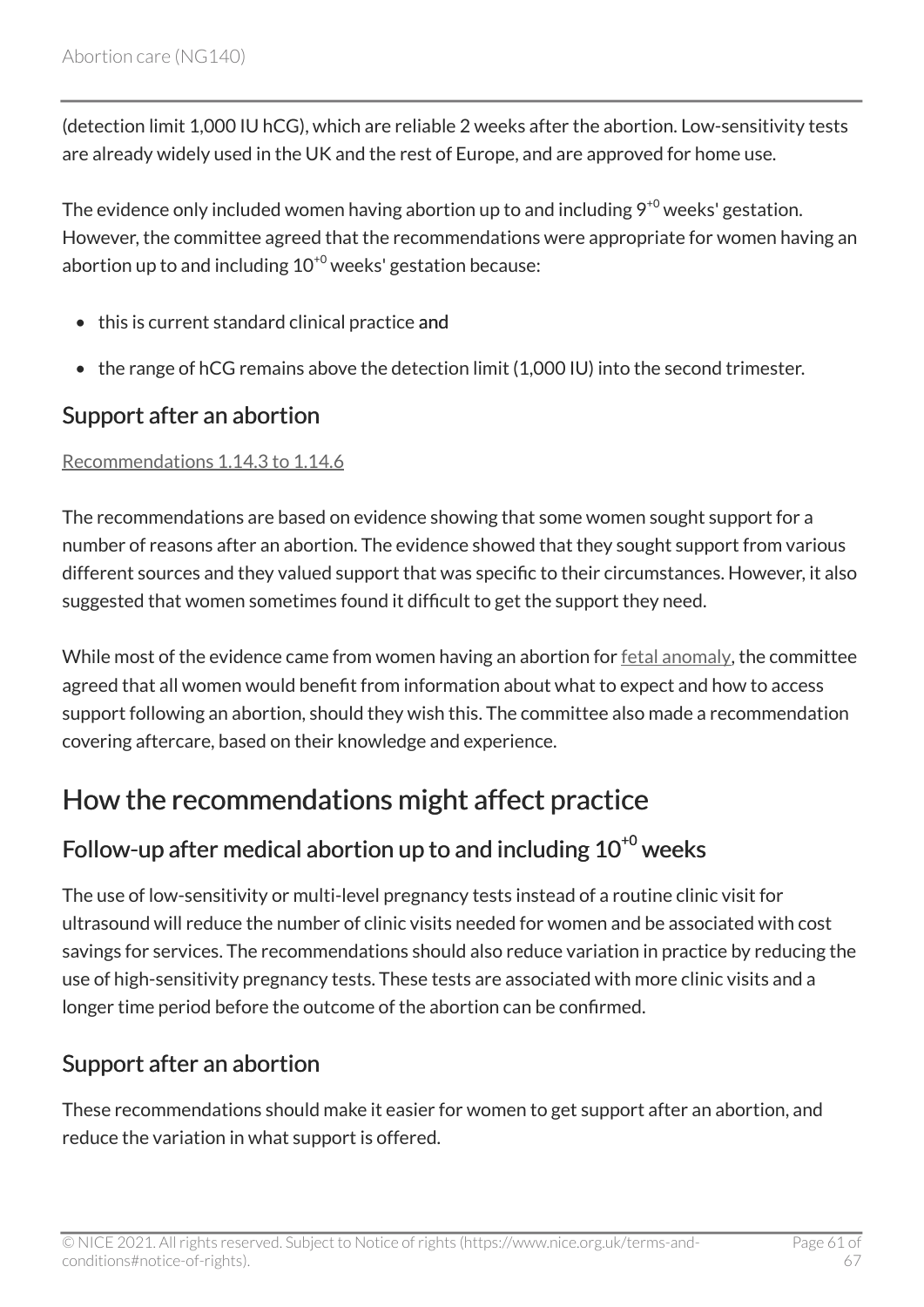The impact for providers will vary according to what support they currently offer but many providers already offer emotional support and have arrangements in place for referring women to counselling services.

Full details of the evidence and the committee's discussion are in evidence review [I: follow-up after](https://www.nice.org.uk/guidance/ng140/evidence/i-followup-after-medical-abortion-up-to-100-weeks-pdf-6905052981) medical abortion up to  $10^{40}$  weeks and evidence review [O: support after abortion](https://www.nice.org.uk/guidance/ng140/evidence/o-support-after-abortion-pdf-248581907033).

[Return to recommendations](#page-29-0)

## <span id="page-61-0"></span>Improving access to contraception

[Recommendations 1.15.1 to 1.15.5](#page-30-0) 

### Why the committee made the recommendations

#### Service organisation

There was evidence that providing contraception immediately after a surgical abortion improved uptake and continued contraception use, compared with providing contraception later. There was some variation in these outcomes after medical abortion, but providing contraception immediately (or as soon as possible) after abortion still reduced rates of subsequent abortions. There were also higher rates of patient satisfaction when contraception was provided immediately.

There was limited evidence that:

- more women received long-acting reversible contraception when providers had staff who were skilled in providing all types of contraception
- having the full range of contraceptive methods available increased uptake and continued contraception use, and reduced the rate of subsequent abortions.

Skilled healthcare professionals are needed to administer a number of long-acting methods of contraception and ensure that the full range of contraceptive methods are available. Without them, it may not be possible for women to receive their preferred choice of contraception immediately. Therefore, although the evidence was limited, the committee made a recommendation that providers ensure they have the full range of contraceptive methods available, and staff with the skills to provide them.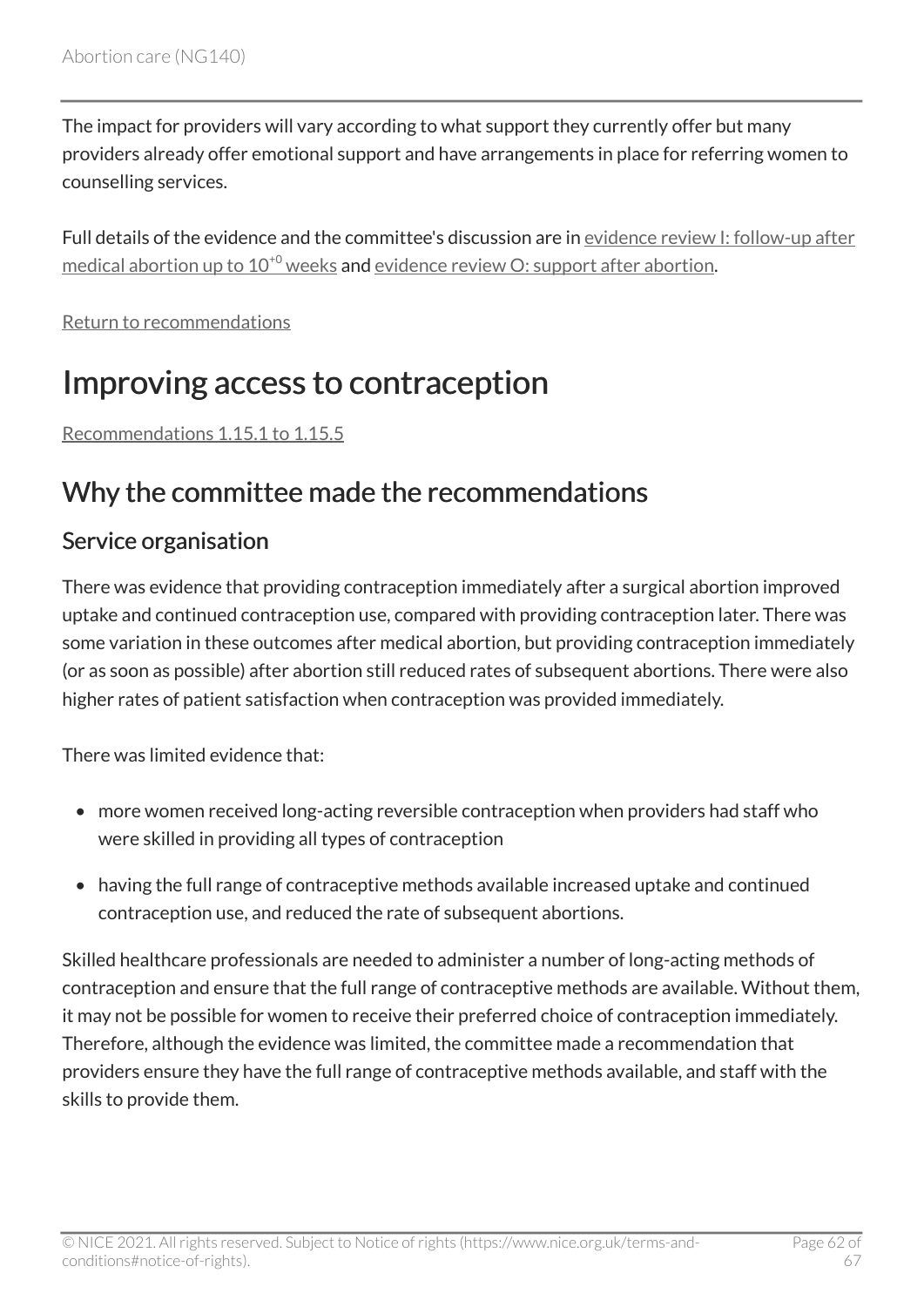### Effectiveness and safety

When compared with delayed insertion, immediate implant insertion provides a clinically important reduction in the rates of subsequent unintended pregnancy, and higher rates of patient acceptability and satisfaction. The evidence also showed that it was uncertain whether or not there were clinically important differences in the rates of:

- continuing pregnancy
- incomplete abortion with the need for surgical intervention
- complete abortion without the need for surgical intervention
- subsequent unintended pregnancy at 3 months.

The evidence showed that, compared with delayed intrauterine insertion, early or immediate insertion of intrauterine devices provides either higher rates or no clinically important difference in rates of levonorgestrel intrauterine system (LNG-IUS) or copper intrauterine device (IUD) uptake and continued use. There was also evidence covering all gestational periods for LNG-IUS and covering gestations up to and including  $9^{+0}$  weeks for IUD looking at:

- uterine perforation
- infection within 1 month
- subsequent pregnancy within 1 year.

However, the evidence was unclear on whether or not there were clinically important differences in any of these outcomes. For uterine perforation, the absolute risk was very small. For infection, the evidence did not distinguish between infections caused by intrauterine device insertion and those caused by the abortion in the women who received the device early or immediately.

Immediate depot medroxyprogesterone acetate (DMPA) intramuscular injection provides a clinically significant improvement in patient satisfaction, compared with delayed injection. In addition, the evidence showed that it was unclear whether or not there were clinically significant differences between the 2 interventions in the rates of:

- incomplete abortion with the need for surgical intervention
- complete abortion without the need for surgical intervention
- subsequent unintended pregnancy.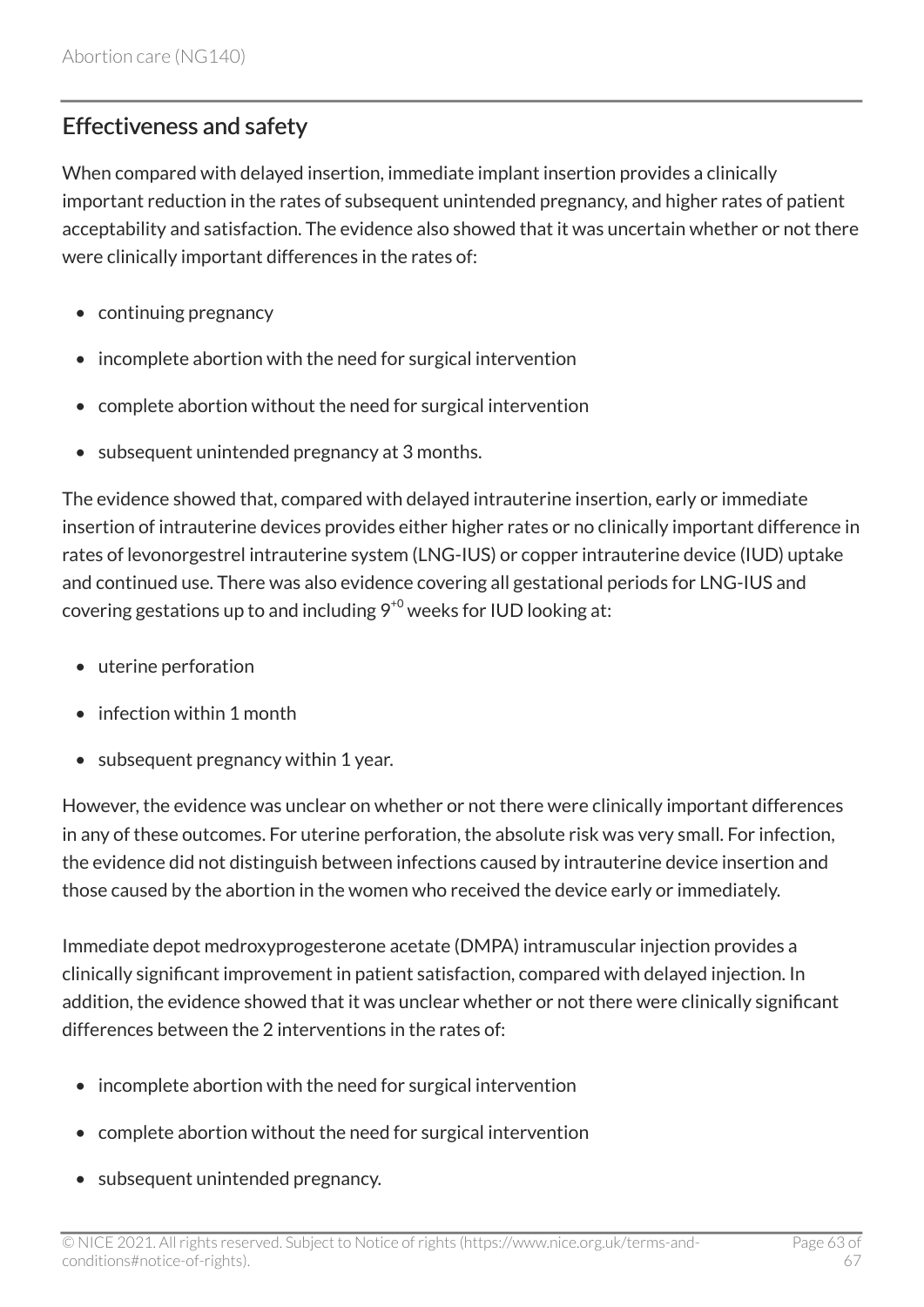There was a potentially higher rate of ongoing pregnancy with immediate DMPA intramuscular injection compared with the delayed injection. However, there was uncertainty around this estimate, the absolute risk was small, and it was only seen in one study reviewed. Because of this, the committee agreed that immediate injection can be recommended as long as women are advised of the potential risk. There was no evidence to recommend a specific timing for DMPA administered subcutaneously.

### How the recommendations might affect practice

Currently, some providers do not offer DMPA intramuscular injection immediately, due to concerns that this might affect the efficacy of the abortion. Therefore, these recommendations will reduce variations in practice. There may be an initial cost associated with providing training for staff in abortion services to administer long-acting reversible contraception. However, this will be offset by not needing an additional appointment to administer contraception, and increased access leading to fewer subsequent unintended pregnancies and abortions.

There is unlikely to be a significant change in practice resulting from these recommendations as intrauterine contraception is currently already offered to women after a medical abortion; all that is likely to change is the timing.

These recommendations will reduce variation in practice on contraception provision after abortion. They will also increase the choices available to women. The impact on individual services will depend on current practice. In the independent sector, most services are commissioned to provide all forms of contraception whereas, in the NHS, some trusts have difficulty getting funding for certain contraceptive methods.

Overall, these recommendations should not increase costs or resource use, as the range of contraceptive methods covered is already available to women. However, there may be a change in who is funding contraception, with greater funding from clinical commissioning groups compared with local authorities. This will mean changes in the way services are organised, and commissioners will need to develop services to enable the recommendations.

Full details of the evidence and the committee's discussion are in evidence review [P: contraception](https://www.nice.org.uk/guidance/ng140/evidence/p-contraception-after-abortion-pdf-248581907034) [after abortion](https://www.nice.org.uk/guidance/ng140/evidence/p-contraception-after-abortion-pdf-248581907034).

#### [Return to recommendations](#page-30-0)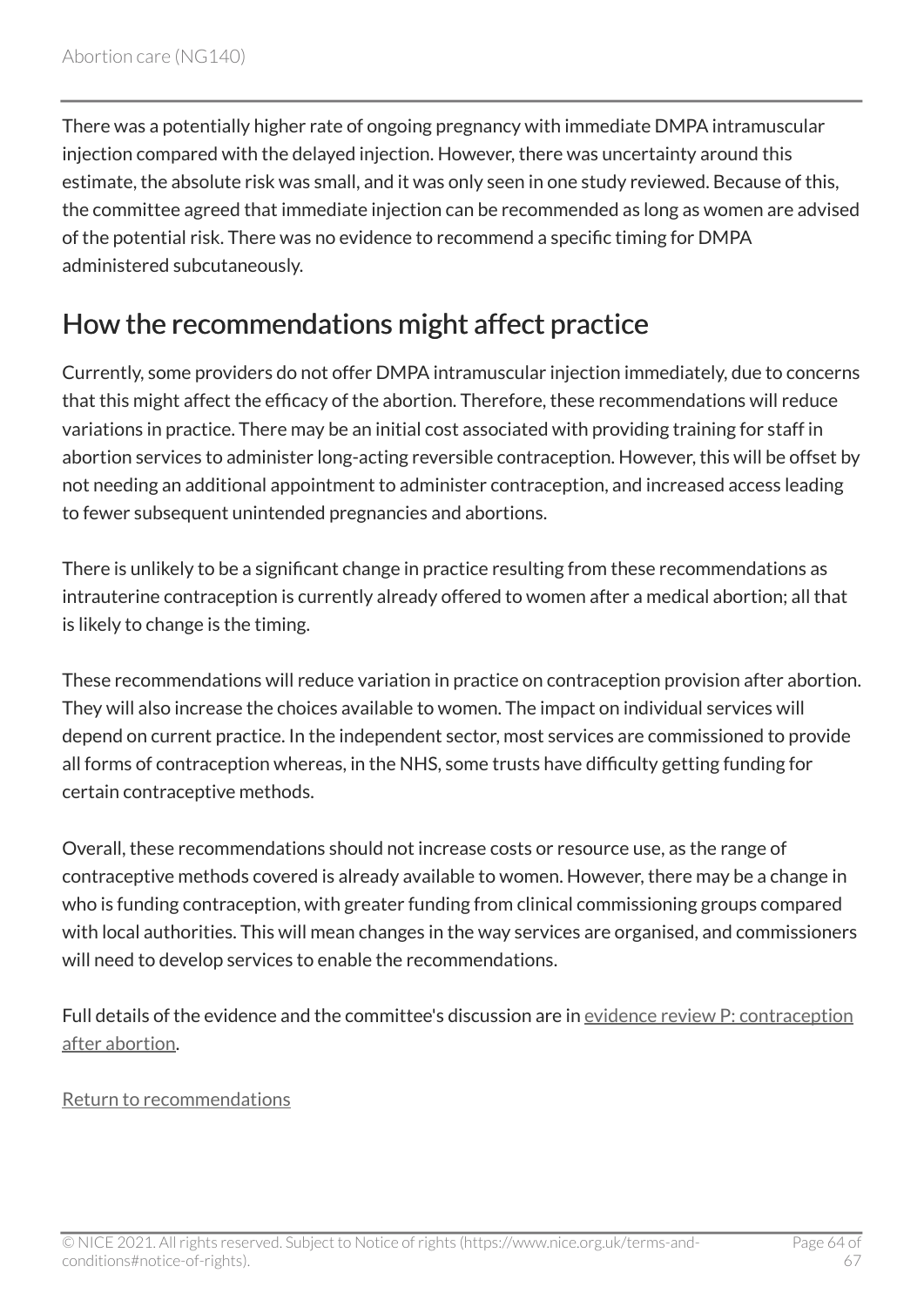# <span id="page-64-0"></span>**Context**

Abortion is a common procedure. In 2018, 200,608 women in England and Wales had an abortion. Almost all of these abortions were funded by the NHS, but 72% were performed by the independent sector.

Most abortions are carried out because the pregnancy was unintended, and the majority of procedures (80% of abortions in England and Wales in 2018) are conducted in the first 10 weeks of pregnancy. Abortion is a safe procedure, and can be carried out medically (taking mifepristone followed by misoprostol) or surgically.

The trend in England and Wales over the past decade has been towards increasing use of medical abortion. In 2018, 71% of all abortions in England and Wales were medical, and this rises to 83% of abortions in the first 10 weeks of pregnancy.

In recent years, there have been changes in how and where abortion services are delivered. This has resulted in variation in the type and choice of procedures available across the NHS, for example, in the offer of local anaesthesia and sedation for a surgical procedure. In addition, the procedure used for medical abortion has been refined and women in the first 10 weeks (up to 9 weeks and 6 days) may now self-administer misoprostol at home in England and Wales. Furthermore, methods for checking whether a medical abortion has been successful have also been simplified. Some of these developments could significantly reduce costs to the NHS and be more acceptable to women.

Abortion services also provide other important sexual and reproductive health services to women, including contraceptive services. However, there is marked variation across the country, involving different types of providers and, increasingly, organisations outside the NHS. In addition, accessing abortion services may be difficult for women who live in remote areas, who are in the second trimester of pregnancy, or who have complex pre-existing conditions or difficult social circumstances. In particular, abortion care is challenging for women living in Northern Ireland who currently have to travel to other parts of the UK in order to access services.

This guideline will help ensure that abortion procedures are carried out based on the best available evidence, and that a choice of services is easily accessible to all women who request an abortion.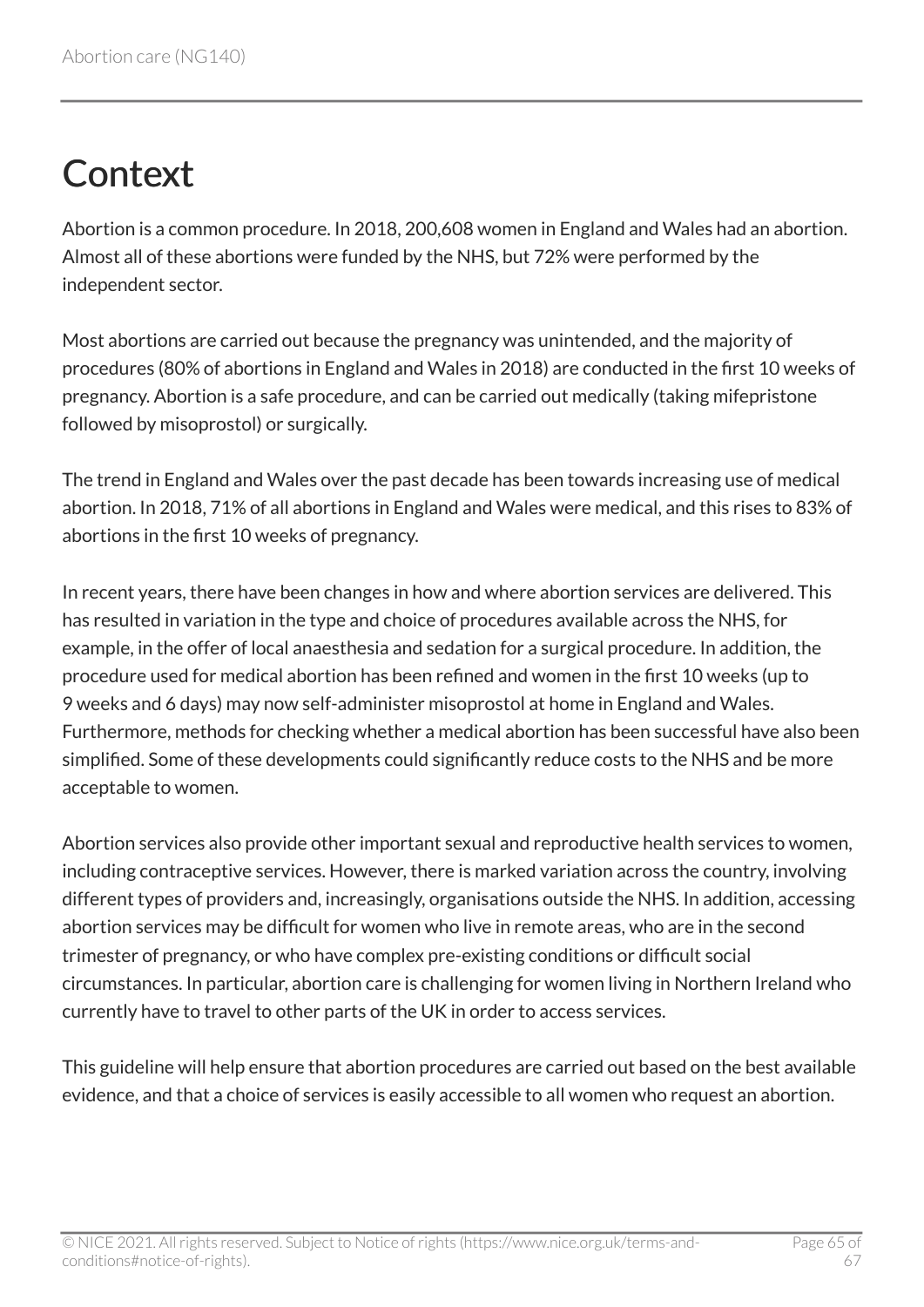# <span id="page-65-0"></span>Finding more information and resources

You can see everything NICE says on abortion care in the [NICE Pathway on abortion care.](http://pathways.nice.org.uk/pathways/abortion-care)

To find out what NICE has said on topics related to this guideline, see our [web page on pregnancy](http://www.nice.org.uk/guidance/conditions-and-diseases/fertility--pregnancy-and-childbirth/pregnancy).

For full details of the evidence and the guideline committee's discussions, see the [evidence reviews.](http://www.nice.org.uk/Guidance/NG140/evidence) You can also find information about [how the guideline was developed](http://www.nice.org.uk/Guidance/NG140/documents), including details of the committee.

NICE has produced [tools and resources](http://www.nice.org.uk/guidance/ng140/resources) to help you put this guideline into practice. For general help and advice on putting NICE guidelines into practice, see resources to help you put guidance into [practice](https://www.nice.org.uk/about/what-we-do/into-practice/resources-help-put-guidance-into-practice).